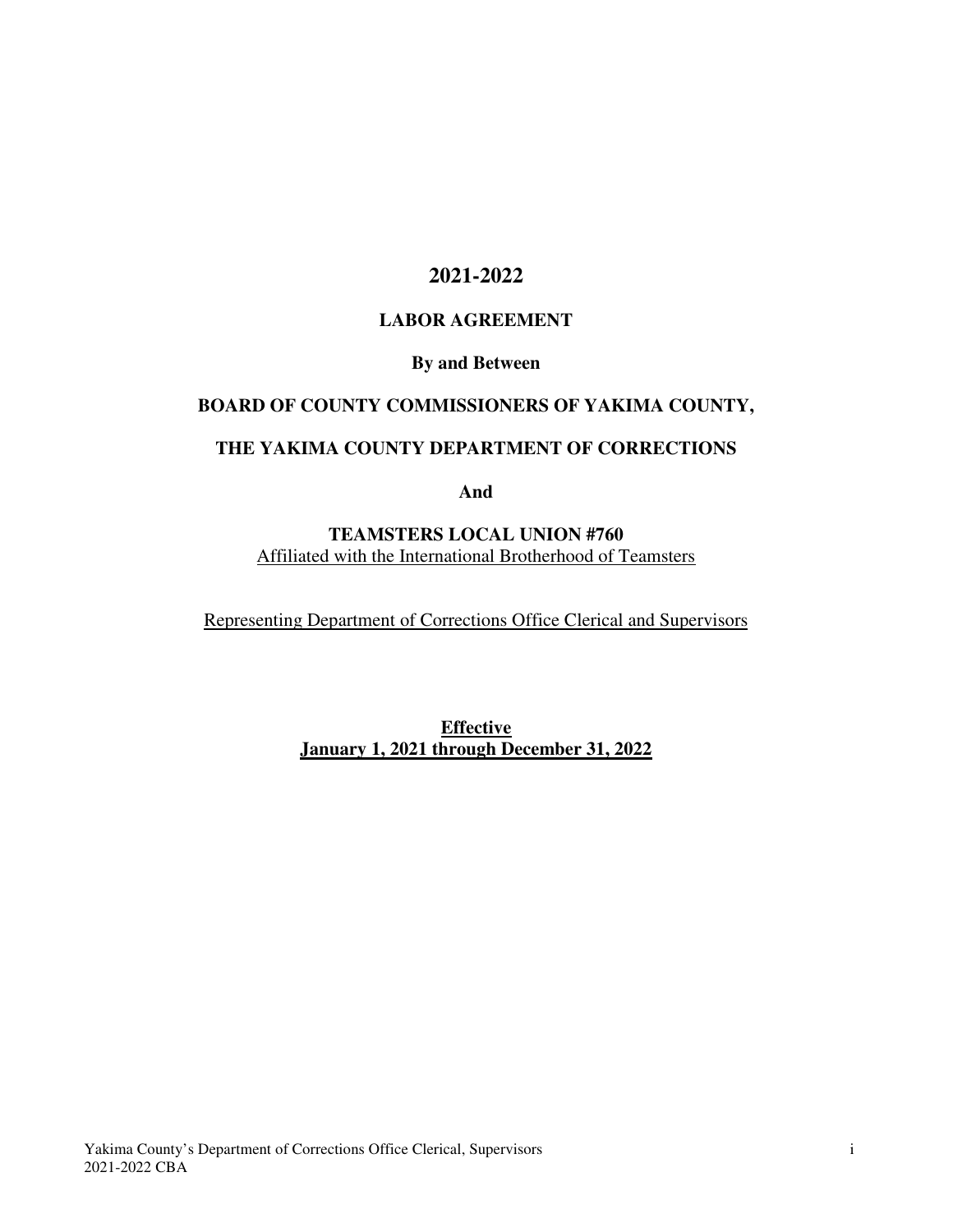# TABLE OF CONTENTS

| <b>ARTICLE NO. TITLE OF ARTICLE</b>                                     | PAGE NO. |
|-------------------------------------------------------------------------|----------|
|                                                                         |          |
|                                                                         |          |
|                                                                         |          |
|                                                                         |          |
|                                                                         |          |
|                                                                         |          |
|                                                                         |          |
| ARTICLE 8 - PROMOTION - DEMOTION - POSTING - TRIAL PERIOD - TRANSFER  6 |          |
| ARTICLE 9 - SICK LEAVE/EXTENDED SICK LEAVE (ESL)/LEAVES OF ABSENCE7     |          |
|                                                                         |          |
|                                                                         |          |
|                                                                         |          |
|                                                                         |          |
|                                                                         |          |
|                                                                         |          |
|                                                                         | 14       |
|                                                                         |          |
|                                                                         |          |
|                                                                         |          |
| ARTICLE 20 - RETIREMENT CONTRIBUTION-INDUSTRIAL ACCIDENT INSURANCE  21  |          |
|                                                                         |          |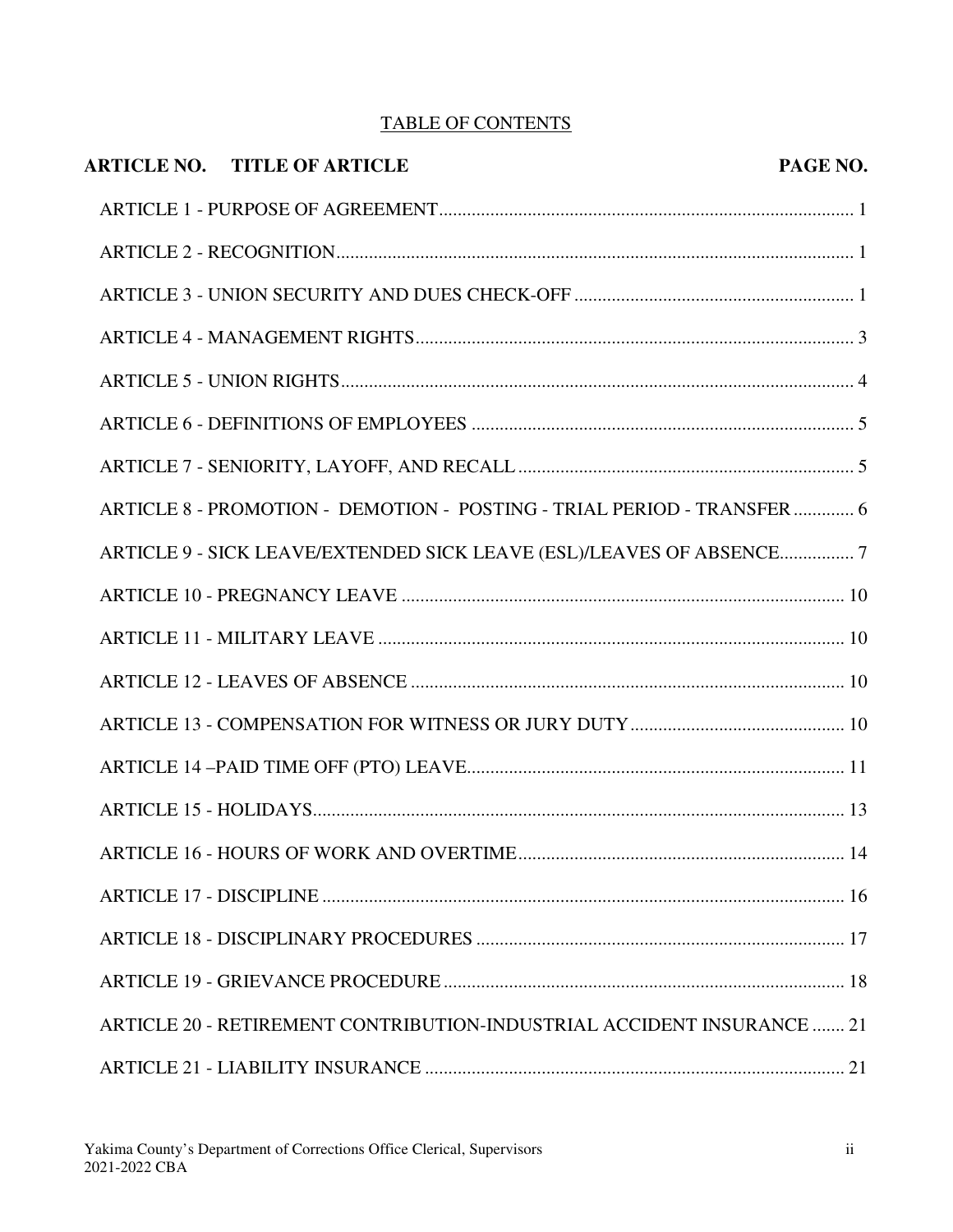| ARTICLE 30 - UNIFORM AND EQUIPMENT SUPPLY AND UNIFORM CLEANING  28 |  |
|--------------------------------------------------------------------|--|
|                                                                    |  |
|                                                                    |  |
|                                                                    |  |
|                                                                    |  |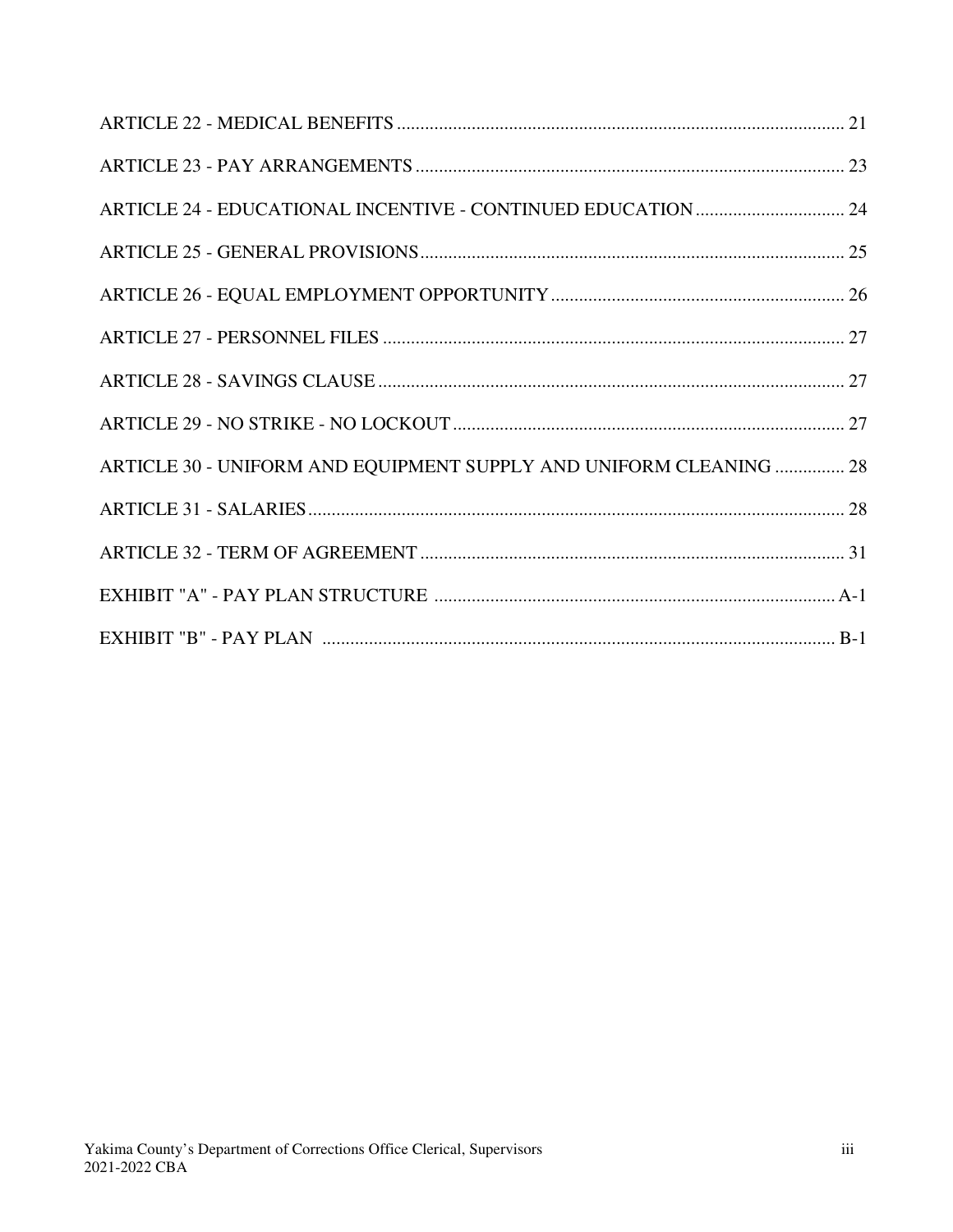#### **LABOR AGREEMENT**

#### **By and Between BOARD OF COUNTY COMMISSIONERS OF YAKIMA COUNTY, THE YAKIMA COUNTY DEPARTMENT OF CORRECTIONS and TEAMSTERS LOCAL UNION #760**

#### Affiliated with the International Brotherhood of Teamsters

#### **ARTICLE 1 - PURPOSE OF AGREEMENT**

- 1.1 This Agreement is made and entered into by and between the BOARD of COUNTY COMMISSIONERS of YAKIMA COUNTY, WASHINGTON hereinafter referred to as the "County", the YAKIMA COUNTY DEPARTMENT OF CORRECTIONS hereinafter referred to as the "Employer", and TEAMSTERS LOCAL UNION NO. 760, hereinafter referred to as the "Union," for the purpose of fixing the wages, hours and working conditions affecting the employees.
- 1.2 This Agreement also serves the purpose of increasing the general efficiency of the Department of Corrections and maintaining harmonious relations between the County, its employees and the Union. To accomplish the foregoing, the parties hereto agree to the following articles within this Agreement.

#### **ARTICLE 2 - RECOGNITION**

2.1 The Employer recognizes the Union as the sole and exclusive collective bargaining representative of all regular full time and regular part time employees of the Yakima County Department of Corrections, excluding the Director, the Director's Confidential Secretary; Corrections Officers, Corrections Corporals, Corrections Sergeants, Corrections Managers and confidential employees.

#### **ARTICLE 3 - UNION SECURITY AND DUES CHECK-OFF**

3.1 **Signed Union Dues Deduction Authorization:** For those employees who choose to join the Union, the Employer agrees to deduct once each month the appropriate Union dues from the pay of the bargaining unit employee who provides written authorization to the Employer to do so. A signed payroll deduction authorization is necessary for this action. The signed payroll deduction authorization shall be submitted to the Employer's Human Resources Department. The deduction will begin within the payroll period the authorization is received or as soon as administratively possible.

If an Employee chooses to discontinue union membership and payment of dues, the Employee must provide written notification to the Employer and the Union. The Employer will discontinue deductions within the appropriate payroll period that aligns with the date notification is given or as soon as administratively possible. The Employer is not a party to the dues authorization for payroll deduction as that is between the Employee and the Union.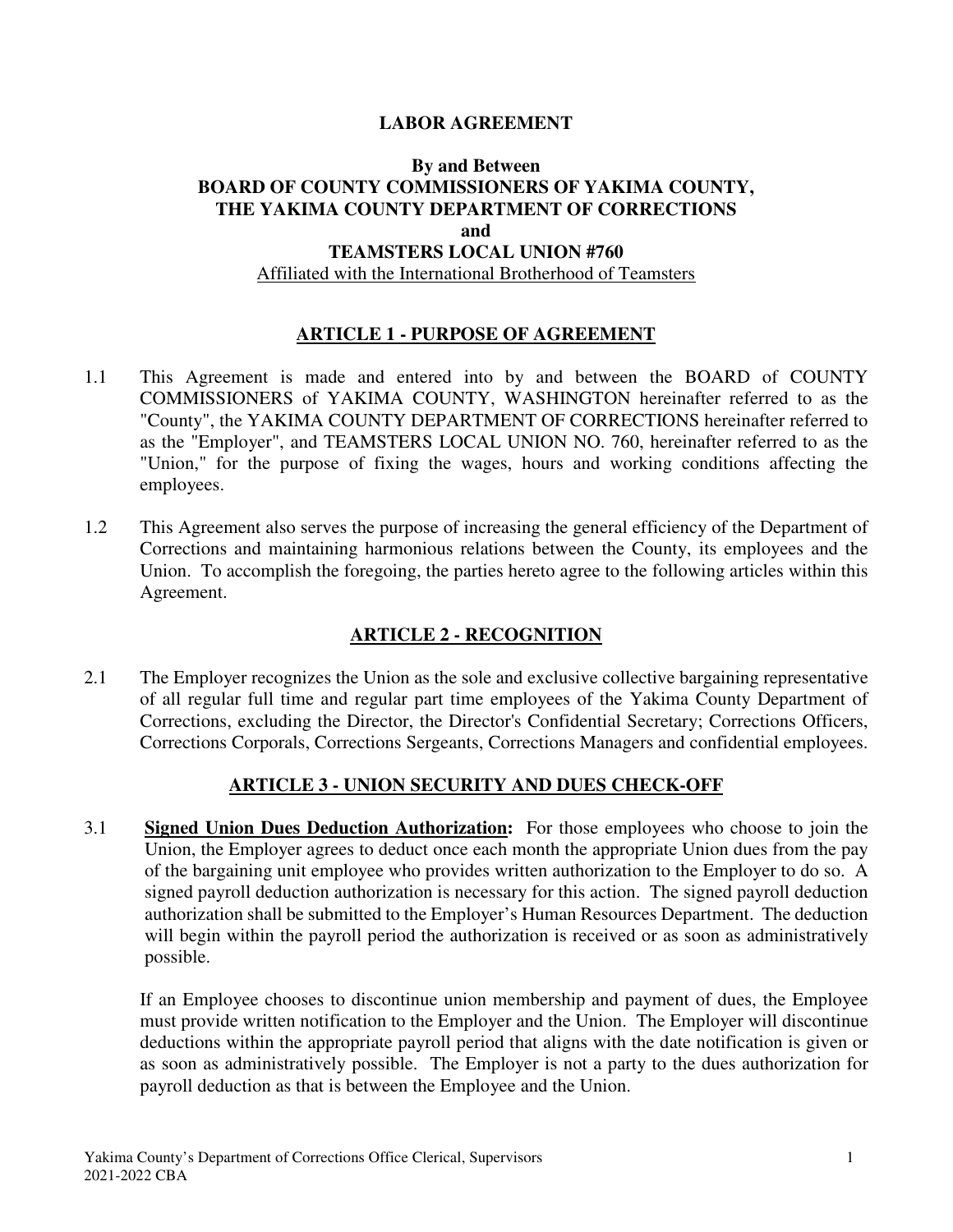- 3.2 **Amounts Deducted:** The amounts deducted shall be certified to the Employer by the Union, and payment shall be remitted to the Union together with monthly reports. If an employee terminates employment, dues will be deducted for the month of termination and appropriately accounted for in accordance with the dues authorization and any applicable Union bylaws as soon as administratively possible.
- 3.3 **Monthly Reports:** Employer will provide the Union with monthly electronic reports of dues activity and payments. Reports and payments received during current month represent activities from previous months.
	- **EXAMPLE** Reports and payment received in March represents activities that transpired in February.
- 3.4 **Hold Harmless:** The Union will defend and hold the County harmless against all claims, demands, lawsuits, ordered losses, judgments, other forms of liability, including amounts of dues and fees withheld and/or expenses associated with the County making a good faith effort in the implementation of this Article.
- 3.5 **New Employee Orientations:** The County will provide the Union reasonable access to new employees of the bargaining unit for the purposes of presenting information about their exclusive bargaining representative to the new employee. The presentation shall occur during the new employee orientation provided by the County, or at another time, if mutually agreed to by the County and Union. No employee may be mandated to attend the meetings or presentations by the Union. "Reasonable access" for the purposes of this section means: (a) The access to the new employee occurs within ninety (90) days of the employee's start date within the bargaining unit; (b) The access is for no less than thirty (30) minutes; and (c) The access occurs during the new employee's regular work hours at the employee's regular worksite, or at another County location, mutually agreed to by the County and Union.

Employer shall provide the Union with annual schedule of the monthly New Employee Orientation dates. The schedule will be provided on or before January of each year. Subsequent schedule changes will be provided in writing as soon as reasonably possible.

- 3.5.1 The Human Resources Department will maintain a list of the new employees scheduled to attend each month's orientation.
- 3.5.2 The Union is invited to contact the Human Resources Department by calling (509) 574- 2210 or email: Human.Resources@co.yakima.wa.us at any time during the month to obtain information about their respective new employee's schedule to attend orientation.
- 3.5.3 The Employer will provide Union with half an hour (1/2 hour) time frame at the beginning of the New Employee Orientation to talk with new employees within their respective bargaining unit. The half an hour (1/2 hour) timeframe generally begins between 8:00 a.m. – 8:30 a.m.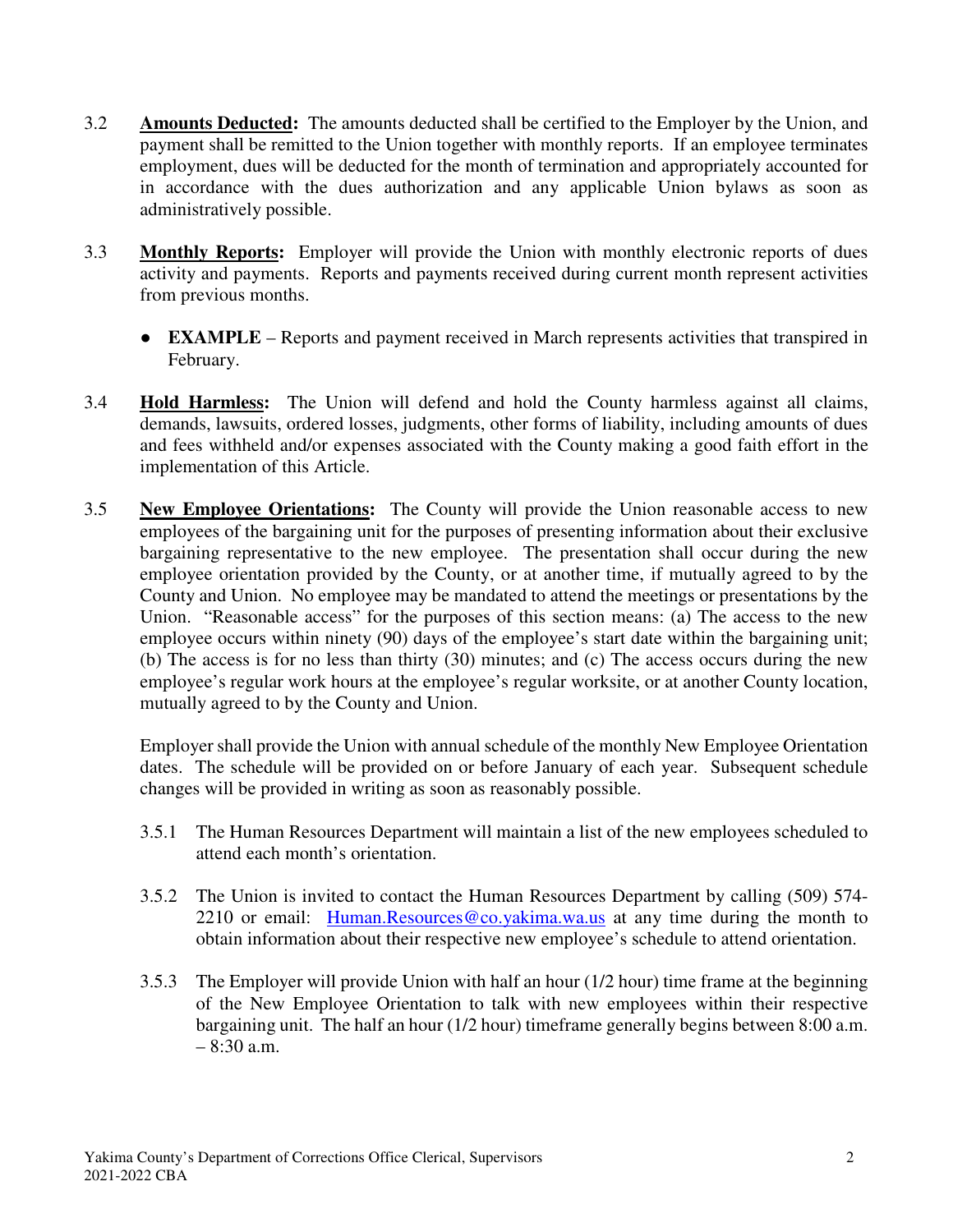### **ARTICLE 4 – MANAGEMENT RIGHTS**

- 4.1 The Union recognizes the prerogative of the Employer to operate and manage its affairs in all respects in accordance with its responsibilities, lawful powers and legal authority. Affairs of the Employer concerning such prerogatives include, but are not limited to, the following matters:
	- A. The right to establish lawful work rules and procedures.
	- B. The right to schedule work and overtime work, and the methods and processes by which said work is to be performed, consistent with the Employer's obligations to the public.
	- C. The right to hire, transfer, suspend, discharge, lay off, recall, promote, or discipline employees as deemed necessary by the Employer as provided by this Agreement.
	- D. The right to determine the size and composition of the work force and to assign employees to work locations and shifts.
	- E. The right to determine what duties shall be performed by various personnel.
	- F. The parties understand that incidental duties connected with operations, not enumerated in job descriptions, shall nevertheless be performed by the employee when requested by a superior officer.
	- G. The right to take actions as may be necessary to carry out Employer's services in emergencies.
	- H. The right to take actions necessary to comply with the Americans with Disabilities Act.
- 4.2 Nothing in this Agreement shall be interpreted to detract or circumscribe the trust emplaced in the elected officials, in this case the Board of Yakima County Commissioners, and the rights and obligations owed thereby to the electorate.
- 4.3 Past Practices: If the Employer desires to change a past practice, it shall provide the Union with written notice and opportunity to discuss the proposed change. The notice and opportunity to discuss shall not impede or affect the Employer's right to change past practice. The Union may grieve the reasonableness of the change to past practice, but the final step of the grievance procedure (binding arbitration) shall be advisory only and not binding on the parties.
- 4.4 The Employer has implemented the Workday programs and continues to implement additional phases of Workday. During said implementations, the Employer may need to modify provisions of this CBA to conform to Workday procedures and processes. The Union Representative(s) and the bargaining unit employees agree to fully cooperate with the Employer's implementation of these programs and phases.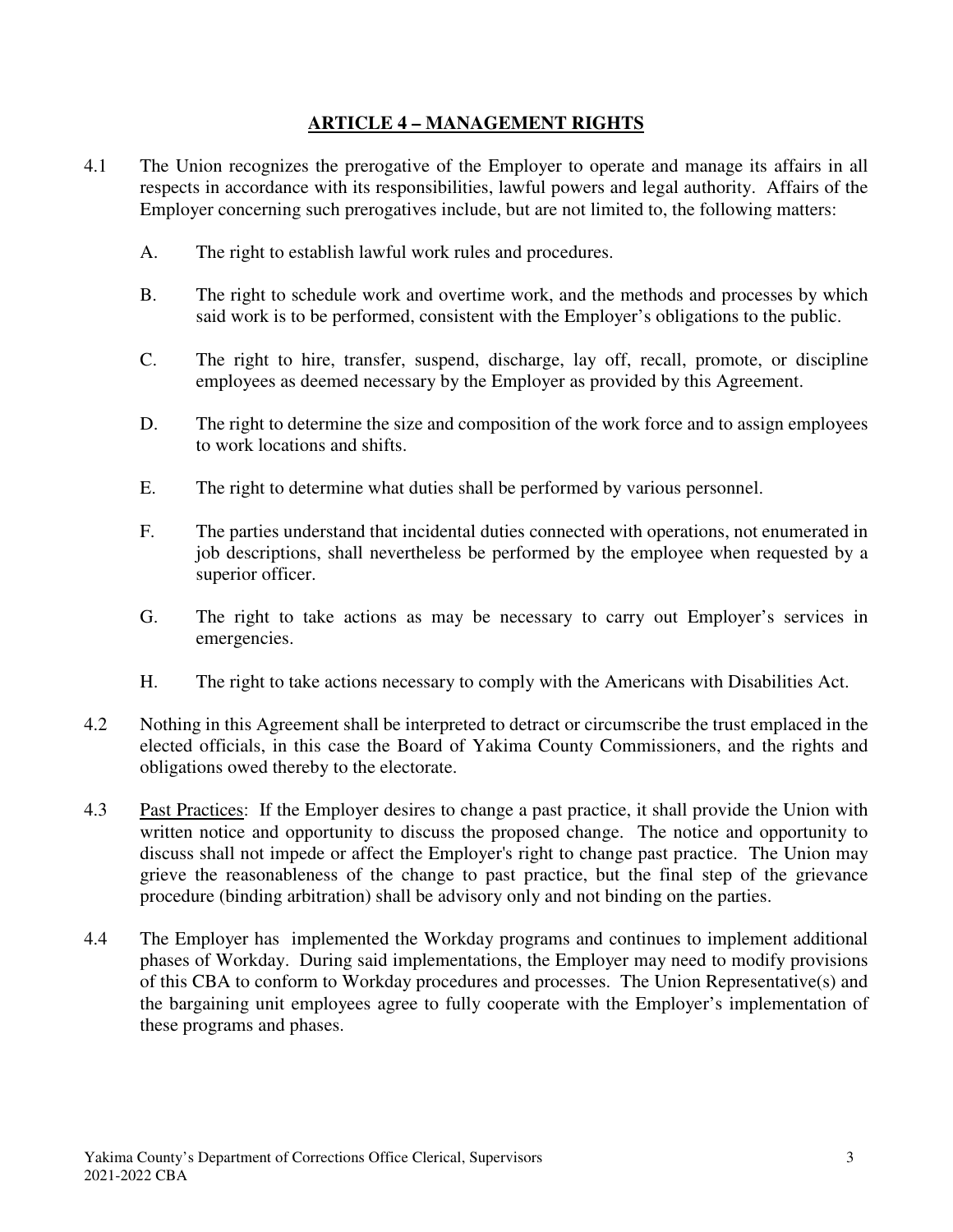### **ARTICLE 5 - UNION RIGHTS**

- 5.1 The Union does not waive its rights under applicable State Laws except as those rights are affected or set forth within the terms and conditions of the Collective Bargaining Agreement.
	- 5.1.1 The membership of the Union shall not waive nor shall they feel compelled to waive any and all of their rights provided by this Agreement, State Law or Federal Law**.**
- 5.2 The Union will have the right to establish a representative within the Bargaining Unit; said representative shall have the right to investigate membership concerns with respect to the Agreement during regularly scheduled work hours without loss of pay during such time. Provided: that such investigation will not interfere with the necessary operation of the Department. The Union will advise the Employer of the identity of the representative on an annual basis.
- 5.3 All collective bargaining with respect to wages, hours and working conditions shall be conducted by authorized representatives of the Union and the Employer.
- 5.4 Up to three (3) stewards will be granted release time without loss of pay for collective bargaining sessions if said sessions are scheduled during said employee's normal working hours.
- 5.5 Labor/Management Meetings:
	- 5.5.1 Labor/Management meetings may be scheduled at the request of either party to discuss and/or clarify contract administration issues which may include wages, hours and working conditions affecting employees covered by this agreement.
	- 5.5.2 The request shall be sent to the Director, if requested by the Union. If requested by the Director, the request shall be sent to Teamsters Local #760. Meetings may be scheduled at a mutually agreeable time, but not later than fifteen (15) working days from the date of request for a meeting. Such request shall be in writing and contain the items at issue.
	- 5.5.3 Disposition of matters covered in a labor/management meeting shall not contradict, ad to, or otherwise modify the terms and conditions of this agreement unless both parties are represented and agree by their principal labor representatives (Director of Corrections, Human Resources Director, and Union Representative). Such agreement shall be reduced to a Memorandum of Understanding (MOU) between the parties.
	- 5.5.4 Meeting shall be scheduled at times most convenient to the participants, and participants shall experience no loss of salary, provided that no more than three (3) members of the Union shall participate. The Director may approve attendance by more than three (3) Union members at labor/management meetings.
- 5.6 An employee who becomes the subject of an internal investigation which could result in the filing of criminal charges and/or disciplinary action will be advised, in writing, within seventy-two (72) business hours of the initiation of any such investigation. Notifying an employee of an internal investigation is not required when said notification may compromise a criminal investigation.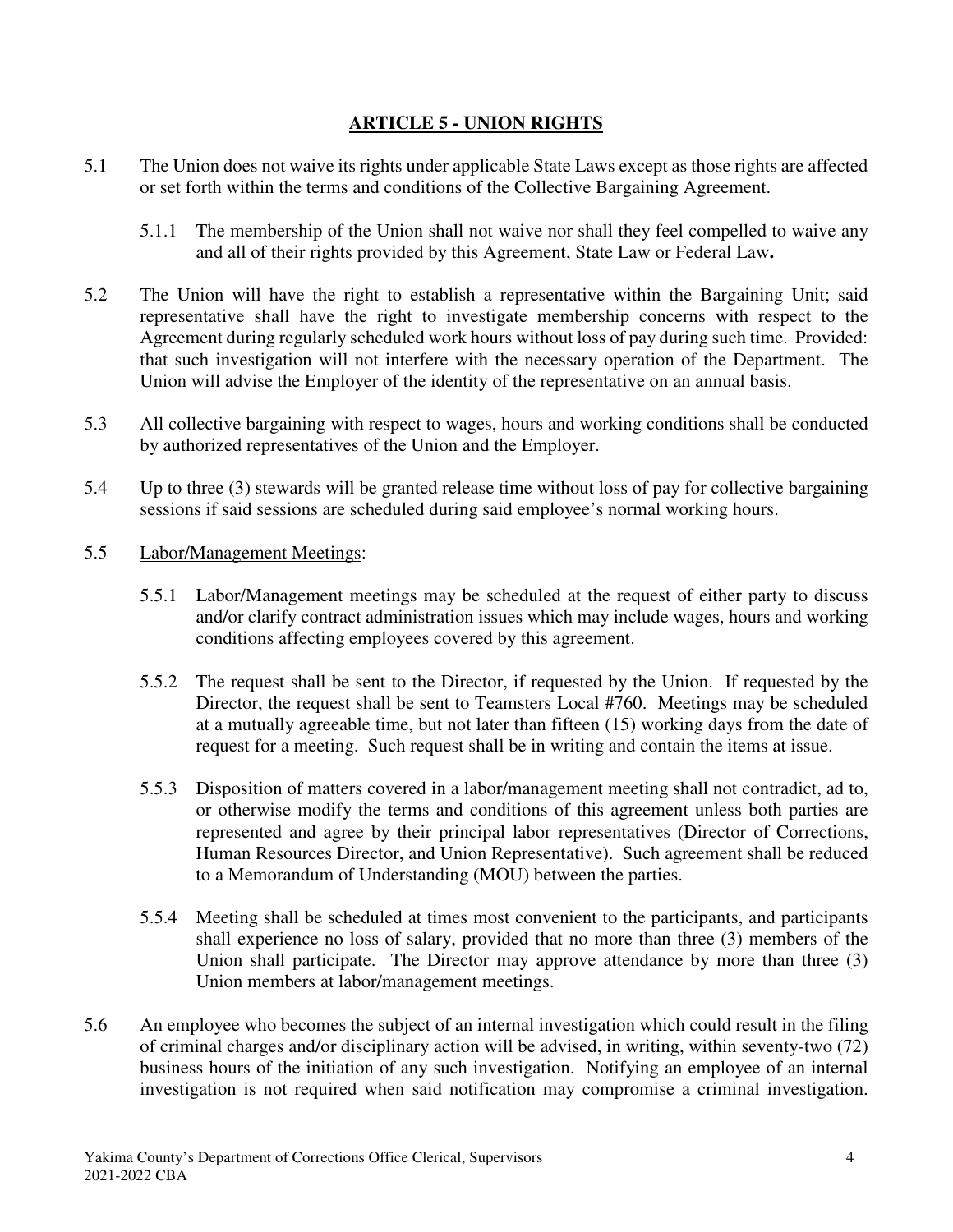Discipline will be carried out in accordance with the Articles of this Agreement regarding discipline and disciplinary procedures.

### **ARTICLE 6 - DEFINITIONS OF EMPLOYEES**

- 6.1 Regular Full-time Employee: A regular employee is a full-time employee who has served his probationary period and is employed on a regular basis. Such employee shall be paid the wage rate and provided the benefits as set forth in the terms and conditions of this collective bargaining agreement.
- 6.2 Probationary Employee: A probationary employee shall be defined as a new hire who has not completed twelve (12) calendar months of service with the Employer since the first day of employment. A probationary employee shall work under the provisions of this Agreement but shall be only on a trial basis, during which period he may be discharged without any recourse.
- 6.3 Regular Part-time Employee: A regular part-time employee is one who has served his probationary period, who may work less than forty (40) hours per week, and will be paid not less than the wage rate as set forth in this contract for the type of work performed. A regular part-time employee is entitled to receive pro-rated benefits and other conditions as set forth in this Agreement.

## **ARTICLE 7 - SENIORITY, LAYOFF, AND RECALL**

### 7.l Seniority:

- A. "Classification seniority" or similar terms used in this Agreement means all service within the affected classification together with all service in higher classifications since the last date of hire.
- B. For purposes of PTO leave accrual, seniority is determined by an employee's continuous service as an employee of Yakima County.
- 7.2 The County will provide the Union with copies of the seniority list on July 1 of each year or at other mutually agreed-upon dates.
- 7.3 Employees shall lose all seniority in the event of voluntary termination, lay-off beyond the recall period, and/or discharge. Employees shall continue to accrue seniority for periods of worker's compensation illness or injury, military leave of absence of twenty-one (21) working days or less, and all time on paid leave status. Employees shall not accrue seniority, PTO or ESL for periods of unpaid leaves of absence, layoff, or disciplinary suspension that exceed fifty percent (50%) of the employees scheduled hours for the pay period. The employee's seniority date, leave accrual date and increment anniversary date will be adjusted; however, employees in such categories shall not lose seniority accrued prior to the commencement of the unpaid status.
- 7.4 Ties in seniority shall be broken by scores on the entrance examination. If a tie remains, the tie shall be broken by lot in a manner mutually agreeable to the parties.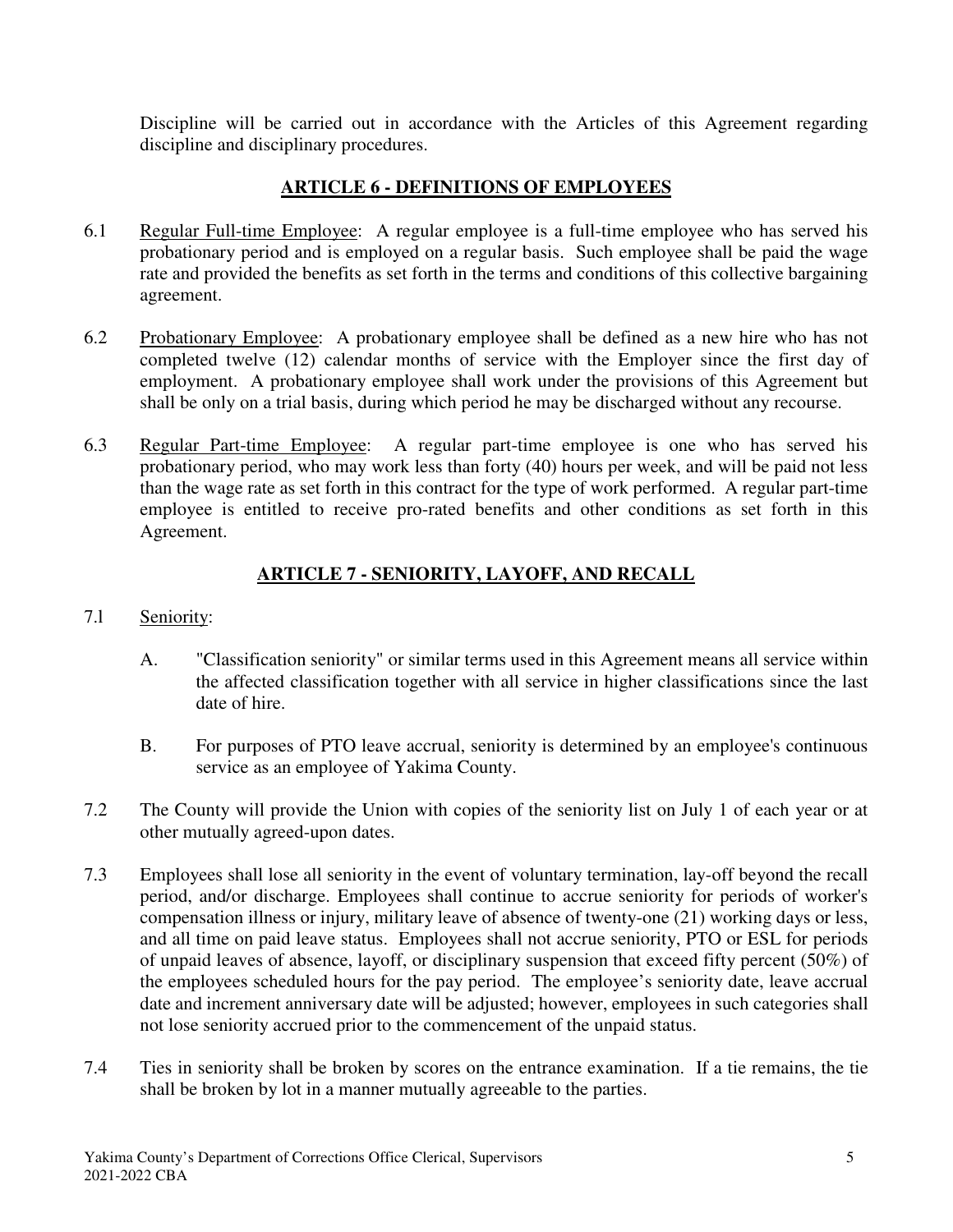- 7.5 When reducing the work force, the Employer will lay off within the affected classification the employees in the reverse order of their seniority. The employee may exercise his or her seniority to bump the most junior employee regardless of classification, provided that the remaining employees meet the minimum qualifications to enter the position. If an employee in exercising his or her bumping rights as outlined in this article bumps a junior employee in a higher pay band, he or she must enter that higher pay band at Step 2 or at the pay step held by the employee being bumped, whichever is lower in pay. Employees bumping into a lower pay band will go to the closest pay step without increasing his or her pay.
- 7.6 The Employer shall provide each affected employee with thirty (30) calendar days' notice of any anticipated layoff or recall except in the event of an emergency, and at the same time send a copy of the notice to the Union.
- 7.7 Employees laid off or reduced in classification as a result of reduction in force, will be eligible for reinstatement for a period of one (1) year. In the event of a vacancy in the affected classification, an employee who has been laid off will have the first opportunity to fill said vacancy or vacancies in the order of his seniority in that position, provided the employee can perform the work needed in a satisfactory manner and provided the layoff period does not exceed one (1) year and that the employee keeps the Employer advised of his current address. An offer of re-employment shall be in writing and sent by registered or certified mail, return receipt requested, to the employee. The employee shall be presumed to have received notice within three (3) days after the Employer mailed said notice. An employee so notified must indicate his/her acceptance of said reemployment within ten (10) days of receipt of notice and shall be back on the job within twenty (20) days of acceptance of said offer or forfeit all call-back rights under this Article.
- 7.8 Employees on leave are subject to layoff procedures.

## **ARTICLE 8 - PROMOTION - DEMOTION - POSTING - TRIAL PERIOD - TRANSFER**

- 8.1 Notices of opening(s) in positions covered by this Agreement shall be posted at appropriate Employer locations and a copy sent to the Union. The notices will contain a description of the job, the qualifications, wage rates, and hours of work. Employees who have been laid off and are in recall status shall be offered the opportunity of a vacant position subject to seniority and qualifications prior to a position being filled from outside the bargaining unit.
- 8.2 Notices of opening(s) in positions covered by this Agreement shall be posted at appropriate Employer location(s) for a period of not less than ten (10) calendar days. An attempt will be made to contact and advise employees on PTO or any other leave as well. The notices will contain a description of the job, the qualifications, wage rates, and hours of work.
	- 8.2.1 Application forms for the open position(s) will be available to bargaining unit employees at the Employer's human resources office and the opening(s) will remain posted for a period of not less than ten (10) calendar days. Employees wishing to make application for the initial testing must do so within such period. First consideration shall be given to employees in this bargaining unit. In the event no current bargaining unit member applies,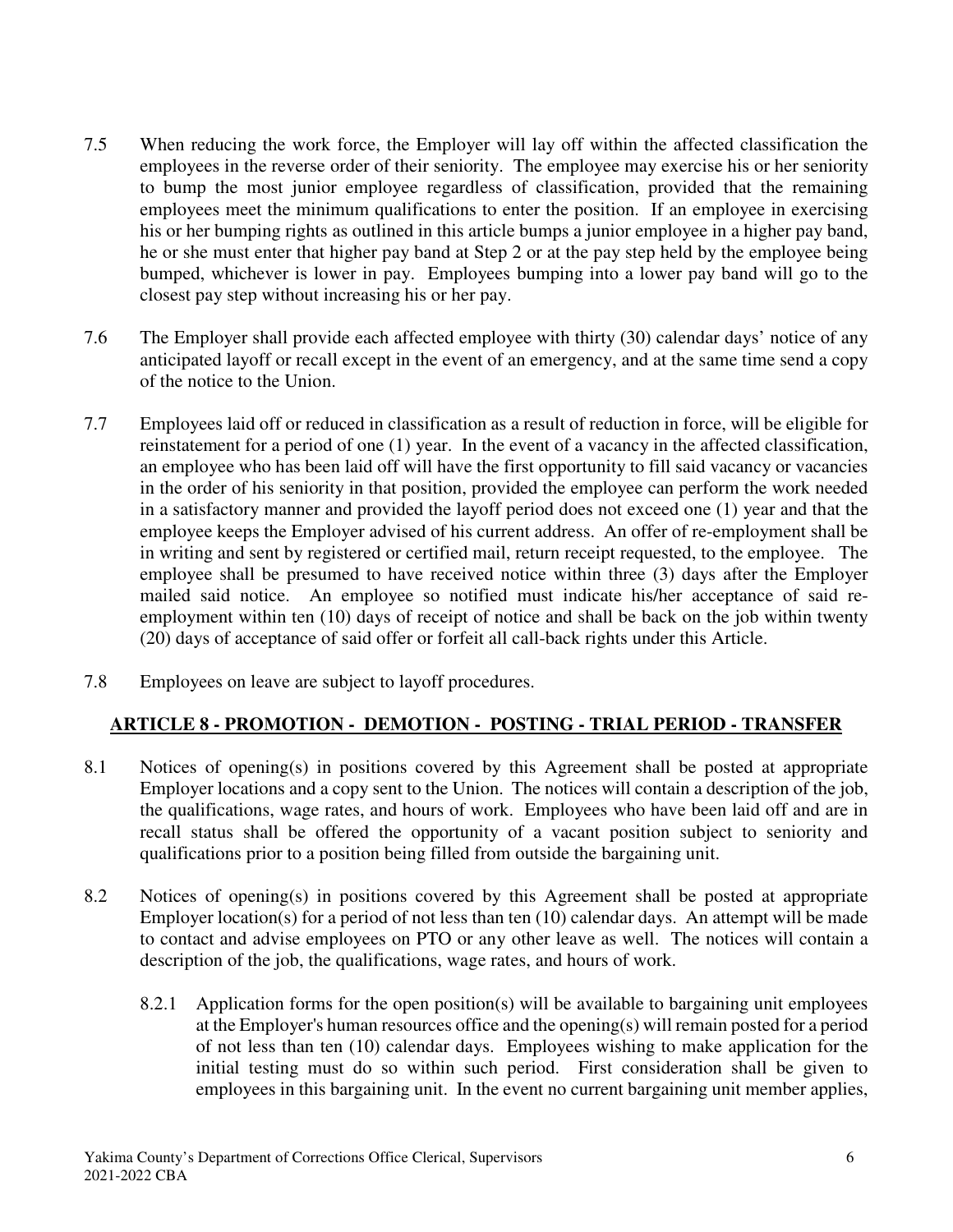consideration shall be given to the other applicants. Screening and testing will be carried out by the Yakima County Human Resources. Where qualifications are substantially equal, seniority shall break all ties.

- 8.3 Whenever practicable, transfers shall be preceded by a thirty (30) calendar day notice to the affected employee. Employees that accept a lateral transfer shall not be eligible to apply for another lateral transfer for six (6) months from the date of the transfer. Employees that accept a lateral transfer and return to their former position shall not be eligible to apply for another lateral transfer for six (6) months from the date they transfer back to their former position.
- 8.4 Trial Period: Current employees covered by this Agreement who have been awarded a promotion as a result of making application to such, shall have six (6) calendar months in which the Employer will make every reasonable good faith effort, upon the employee's request, to return the employee to their former position. If the Employer is not able to return the employee to their former position, the Employer will attempt to locate a position within the employee's former classification. In the event said employee is not performing to the required levels of such position within six (6) calendar months of being awarded such, the Employer will make every reasonable good faith effort to return the employee to their former position. If the Employer is not able to return the employee to their former position, the Employer will attempt to locate a position within the employee's former classification.

### **ARTICLE 9 - SICK LEAVE/EXTENDED SICK LEAVE (ESL)/LEAVES OF ABSENCE**

- 9.1 Sick Leave: Effective January 1, 2013, sick leave ceased to accrue.
- 9.2 Eligibility: Sick leave is available to employees after having been employed one (1) calendar month.
- 9.3 Computation of Payment: Sick leave may be charged in quarter (1/4) hour increments. Sick leave absences are charged at the rate of one quarter (1/4) hour of sick leave for each quarter hour of absence.
	- A. Part day sick leave shall commence at the time the employee leaves the work area and shall end at the time the employee returns to the work area.
	- B. Upon separation from employment, any unused sick leave shall be forfeited and will not be paid as separation pay, except in the case of death or retirement under the County's PERS or LEOFF retirement systems. Upon such death or retirement, twenty-five percent (25%) of all the employee's accumulated sick leave shall be paid to the employee's HRA VEBA or to his/her estate. Payment of accumulated sick leave is determined by multiplying the employee's base hourly rate times twenty-five percent (25%) of the employee's accumulated sick leave hours. All payments of accumulated sick leave are based on the employee's April 1, 2017 base hourly rate.
- 9.4 Use: Employees may only use the actual number of hours of sick leave accumulated. Sick leave may be taken for any of the following reasons: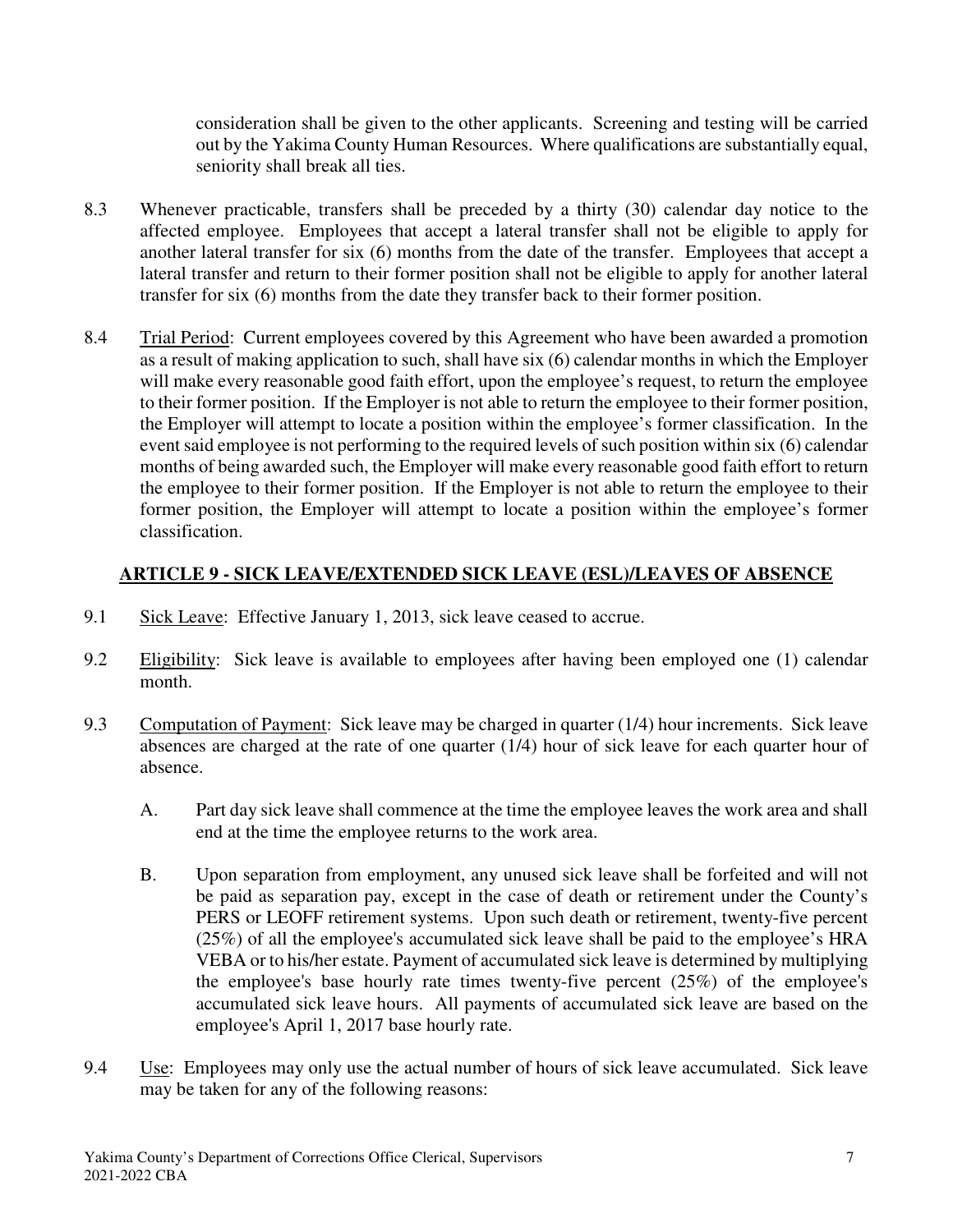- A. Illness or injury or temporary disability (such as during pregnancy) which incapacitates the employee to the extent that work can no longer be performed.
- B. Doctor appointments for employee or dependents under the age of eighteen (18).
- C. When the employee's attendance is required to care for the employee's spouse, registered domestic partner, child, step-child, foster child, parent, parent-in-law or grandparent with a health condition requiring treatment or supervision, or for emergency purposes. An employee may use accrued sick leave if the employee's attendance is required to care for a brother, sister, grandchild, or step-grandchild, which leave shall be limited to three days in any one instance. Sick leave may not be used to care for an aunt, uncle, cousin, niece or nephew, unless living in the employee's household, in which case the three day limitation would apply.

Each instance means "condition or period of illness". Thus, for one individual, there possibly could be allowed three days, or there can be recurring periods of illness such as in chronic cases.

- D. Whenever an employee is on approved PTO leave and becomes sick or disabled so as to prevent his employment if not on PTO leave, he may charge such absence to accumulated sick leave upon a doctor's written certification stating the nature, extent and length of illness or injury.
- E. Any employee may use accrued sick leave to care for a child of the employee under the age of eighteen (18) with a health condition that requires treatment or supervision.
- F. Any employee may use up to three (3) days of sick leave when the employee's grandchild or step-grandchild undergoes a surgical procedure that requires scheduled hospitalization, or surgical out-patient treatment.
- G. Employees may use five (5) days of sick leave for bereavement leave for a death in the immediate family. "Immediate family" includes only persons related by blood or marriage or legal adoption, specifically and limited to wife, husband, registered domestic partner, parent, parent-in-law, grandparent, brother, sister, child, stepchild, foster child, grandchild or step-grandchild of the employee, not aunt, uncle, cousin, niece or nephew unless living in the employee's household.
- H. The Union and Employer agree to comply with the provisions of the Federal Family Medical Leave Act.
- 9.5 Reporting: Any employee, who for any reason, must take sick leave shall, as soon as possible, notify his/her immediate supervisor or the Director. A doctor's certification of illness may be required of the employee, at the time the employee returns to work, when absent because of illness or injury in excess of twenty-four (24) consecutive work hours. In the event the Employer has reason to believe there is a misuse of sick leave through a pattern of use or some other means, the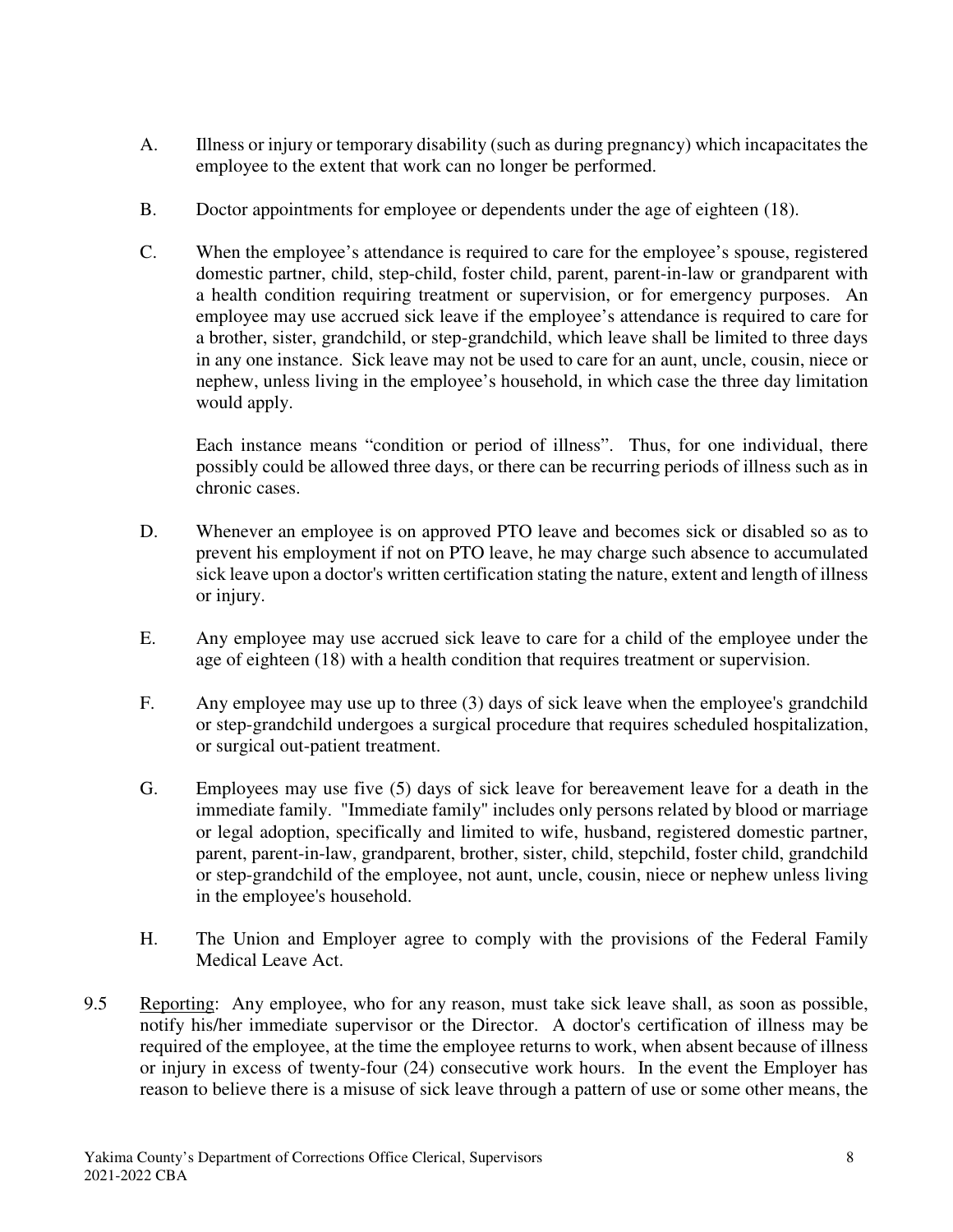Employer may require an employee who has utilized less than twenty-four (24) consecutive hours of sick leave to present a physician's certification of the employee's illness. An employee found to have abused the provisions of sick leave by falsification or willful misrepresentation may be subject to disciplinary action.

- 9.6 Extended Sick Leave (ESL): Effective January 1, 2013, the ESL bank was implemented.
	- 9.6.1 ESL is earned by regular full-time employees of Yakima County at the rate of four (4) hours for each month of completed service. With the implementation of Workday, ESL hours earned will be shown as two (2) hours each pay period/pay cycle. Regular part-time employees earn ESL on a pro-rated basis according to the hours budgeted for the position.
	- 9.6.2 An employee is eligible to use available ESL when the employee has:
		- an extended illness or injury lasting more than 10 consecutive work days (cannot be used for intermittent absences);
		- a qualified family member with an extended illness or injury lasting more than 10 consecutive work days (cannot be used for intermittent absences);
		- served thirty (30) consecutive days of employment; and
		- used 5 work days or 40 hours of PTO, SL, CT or LWOP.

The changes will become effective beginning in the payroll period following signature of the CBA by the last signing party.

- 9.6.3 Upon separation from employment with Yakima County, any unused ESL is forfeited without payment.
- 9.6.4 All re-employed persons, whose continuous service has been interrupted by termination, shall be considered new employees and shall be subject to the applicable qualifying period of employment. Exception: Employees rehired within the layoff period after a reduction in force will have their accumulated ESL bank hours restored.
- 9.6.5 ACCUMULATION OF LEAVE. ESL is cumulative to a maximum of thirty (30) working days (240 hours), after which time no additional leave may be earned until the leave balance is reduced through use of leave hours. An employee cannot have more than 240 hours of ESL credit in the bank at any time. The maximum ESL balance shall be pro-rated for employees who regularly work less than forty (40) hours per week.
- 9.6.6 COMPUTATION OF PAYMENT. ESL shall be charged in quarter hour increments. ESL is charged at a rate equal to the number of work hours absent from the normally assigned shift.
- 9.6.7 USE. ESL may be taken under the following conditions:
	- 9.6.7.1 With the approval of the Department Head/Elected Official, an eligible employee may take all or any portion of the employee's available ESL. Employees are not permitted to use ESL in excess of their available balance. Leave may not be taken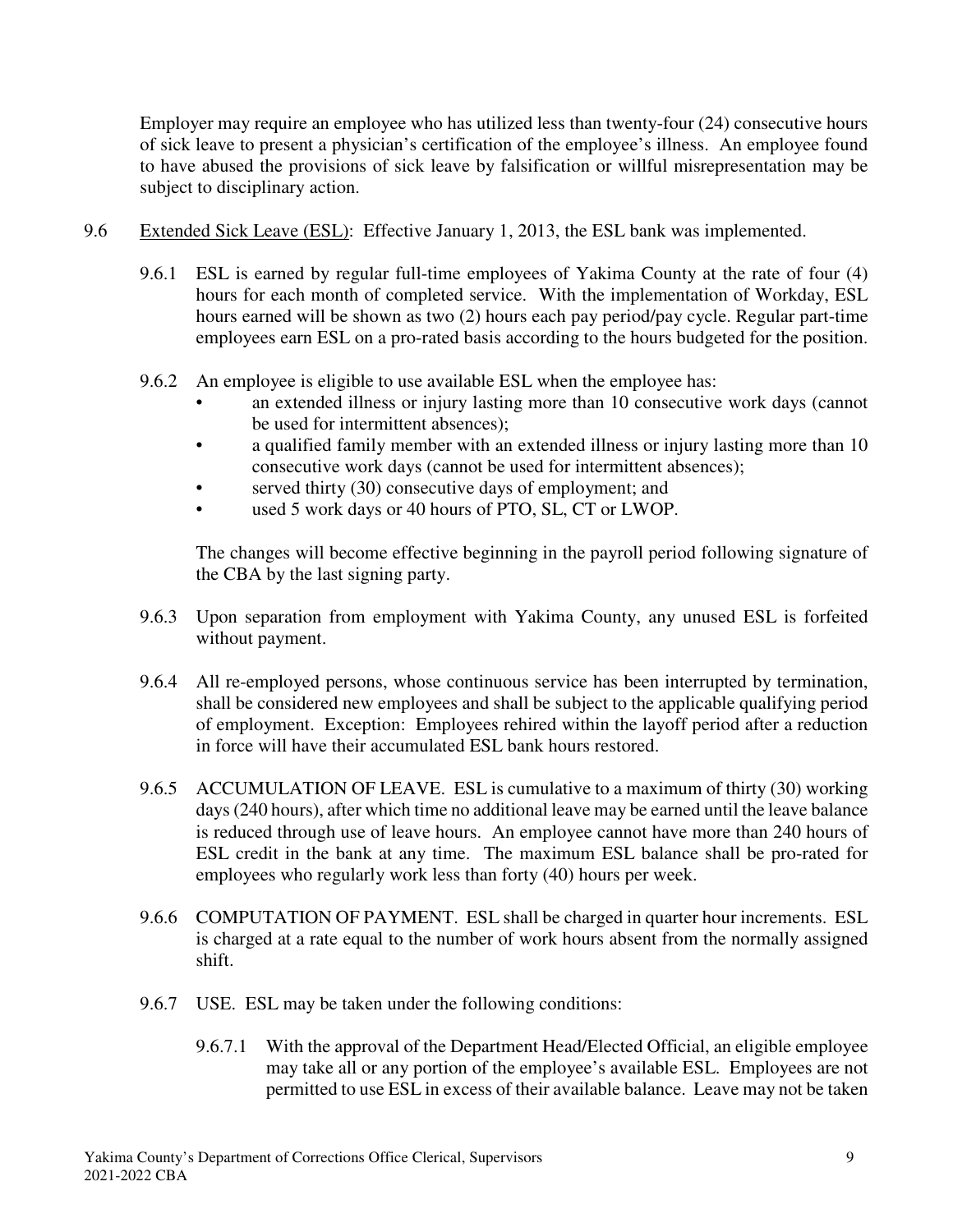before it is accumulated.

- 9.6.7.2 ESL may only be used for the employee's own illness or injury or for the following family members: spouse, state registered domestic partner, child, parent, parent-in-law, or grandparent. The employee must comply with the leave request/reporting requirements for leave used in conjunction with state and federal family medical leave laws. If possible, an employee requesting ESL must make a written request in advance. The supervisor shall consider the request and shall approve or deny it. A medical release may be required before the employee is permitted to return to work.
- 9.7 Workmen's Compensation: Yakima County is a Self-Insured Employer for Workers Compensation. An employee who is injured on the job and eligible for time loss payments due to the injury, may use PTO leave during the period covered, or the employee may request sick leave to compensate for the difference between time loss compensation and full pay for the period of time loss.

## **ARTICLE 10 - PREGNANCY LEAVE**

10.1 Leaves of absence resulting from childbirth or temporary disability due to pregnancy shall be authorized in accordance with the Yakima County Pregnancy Leave Policy.

## **ARTICLE 11 - MILITARY LEAVE**

11.1 In the case of military leave, the County abides by the provision of the laws of the United States (USERRA) and the State of Washington (RCW 33.40.060); employees who are members of the National Guard or Federal Military Reserve Units are entitled to be absent from their duties for up to twenty-one (21) calendar days with pay during each year beginning October 1 through September 30, while engaged in the performance of ordered military duty. Such military leave shall be in addition to any PTO or sick leave to which the employee might otherwise be entitled, and shall not involve any loss of efficiency rating, privileges or pay. Employees participating in training shall provide the Employer with their annual training schedule in the month of January or as soon as the information is available.

## **ARTICLE 12 - LEAVES OF ABSENCE**

12.1 A leave of absence is an approved absence, excluding medical leave of absence, from employment without pay and without loss of seniority. The Employer may grant a leave of absence for a period of up to six (6) consecutive calendar months. Approval for such leave shall be in writing with a copy to the Union.

## **ARTICLE 13 - COMPENSATION FOR WITNESS OR JURY DUTY**

13.1 When a regular employee covered by this Agreement is summoned for Jury Duty or subpoenaed as a witness by the Employer, he shall advise his supervisor upon receipt of such call, and if taken from his work for such service, shall receive normal pay while actually performing such service.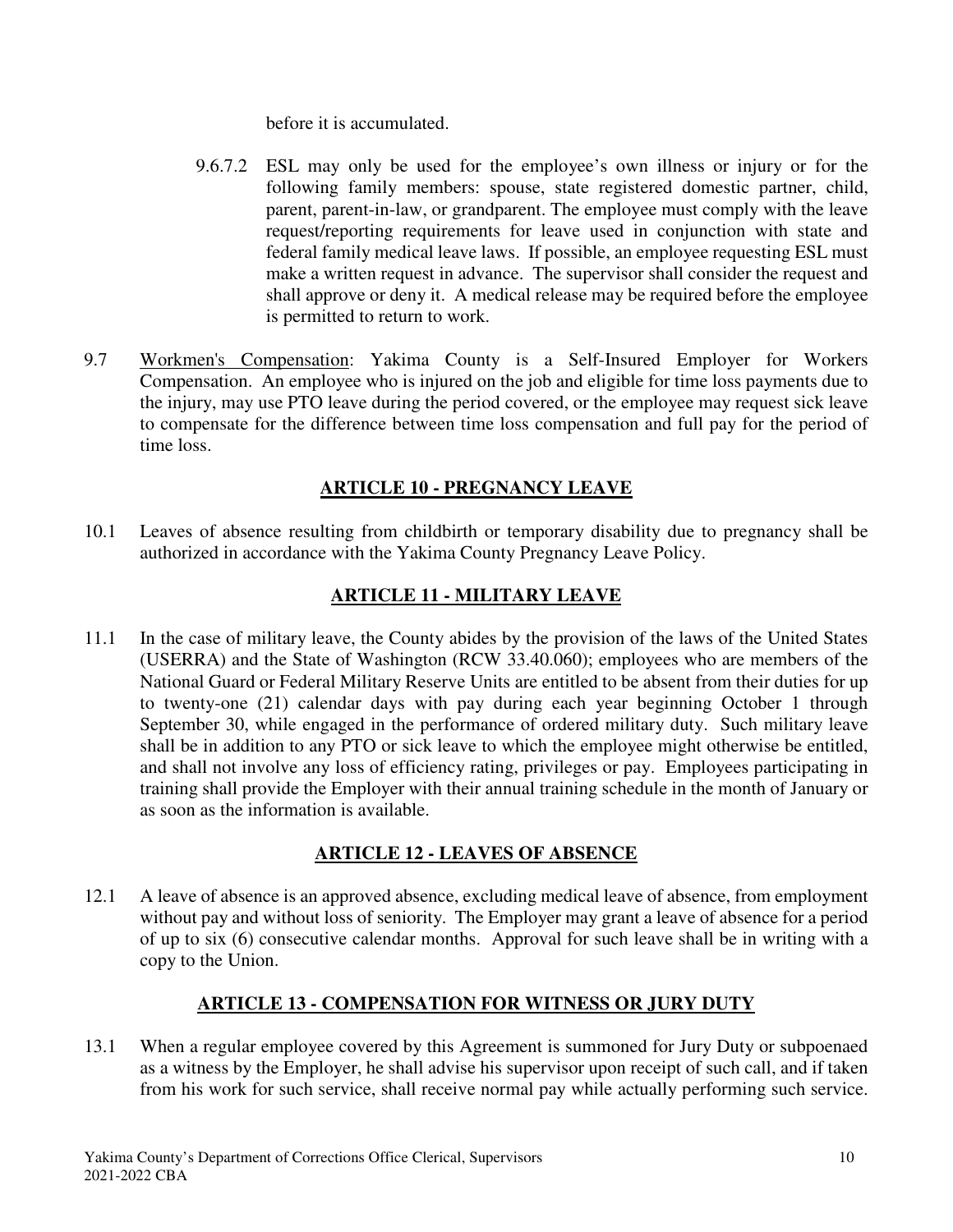The employee will sign over to the Employer his jury duty pay excluding those monies for travel and meal allowances.

13.2 Employees required to report for jury duty shall have a starting time of 9:00 a.m. unless otherwise notified by the Court Administrator. An employee subpoenaed as a witness for the Employer or summoned for jury duty and subsequently excused for the balance of that day, shall report as soon as possible to his supervisor for the purpose of working the balance of that shift.

### **ARTICLE 14 –PAID TIME OFF (PTO) LEAVE**

- 14.1 PTO Leave: PTO leave is earned by regular full-time employees of Yakima County as described below for each month of completed service. With the implementation of Workday, PTO Leave is administered by the pay period/pay cycle. Regular part-time employees earn PTO leave on a prorated basis according to the hours budgeted for the position. PTO leave is not available to the employee until after having served thirty (30) consecutive days of employment.
- 14.2 Accrual: Employees earn PTO leave on a prorated basis based on their date of hire following the chart below in 14.3. Terminating employees earn PTO leave on a prorated basis based on their date of termination.

PTO leave may be accumulated to a maximum of the equivalent of forty (40) working days (320 hours), after which time, if not taken, shall lapse pay period by pay period.

Employees whose leave is covered under FMLA or Workers Compensation will continue to accrue paid leave banks and neither their accrual dates nor accruals will be adjusted. Employees not on leave covered by FMLA or Workers Compensation will not accrue paid leave banks and their accrual dates will be adjusted if the employee is in a leave without pay status and the leave without pay status exceeds fifty percent (50%) of their regularly scheduled hours for the pay period.

14.3 All regular full-time employees shall accrue PTO leave based upon the following schedule. Regular part-time employees shall accrue PTO leave on a pro-rated basis according to the employee's assigned hours/budgeted FTE:

|                                     |                | <b>Accrual Rate</b>                      | <b>Accrual Rate</b>   |
|-------------------------------------|----------------|------------------------------------------|-----------------------|
| <b>Continuous Service</b>           |                | (40 hour week)                           | $(37.5$ hour week)    |
| Less than 2 years service           | 0-24 months    | 10.00 hours per month                    | 9.38 hours per month  |
| Two (2) years service               | 25-36 months   | 12.00 hours per month                    | 11.25 hours per month |
| Three (3) years service             | 37-60 months   | 13.34 hours per month                    | 12.50 hours per month |
| Five (5) years service              | 61-120 months  | 14.67 hours per month                    | 13.75 hours per month |
| Ten (10) years service              | 121-180 months | 16.67 hours per month                    | 15.63 hours per month |
| Fifteen (15) years service          | 181-240 months | 18.00 hours per month                    | 16.88 hours per month |
| More than twenty (20) years service |                | 241 or more months 20.00 hours per month | 18.75 hours per month |

- 14.4 Computation of Payment/Use: PTO leave may be charged in quarter hour increments.
	- 14.4.1 All accumulated PTO leave is paid when an employee leaves employment of Yakima County for any reason, provided adequate notice has been given. In case of death, all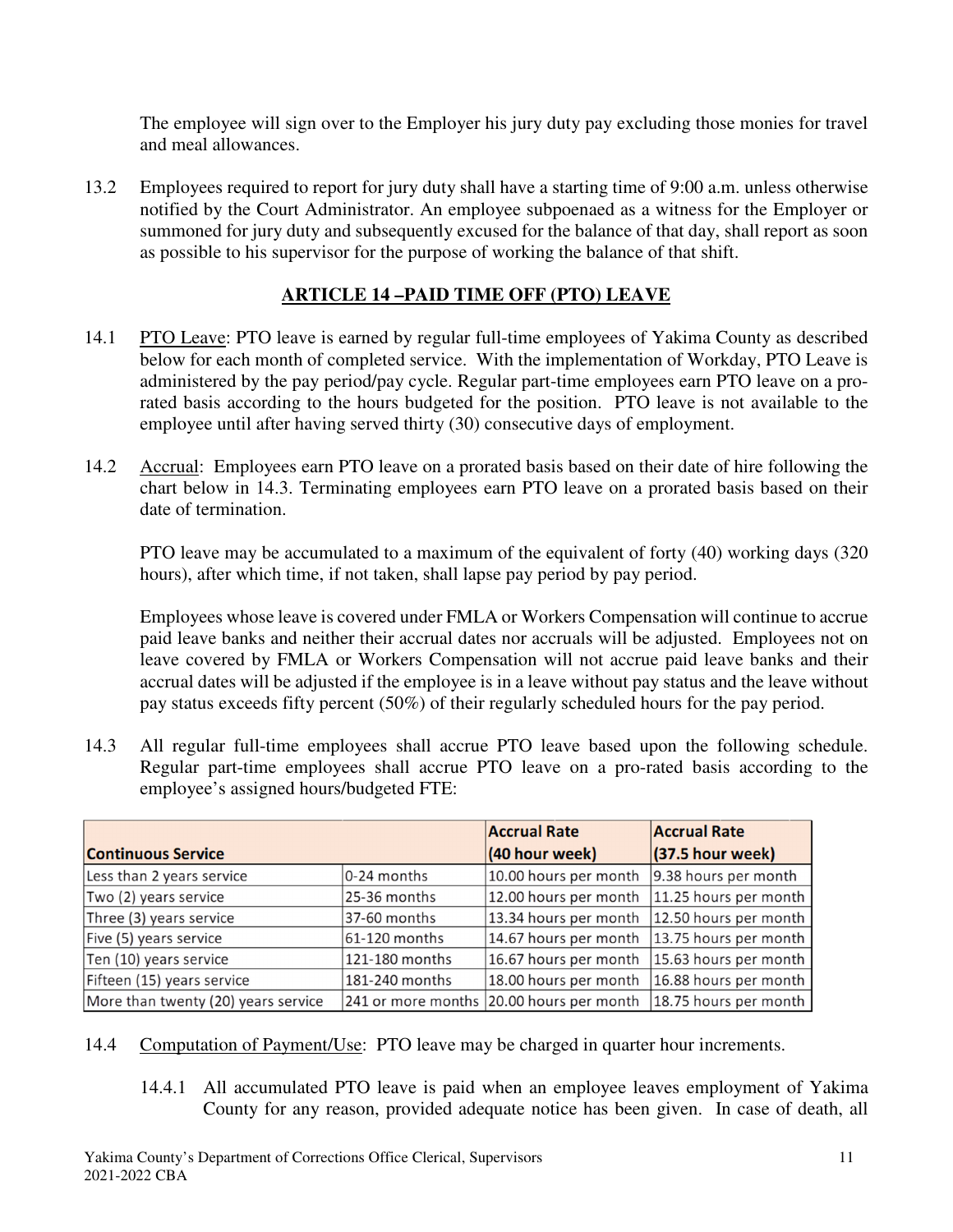accumulated PTO leave is paid to the estate of the employee. All payments as terminal leave for the unused PTO leave are based on the employee's salary at the time of separation or death. Adequate notice, for employees resigning from County employment, is defined as written notice submitted at least fourteen (14) calendar days prior to termination of employment.

- 14.5 PTO leave must be taken at such time as the employee can best be spared, but employees will be allowed to take leave, if at all possible, when desired. Therefore, it will be necessary to schedule vacations as early as possible and have dates approved by the Director or his/her designee.
- 14.6 Vacation Scheduling: The Employer will provide a full year calendar in a conspicuous location for the purposes of vacation bidding.
	- 14.6.1 Vacation bidding shall commence no later than March 1, of every calendar year, for vacation scheduling from April  $1<sup>st</sup>$  to March  $31<sup>st</sup>$  in the following calendar year. The employee may only bid PTO which has already been accrued or will have been accrued by the requested PTO leave date.
		- 14.6.1.1 If the employee does not have sufficient PTO leave available at the time that a previously requested leave should be taken, the employee will need to revise their leave request within Workday to generate a new request, then the employee shall be allowed to use any available accrued PTO leave in full shift increments.
		- 14.6.1.2 An employee who has sufficient PTO leave balances at the time of the requested leave may substitute compensatory time or holiday time.
	- 14.6.2 Full week vacation bidding shall be in order of bargaining unit seniority, each employee, including supervisors, shall have five (5) days to bid; however, each employee may bid a maximum of two (2) weeks until such time the seniority list has been exhausted, at which time bidding shall commence in order of seniority a second time, wherein employees shall be allowed to select their remaining available vacation weeks.
	- 14.6.3 Upon completion of full week bids, the employees will commence bidding in order of bargaining unit seniority less than full week days off. Each employee will be allowed two picks in the first round of bidding and unlimited picks in the subsequent round of bidding. This process will continue until the seniority list is exhausted and will start over and continue until the bidding process is complete.
	- 14.6.4 Leave requests submitted outside the bidding cycle: PTO leave, comp time, and holiday comp time requests must be submitted in writing.
		- A. Requests submitted at least fifteen (15) days in advance shall be granted on a first come first served basis if an unused leave opportunity is available.
		- B. Requests submitted less than fifteen (15) days in advance may be denied. Denied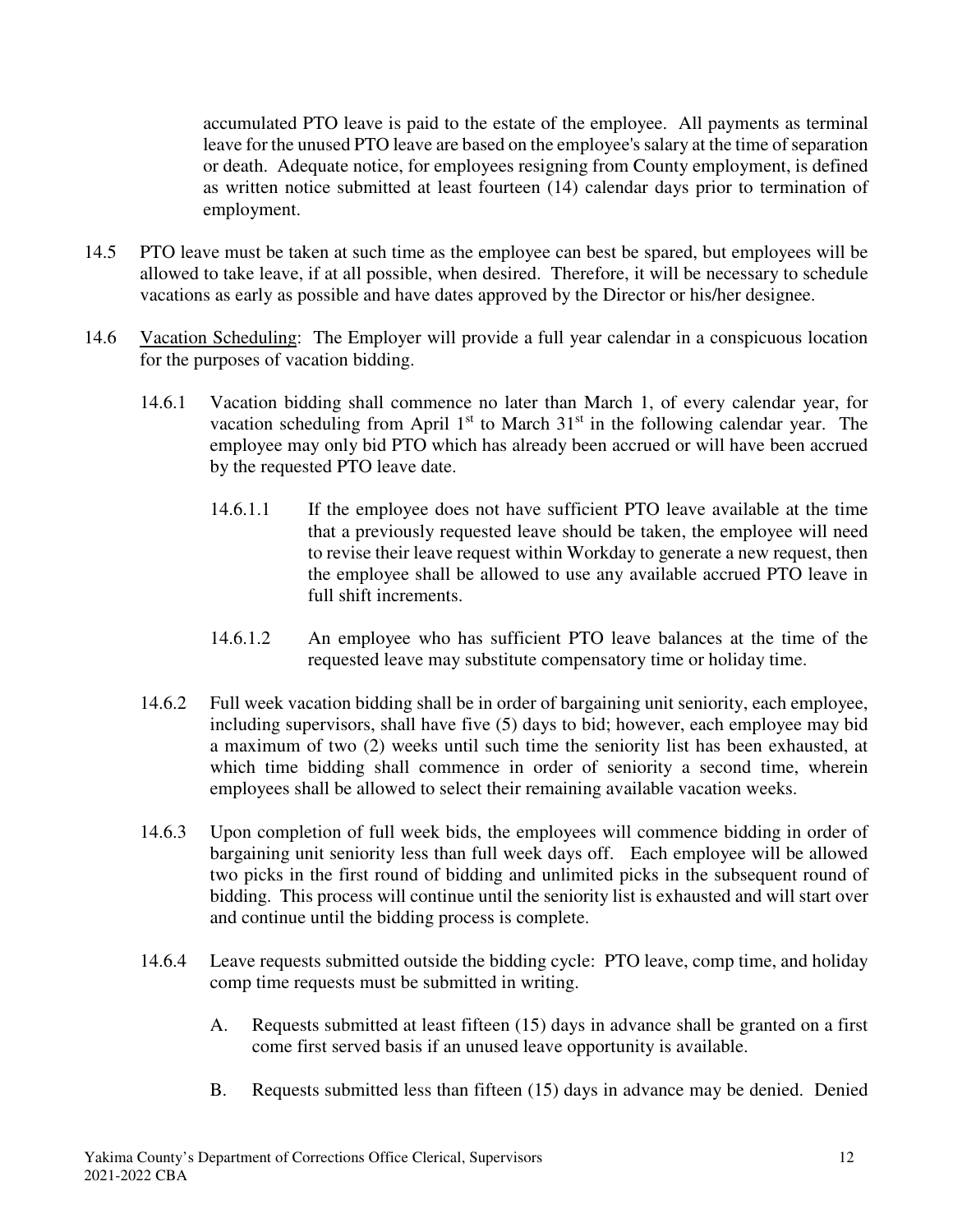requests may be appealed to the Division Chief.

- 14.6.5 The County shall allow a minimum of two employees per division to take vacation during the same time. However, if a division contains less than five employees, the minimum amount of employees allowed to take vacation during the same time shall be one. In the event granting of vacation creates hardship in meeting administrative need in the division, the supervisor can deny vacation.
- 14.7 No PTO time will be deducted from that accrued to the employee unless he/she actually used that PTO time or agreed to deduction of PTO time in lieu of other discipline.
- 14.8 PTO Leave Sharing Program for Catastrophic Illness: A leave contribution program is established to permit employees to transfer a specified amount of PTO leave to another employee of Yakima County. The recipient employee must:
	- A. Have an extraordinary or serious illness or injury, or
	- B. Have a parent, spouse, state registered domestic partner, or child who has an extraordinary or serious illness or injury which requires the employee's attendance or direct care; and
	- C. Have depleted or shortly will deplete all leave reserves (PTO leave, sick leave or compensatory time); and
	- D. Have diligently attempted to accrue PTO leave; and
	- E. Not be eligible for industrial insurance or other disability leave benefits.

PTO leave contributions made to an employee under sub-paragraph B above shall not exceed the actual amount of contribution necessary to cover any unpaid leave of absence while the employee is on FMLA leave.

The donating employee may not request an amount transferred that would result in his or her leave balance falling below ten (10) days. This provision shall be administered by the Human Resources Department.

## **ARTICLE 15 - HOLIDAYS**

15.1 The following days shall be recognized and observed as legal paid holidays by regular employees:

| Date:                      | <b>Name of Holiday:</b>      |
|----------------------------|------------------------------|
| January 1                  | New Year's Day               |
| Third Monday in January    | Martin Luther King, Jr., Day |
| Third Monday in February   | Presidents' Day              |
| Last Monday in May         | Memorial Day                 |
| June 19                    | Juneteenth (beginning 2022)  |
| July 4                     | Independence Day             |
| First Monday in September  | Labor Day                    |
| November 11                | Veterans Day                 |
| Thanksgiving               | Thanksgiving Day             |
| The Day after Thanksgiving | Day after Thanksgiving       |
| December 25                | Christmas Day                |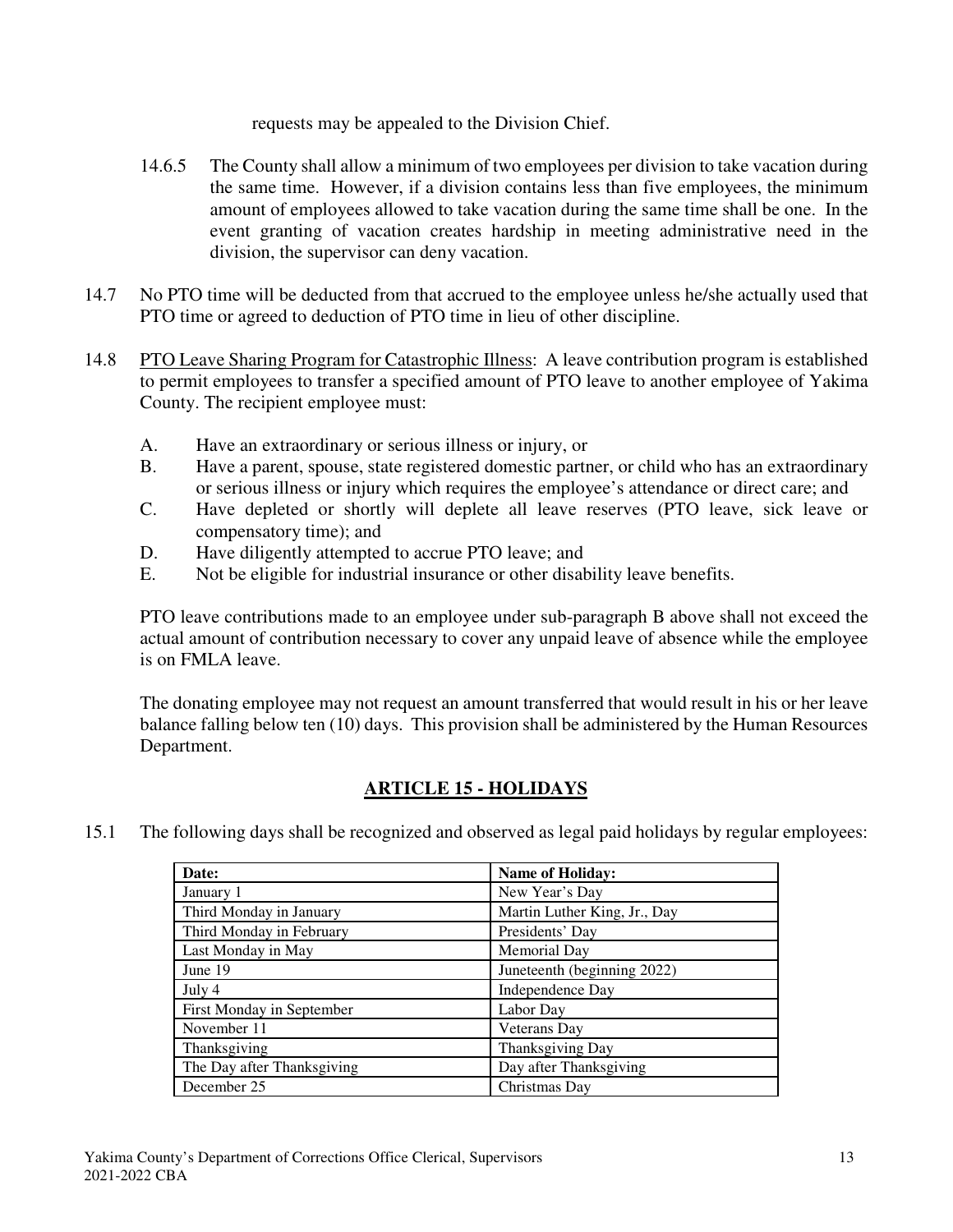- 15.2 For employees who work a non-rotating standard Monday through Friday schedule, whenever a legal holiday falls on a Saturday, the preceding Friday shall be the legal holiday; whenever any legal holiday falls on a Sunday, the following Monday shall be the legal holiday.
- 15.3 Any employee who is on scheduled and approved vacation when a holiday occurs shall not have his PTO accrual charged for that day.
- 15.4 Any employee who is on authorized sick leave when a holiday occurs will receive a day's pay for that holiday and will not have his sick leave accrual charged.
- 15.5 If a holiday occurs on an employee's scheduled day off, he shall be given the day preceding or the day following such holiday or, at the employee's discretion and with the supervisor's approval, an alternate day off. Time off allowed under this section must be taken as an earned holiday and may not be received as compensatory time or overtime pay during the term of employment.
- 15.6 If an employee is required to work a holiday other than Thanksgiving or Christmas, they shall receive their normal monthly salary plus holiday pay or compensatory time, at the employee's discretion, at the straight time rate. Hours worked in addition to the normal shift shall be applied to the employee's overtime/compensatory time record.
- 15.7 All personnel required to work the holidays of Thanksgiving or Christmas shall receive their normal monthly salary plus holiday pay or compensatory time, at the employee's discretion, at the rate of one and one-half (1-1/2) times for each hour of the normal shift worked. Hours worked in addition to the normal shift shall be applied to the employee's overtime/compensatory time record.

## **ARTICLE 16 - HOURS OF WORK AND OVERTIME**

### 16.1 Hours of Work:

- A. The regular work week shall consist of five (5) consecutive eight (8) hour days or four (4) consecutive ten (10) hour days not to exceed a total of forty (40) working hours in any given seven (7) day period.
- B. By mutual agreement between the majority of affected employees in a work unit and the director the employer may utilize an Innovative Shift. The work week may consist of forty (40) hours of work in any given seven (7) day period.
- 16.2 Meal Periods: Employees working an eight (8) hour day or a ten (10) hour day will receive one duty free meal period of a minimum of thirty (30) and a maximum of sixty (60) minutes. The meal period shall be taken in accordance with WAC 296-126-092.
- 16.3 Rest breaks or coffee breaks shall consist of two (2) fifteen (15) minute periods, one (1) during the first (1st) half (1/2) of the shift, the second (2nd) during the second (2nd) half (1/2) of an eight (8) hour shift. Employees shall receive an additional fifteen (15) minute break after each additional two (2) hours of work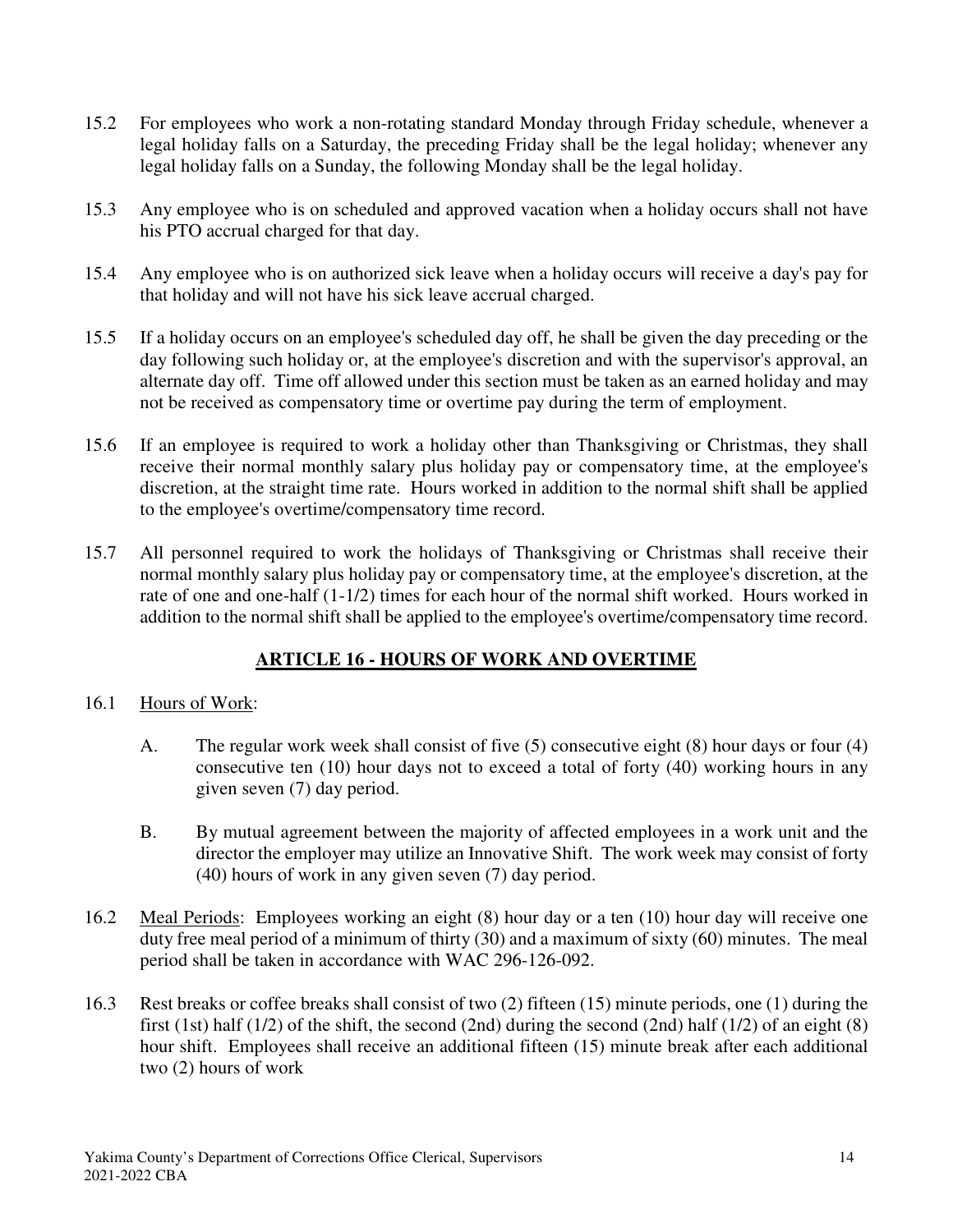- 16.4 The shift schedule shall be determined by the Employer. All shifts shall have a consistent start time throughout the length of a schedule. The Employer shall give at least fourteen (14) calendar days' notice, except in a bona fide emergency, prior to changing the employee's assigned shift. Said notice shall be posted on the department bulletin board showing the employee's shift, work days, and hours. Changes to shift schedules will be in written form and an attempt made to contact the individual(s) advising them of the change.
- 16.5 Employees may change shifts when unforeseen circumstances arise provided they first request and receive approval from the Director or his designee. Such exchange of shifts shall not by itself constitute a basis for entitlement to overtime compensation.
- 16.6 In the event of a bona fide emergency, the Director may alter the assigned work shifts by giving as prompt as possible notification to the affected employees. Said employees shall not receive overtime for working said rescheduled work shift. The Director shall not reschedule assigned work shifts for the purpose of avoiding payment of overtime.
- 16.7 Overtime: All work performed in excess of forty (40) hours per week shall be compensated for at one and one-half (1-1/2) times the employee's regular straight time hourly rate. For the purposes of overtime threshold, work performed shall also include PTO, sick, holiday and compensatory time, but not WPSL. The employee may, at his option, be granted equivalent time off on the basis of one and one-half (1-1/2) hours compensatory time for each one (1) hour of overtime worked. An employee may carry up to sixty (60) hours of compensatory time from one (1) calendar quarter to the next, but can carry only five (5) work days' worth (maximum of forty (40) hours) of comp time from one calendar year to the next.
- 16.8 All overtime shall be paid for in increments of fifteen (15) minutes with the major portion of fifteen (15) minutes being paid as fifteen (15) minutes. There shall be no pyramiding of overtime.
- 16.9 At Home Calls: Employees called at home shall receive a minimum of fifteen (15) minutes pay at straight time per call or time worked at the applicable overtime rate, whichever is greater. A call log must be completed for each call including:
	- Time call is initiated
	- Time call is completed
	- Name of caller
	- Reason/nature of the call
- 16.10 Callout: An employee who is required to return to work after having completed his/her regular shift, and having left the premises, shall be paid for a minimum of two (2) hours at time and one half. An employee who is required to return to work on his/her regularly scheduled day off shall be paid a minimum of two (2) hours pay at time and one half. All time actually worked shall apply for overtime purposes. In the case of a call back that requires the employee to work less than two (2) hours, by mutual agreement between the employee and the employer, the employee may leave at the time his or her work is completed; however, the employee will only be paid for time actually worked.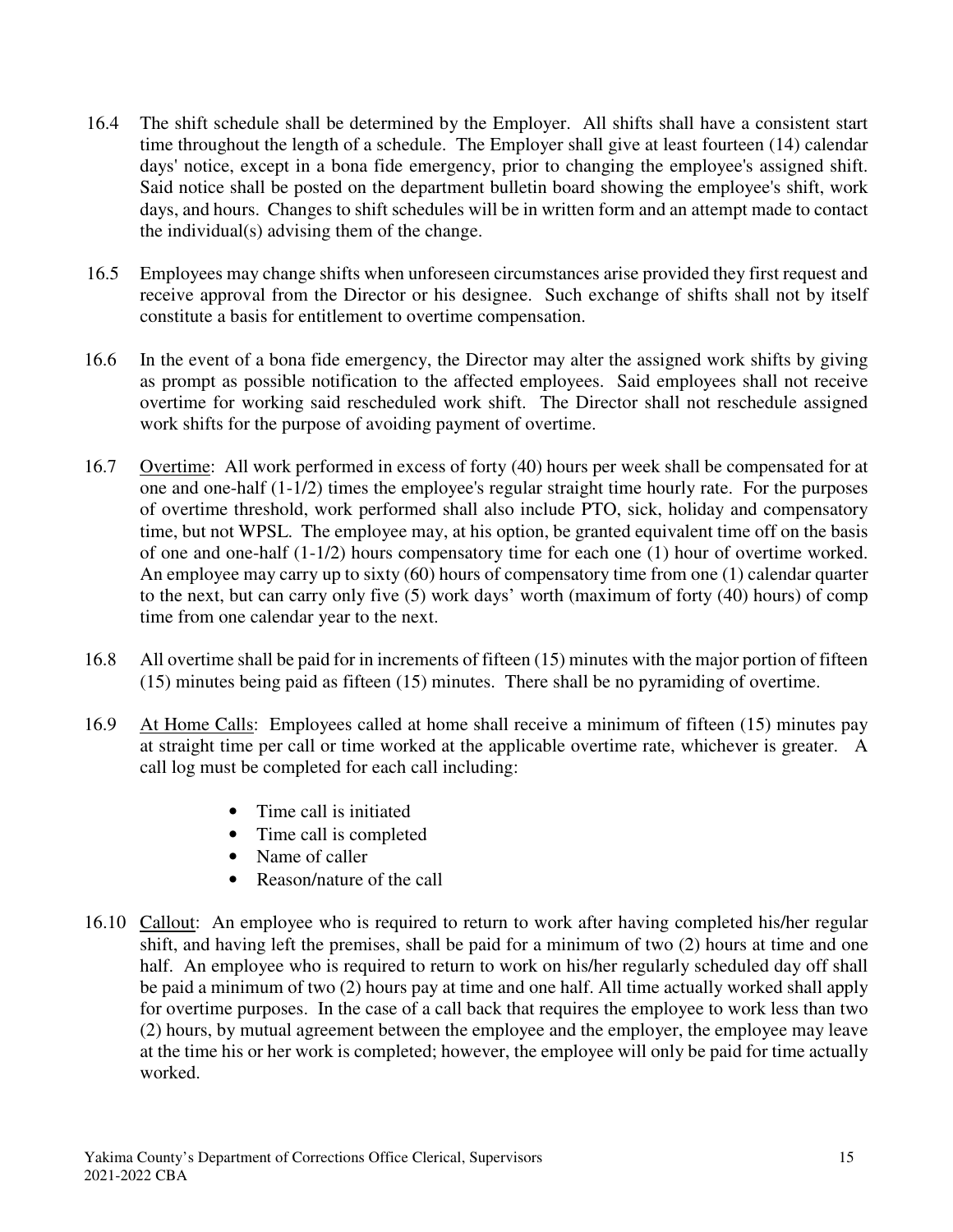- 16.11 Court Time: Any employee who is required to appear and/or testify in court on his/her own time or time other than his regular duty hours shall be paid for a minimum of two (2) hours at the applicable rate. An employee who is required to return to work on his/her regularly scheduled day off shall be paid a minimum of two (2) hours pay. Only time actually worked shall apply for overtime purposes.
- 16.12 Voluntary Overtime: The Director or designee will notify eligible employees of anticipated available overtime. Assignment of such overtime will then be offered by the Director or his designee in seniority order within job section. Employees may request in writing that their name not be included on the voluntary overtime list.
- 16.13 The employee shall be paid compensation as a result of his approved travel time to and from any assigned school out of Yakima County, and such travel time shall be used as hours worked to calculate overtime. The Director will endeavor to schedule mandatory training for employees within their normal shift assignments.
- 16.14 Personnel who are scheduled for "on-call" duty shall be compensated on the basis of four (4) hours pay or compensatory time off for twenty-four (24) consecutive hours of "on-call" duty at the election of the employee. Only time actually worked shall apply for overtime purposes.
- 16.15 The term "bona fide emergency" includes a life-threatening situation; civil disorder; natural disaster; sudden unexpected happening; unforeseen occurrence or condition; complication of circumstances; sudden or unexpected occasion for action; or pressing necessity.

## **ARTICLE 17 - DISCIPLINE**

- 17.1 The Director or his designee may discipline an employee only for just cause inclusive of such events as may be deemed to be just cause as set forth below, but not necessarily limited thereto. Discipline shall be carried out in a manner which is least likely to embarrass the employee before other employees or the public.
	- (a) Incompetency, inefficiency, or inattention to, or dereliction of duty.
	- (b) Dishonesty, intemperance, immoral conduct, insubordination, discourteous treatment of the public, or a fellow employee, or any other act of omission or commission tending to injure the public service; or any other willful failure on the part of the employee to properly conduct himself; or any willful violation of the provisions of Chapter 41.14 RCW or these rules and regulations.
	- (c) Mental or physical unfitness for the position which the employee holds.
	- (d) Drunkenness, or use of intoxicating liquors, narcotics, or any other habit forming drug, liquid, or prescription to such extent that the use thereof interferes with the efficiency or mental or physical fitness of the employee, or which precludes the employee from properly performing the function and duties of any position.
	- (e) Wantonly offensive conduct or language toward the public or fellow officers or employees.
	- (f) Conviction of a felony, or a misdemeanor involving moral turpitude.
	- (g) Carelessness or negligence in the use of county cars or property.
	- (h) Willful violation of any lawful and reasonable regulation, order or direction made or given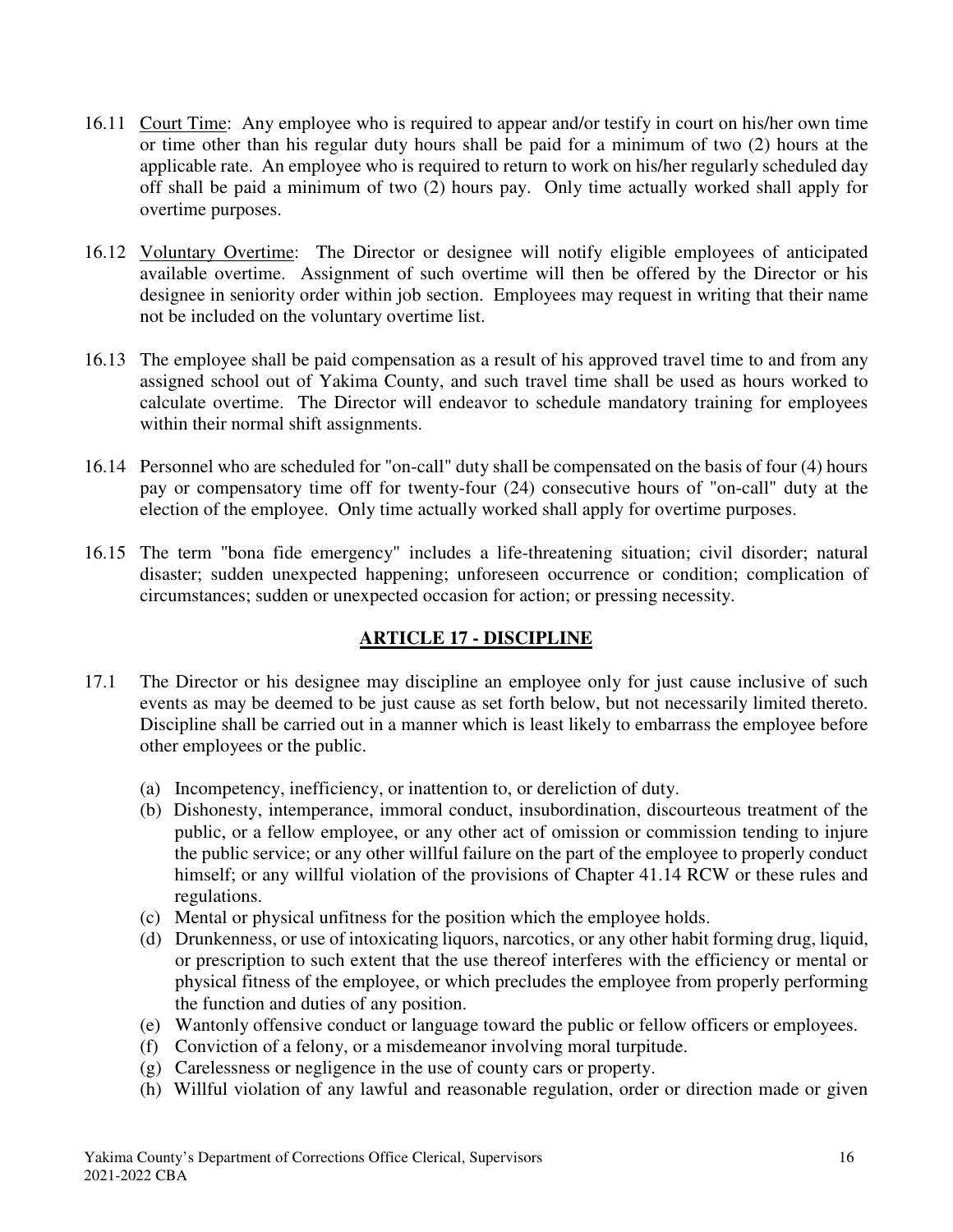by a superior officer where such violation has amounted to insubordination or has resulted in loss or injury to the county or to the public.

- (i) Failure to pay or make reasonable provision of payment of just debts.
- (j) Promotion by any officer or employee of disaffection among fellow officers or employees.
- (k) Any other act or failure to act which in the judgment of the Commission is sufficient to show the offender to be an unsuitable and unfit person to be employed in the public service.
- 17.2 Disciplinary action or measure shall include only the following:
	- A. Supervisor counseling,
	- B. Verbal reprimand,
	- C. Written reprimand,
	- E. Suspension without pay,
	- E. Demotion,
	- F. Discharge.
- 17.3 The parties agree that progressive and escalating levels of discipline are preferable to allow an employee proper notice of misconduct and the opportunity to improve performance and to allow the Employer to document prior disciplinary matters. The level or degree of discipline imposed shall be appropriately based on an employee's prior record of service, severity of offense and prior record of discipline. The order in which these criteria appear are not indicative of their priority. An employee may be suspended without pay when said employee has first received one (1) written reprimand relating to said employee's previous work or conduct. An employee may be discharged when said employee has first received a suspension relating to said employee's previous work or conduct. All previous disciplinary actions in an employee's file may be evaluated and considered in a disciplinary action.
- 17.4 Notwithstanding subsection 17.3 above, the Director may immediately suspend or discharge an employee for a serious event which presents just cause for discipline.
- 17.5 The Employer may discipline an employee for just cause. Notice of said disciplinary action shall be provided to the employee and Union no later than thirty (30) calendar days from the conclusion of the investigatory proceedings regarding the improper work, incident, or conduct by the employee.
- 17.6 Disciplinary action may be reviewed pursuant to Article 18 of this Agreement.
- 17.7 Written reprimands and written records of oral reprimands (excluding suspensions or demotions) shall be automatically expunged from the employee's personnel file eighteen (18) months from the date of issuance and no longer be considered in evaluating future discipline if no other written reprimands on the same subject matter have been issued during that time period.

### **ARTICLE 18 - DISCIPLINARY PROCEDURES**

18.1 An immediate supervisor may verbally reprimand an employee. The immediate supervisor may make a notation in the supervisor's notebook regarding the verbal reprimand. Written reprimands may be issued by supervisors subject to the Director's approval. Copies of written reprimands,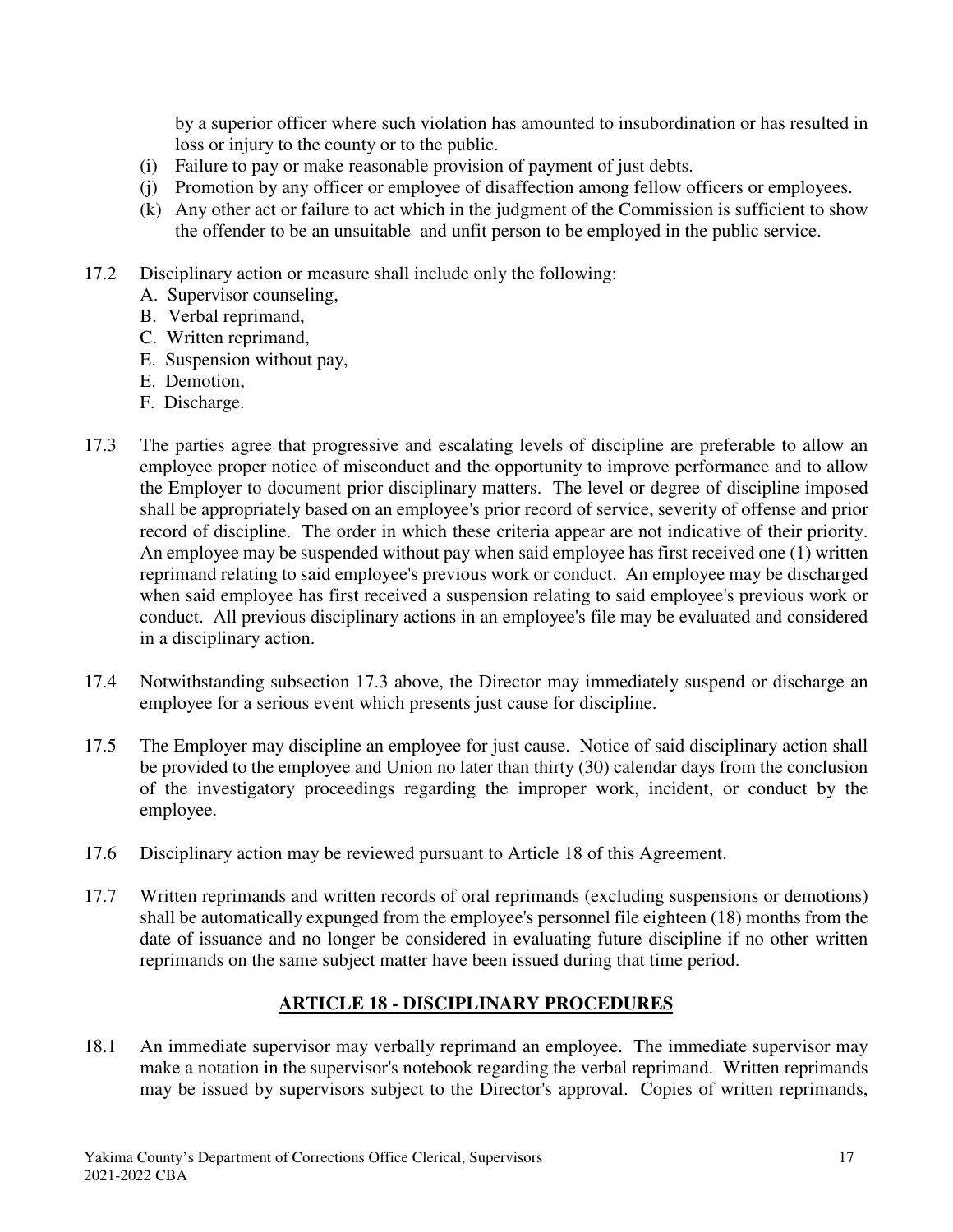suspensions, demotions or discharge notices shall be sent to the Union at the time said notices are given to an employee.

- 18.1.1 Any discussion regarding disciplinary action between a supervisor and employee shall be done during the employee's normal work hours unless the exigency of the circumstances dictate otherwise.
- 18.1.2 Employees will not be required to unwillingly submit to a polygraph test; provided, however, this provision does not apply to the initial application for employment.
- 18.2 If disciplinary action taken could result in suspension with or without pay, demotion or discharge, the employee shall be advised of the facts and circumstances supporting this potential disciplinary action and be provided an opportunity to explain the employee's position prior to disciplinary action being taken. If the employee requests an opportunity to confer with a Union representative prior to responding, said employee will be provided a reasonable time not to exceed three (3) working days for such response. If the Director determines that circumstances exist requiring immediate action, the Director shall have the right and authority to immediately place the employee on Administrative Leave with pay pending the investigation and pending the provisions above. If the employee fails to respond to the charges within the time period referenced above, the Director is free to implement the disciplinary action he feels is appropriate under the circumstances.
	- 18.2.1 In the event dismissal of an employee becomes imminent and the Director determines an alternative to said dismissal is the employee's resignation, said employee will be provided a reasonable opportunity to confer with the Union before being requested to respond to the offer of resignation.
- 18.3 An employee shall have the right to have a disciplinary action against him/her reviewed for just cause and severity of discipline through the grievance procedure in accordance with Article 19.
- 18.4 The provisions of Article 17 and 18 do not apply to probationary employees. Said employees may be discharged without cause and without any recourse.

## **ARTICLE 19 - GRIEVANCE PROCEDURE**

- 19.1 A grievance is defined as a dispute involving the interpretation, application or alleged violation of any provision of this Agreement.
- 19.2 The parties agree that the time limitations provided are essential to the prompt and orderly resolution of any grievance, and that each will abide by the time limitations, unless waived or extended by mutual agreement of the parties to the grievance.
- 19.3 Grievance Filed on Behalf of Employee: If any party fails to file a grievance, other than for disciplinary actions, within thirty (30) calendar days of its occurrence, then said grievance shall be forever waived and shall be null and void. If a matter involves disciplinary action then any party must file a grievance within ten (10) calendar days from the date of such disciplinary action,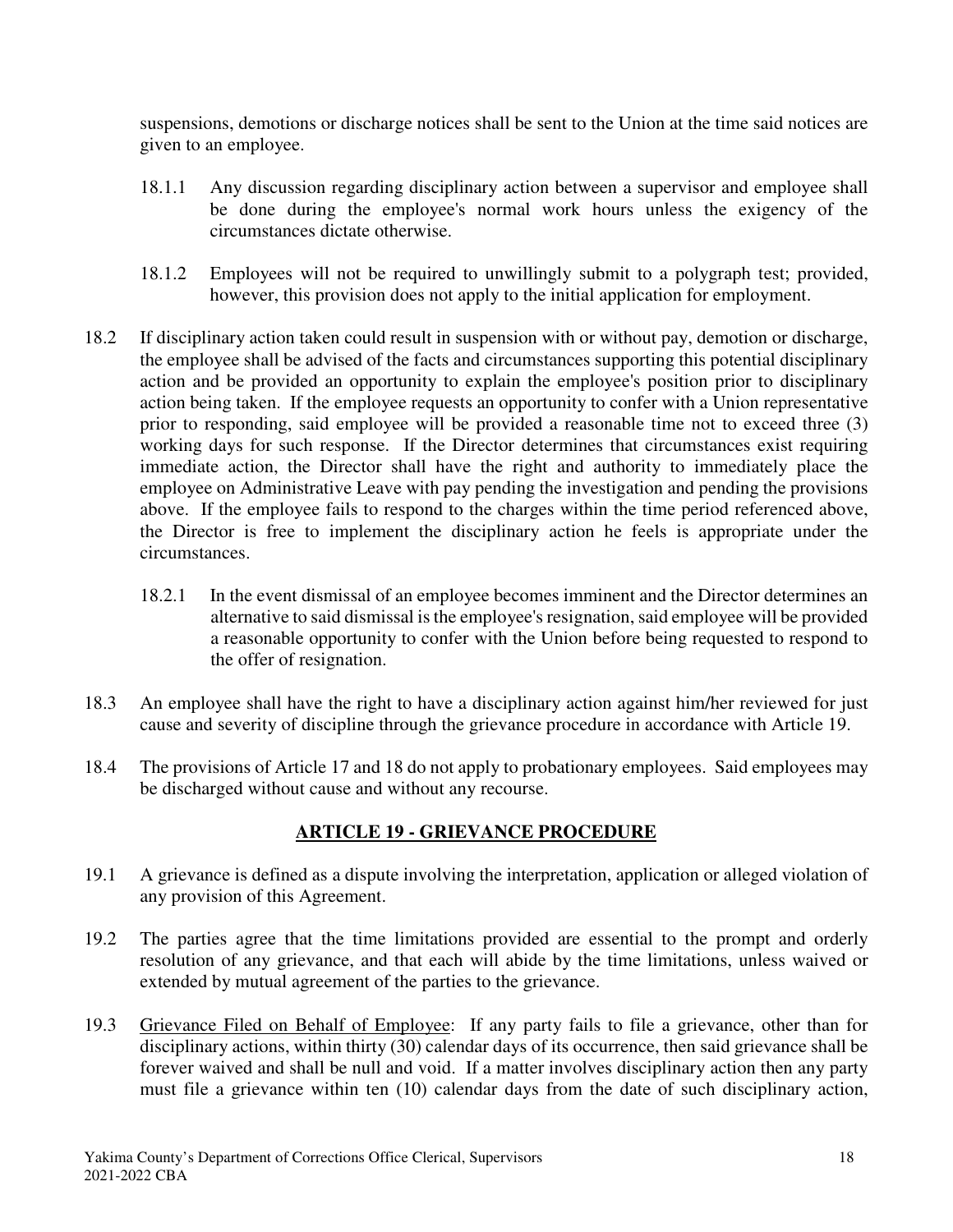otherwise said appeal or grievance is forever waived and shall be null and void. Failure to pursue a grievance to the next step renders final and conclusive the last determination and response.

- 19.4 A grievance may be verbally presented by the aggrieved employee to the employee's immediate supervisor. The employee shall have the option of being accompanied by his Union representative, or representative of his own choosing, if he feels that it is necessary. The immediate supervisor shall respond within three (3) working days. If the matter is not satisfactorily resolved, then the grievant may initiate a formal grievance in accordance with the provisions hereinabove and the following procedure, which in any case, shall be done within ten (10) calendar days of the date of disciplinary action or within thirty (30) calendar days from the date of another type of occurrence.
- 19.5 Union or Employer Grievance: The Union or Employer may initiate the grievance procedure at Step 2, other than for disciplinary actions, and will take up the grievance with the other party within thirty (30) calendar days after the occurrence of the event which gave rise to the grievance, or thirty (30) calendar days from the date such grievance reasonably should have become known to the moving party.
- 19.6 The formal grievance procedure shall be as follows:
- Step 1: If the grievance involves occurrences other than disciplinary actions, the grievance shall be presented in written form to the employee's supervisor within thirty (30) calendar days from its occurrence. The supervisor shall respond in writing within twenty (20) calendar days after receiving said grievance. In the event the matter relates to disciplinary action, then the grievance shall be presented in written form to the employee's supervisor within ten (10) calendar days from the disciplinary action. Since disciplinary action is not final unless approved by the Director, the grievance may be presented in written form within ten (10) calendar days from the date of the occurrence directly to Step 2 of the grievance procedure.
- Step 2: If the grievance is not resolved to the satisfaction of the concerned parties at Step 1, then within ten (10) calendar days of the response in Step 1, above, the grievance in written form shall be presented to the Director. Thereafter, the Director shall respond in writing to the aggrieved employee within ten (10) calendar days after receipt of the grievance. If it is a Union grievance in accordance with Section 19.5 above, said grievance in written form, shall be presented to the Director. Thereafter, the Director shall respond in writing to the Union within ten (10) calendar days after receipt of the grievance. If the subject matter of the Union grievance relates to budgetary issues, then the Union grievance will be presented in written form to the Board of County Commissioners. Thereafter, the Board of County Commissioners shall respond in writing to the Union within ten (10) calendar days after receipt of the grievance. If it is an Employer grievance in accordance with Section 19.5 above, said grievance in written form, shall be presented to the General Teamsters Local No. 760. Thereafter, the Secretary-Treasurer shall respond in writing to the Employer within ten (10) calendar days after receipt of the grievance.

#### Step 3:

a. Final and Binding Arbitration: If the grievance has not been resolved at Step 2, either party to this Agreement may refer unsettled grievances to final and binding arbitration.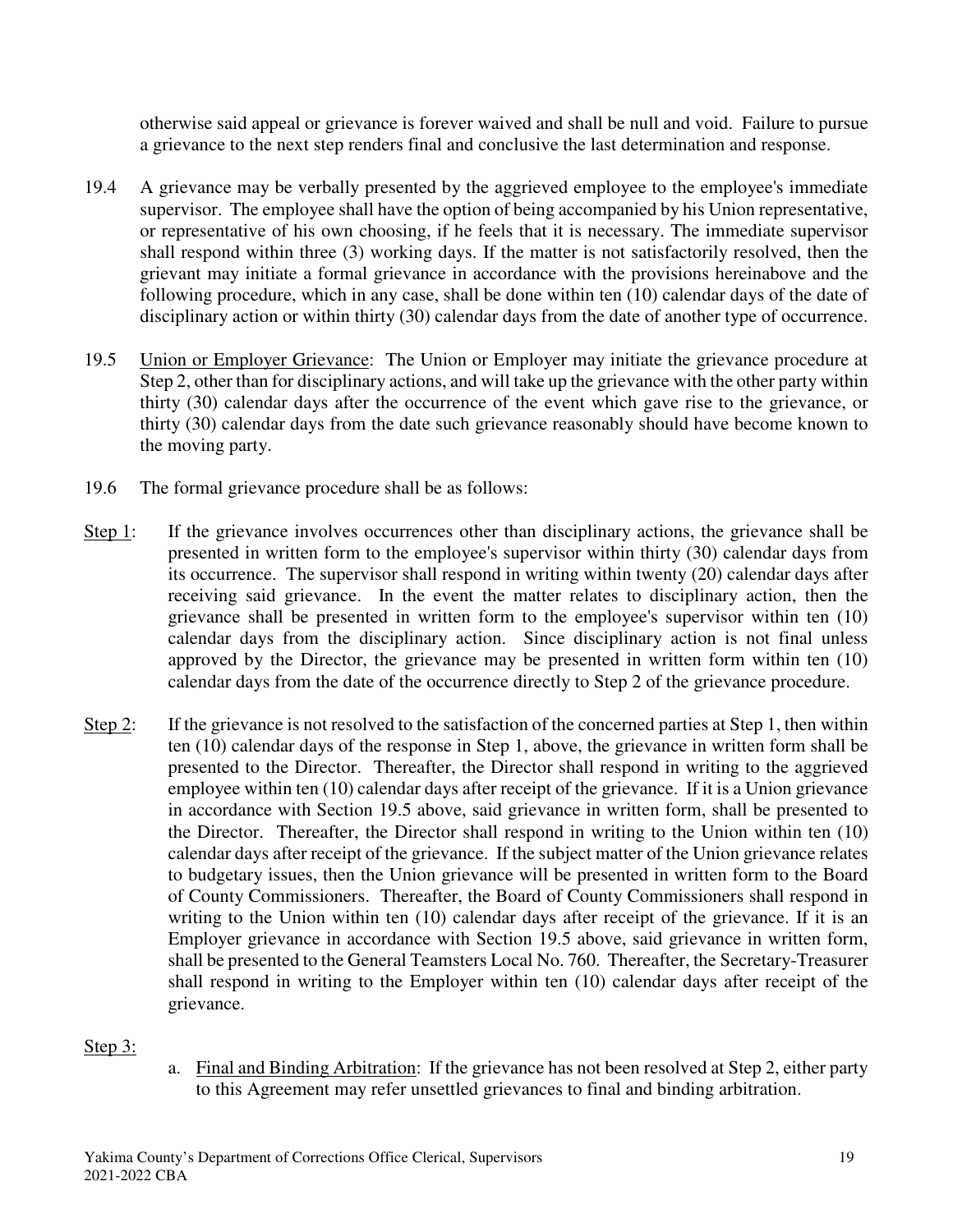- b. Notice Time Limitation: The referring party shall notify the other party in writing by certified mail of submission to arbitration within ten (10) calendar days after receipt of the Step 2 response. Failure to notify the other party in writing will result in the grievance being forever waived and null and void.
- c. Arbitrator Selection: After timely notice, the parties shall select an impartial arbitrator within thirty (30) calendar days, if possible, after the request is made to arbitrate. If the parties cannot mutually agree on an impartial arbitrator who is able and willing to serve on a timely basis, either party may demand a list of eleven (11) qualified persons who are willing to abide by time limitations. A list of impartial arbitrators may be furnished by the American Arbitration Association (AAA) or the Federal Mediation and Conciliation Service (FMCS) or the Public Employment Relations Commission (PERC). The party demanding a paid arbitrator shall have the right to determine the organization from which the list of eleven (11) names is to be derived. The parties shall flip a coin to determine who will strike the first name, following which each will alternately strike one of the names submitted until only one (1) name remains. This person will serve as the sole arbitrator subject to the following provisions.
- d. Decision Time Limit: The arbitrator will conduct the arbitration hearing no later than twenty (20) days from the date of selection. The arbitrator shall render a decision within fifteen (15) calendar days from the date of the hearing or receipt of parties' briefs, if applicable.
- e. Limitations Scope Power of Arbitrator:
	- i. The arbitrator shall not have the authority to add to, subtract from, alter, change or modify the provisions of this Agreement.
	- ii. The arbitrator shall have the power to interpret and apply the terms of the Agreement and/or determine whether there has been a violation of the terms of the Agreement..
	- iii. The arbitrator shall consider and decide only the question or issue raised in the initial written grievance. In conducting an arbitration, the arbitrator shall maintain a verbatim record of the testimony either by tape recording or a court reporter. If one of the parties requests a court reporter and/or transcription of the official record, then both parties shall share equally in the cost. The arbitrator shall also have the authority to receive evidence and question witnesses.
	- iv. Decisions regarding changes in past practices (Section 4.3) shall be advisory only and not binding on the parties.
- f. Arbitration Award Damages Expenses
	- i. The arbitrator shall not have the authority to award punitive damages.
	- ii. Each party hereto shall bear equally the expenses of the arbitrator. Each party shall pay the expenses of their own attorneys, representatives, witnesses and other costs associated with the presentation of their case.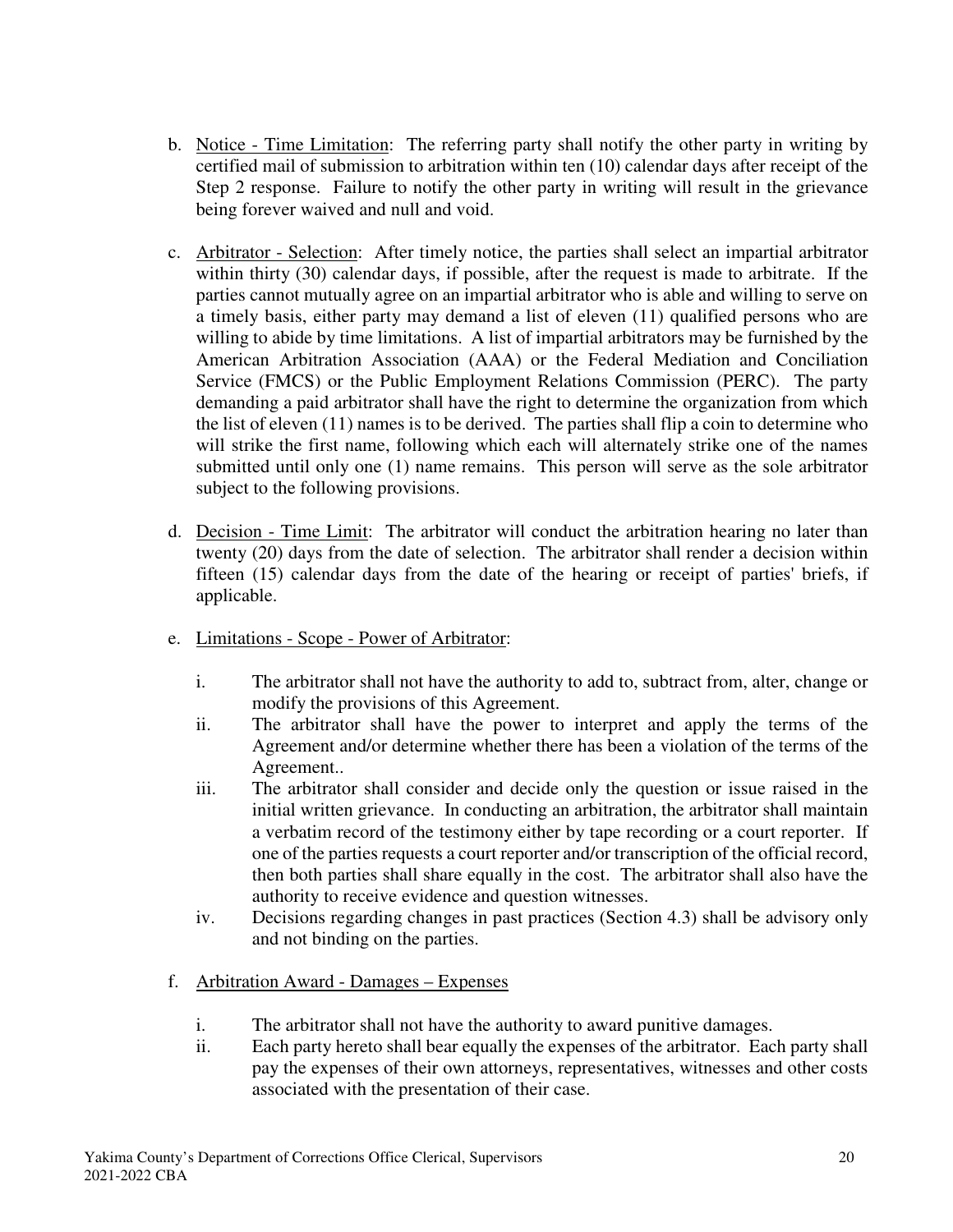## **ARTICLE 20 - RETIREMENT CONTRIBUTION-INDUSTRIAL ACCIDENT INSURANCE**

- 20.1 The Employer shall pay into the appropriate employees' retirement program, and Industrial Insurance, as required, at the prescribed rate, by law.
- 20.2 Effective as designated below, the Employer shall pay each month into the Western Conference of Teamsters Pension Trust on account of each member of the bargaining unit, for each hour that is paid to them.

### **Department of Corrections Clerical**

| <b>Effective</b> | <b>Basic Contribution</b> | <b>PEER 84</b>           | <b>Total</b>             |
|------------------|---------------------------|--------------------------|--------------------------|
| Date             | Rate                      | <b>Contribution Rate</b> | <b>Contribution Rate</b> |
| 01/01/2015       | \$0.94                    | \$0.06                   | \$1.00                   |

### **Department of Corrections Supervisors**

| <b>Effective</b> | <b>Basic Contribution</b> | <b>PEER 84</b>           | <b>Total</b>             |
|------------------|---------------------------|--------------------------|--------------------------|
| Date             | Rate                      | <b>Contribution Rate</b> | <b>Contribution Rate</b> |
| 01/01/2015       |                           | \$0.11                   | \$1.82                   |

- 20.3. The contribution required to provide the Program for Enhanced Early Retirement (PEER) will not be taken into consideration for benefit accrual purposes under the Plan. The additional contribution for the PEER must at all times be six and one-half percent (6.5%) of the basic contribution and cannot be decreased or discontinued at any time during the term of this agreement.
- 20.4. The parties recognize that pension contributions made by the Employer on behalf of the employees in this bargaining unit to the Western Conference of Teamsters Pension Trust, are considered an employee tax deferred contribution to a qualified retirement plan. Therefore, such contributions are not considered reportable wages or earnings for tax purposes.

## **ARTICLE 21 - LIABILITY INSURANCE**

21.1 The Employer agrees to either provide insurance coverage on behalf of the employees or provide liability defense for employees or a combination thereof in order to reasonably protect and indemnify employees from liability to third parties resulting from employees negligently performing duties within the scope of employment.

## **ARTICLE 22 - MEDICAL BENEFITS**

- 22.1 January 1, 2020, the County's contribution and allocation for medical, dental, vision and life insurance shall be up to a maximum of Nine Hundred Dollars (\$900.00) per month.
- 22.2 For 2021, in lieu of an additional Fifty Dollars (\$50.00) per month medical contribution in 2021, Yakima County will pay a one-time lump sum of Two Hundred Fifty Dollars (\$250.00). This one-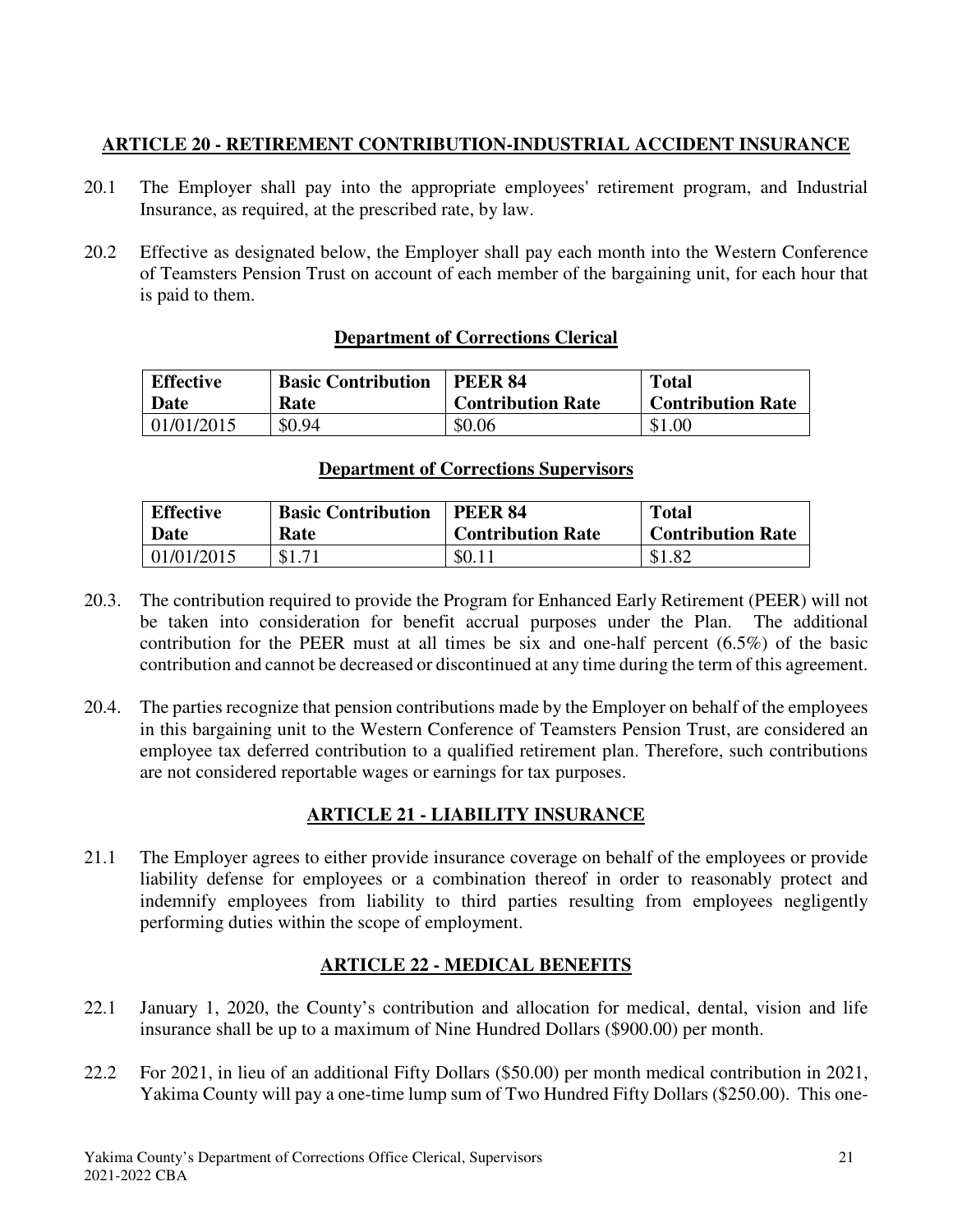time lump sum payment will be subject to applicable taxes/deductions and paid in the same paycheck as the lump sum wage payment. As is the case with the lump sum wage payment, this payment in lieu of medical contribution, is subject to the same timeliness requirements regarding the 2021 six percent (6%) lump sum. Employee must have been employed by Yakima County for a minimum of six (6) months prior to the parties signing this CBA.

- 22.2.1 Regarding the provisions of Article 22, pertaining to the 2021 insurance lump sum payment, the payment shall be less all applicable taxes and deductions. The Human Resources Department's determinations as to any and all applicable timelines, eligibility requirements, language interpretations and calculation of lump sum amount shall be final and binding on the parties. The Human Resources Department's determinations shall not be subject to any grievance procedures.
- 22.2.2 No Retroactive Payments for 2021: There shall be no retroactive payments for the 2021 in lieu of medical contribution lump sum of Two Hundred Fifty Dollars (\$250.00) if this CBA is not signed by all parties before November 30, 2021.
	- A. UEBT (Plan A6) (medical), UEBT (Plan D5) (dental), UEBT (Plan V3) (Vision) shall be the only plan available to members of the bargaining unit. Eligibility for coverage requires a minimum of 40 hours of compensation per month. Hours worked includes regular hours and overtime hours worked by the employee in a given calendar month.
	- B. The maximum employer contribution towards the premium is specified in Sections 22.1 and 22.2 above and the employee shall pay the difference between the employer maximum contribution and the total premium rate.
- 22.3 Effective for 2022, the Employer will increase its contribution towards medical by up to One Hundred Dollars (\$100.00) per month (up to Fifty Dollars (\$50.00) per pay period) beginning in the January 25, 2022, paycheck. This additional up to One Hundred Dollars (\$100.00) per month shall cease on December 31, 2022, and the Employer's contribution shall return to up to Nine Hundred Dollars (\$900.00) per month.

**Specific Sunset Clause: The Union agrees that the Employer additional up to One Hundred Dollars (\$100.00) contribution towards the medical premium in 2022 shall sunset/cease effective December 31, 2022, unless the parties have mutually agreed in writing to extend this contribution into 2023 prior to December 31, 2022. The parties agree to exclude the provisions of the additional up to One Hundred Dollars (\$100.00) per month Medical Contribution from the application of the provisions of RCW 41.56.123, Section (1). The parties further agree that this exclusion is to enforce the provisions of RCW 41.56.123, Section (2) as relates to the additional up to One Hundred Dollars (\$100.00) per month Medical Contribution and the cessation of such contribution on December 31, 2022.** 

22.3.1 No Retroactive Payments for 2022: There shall be no retroactive payments for the 2022 up to One Hundred Dollars (\$100.00) medical contribution if this CBA is not signed by all parties before November 30, 2021.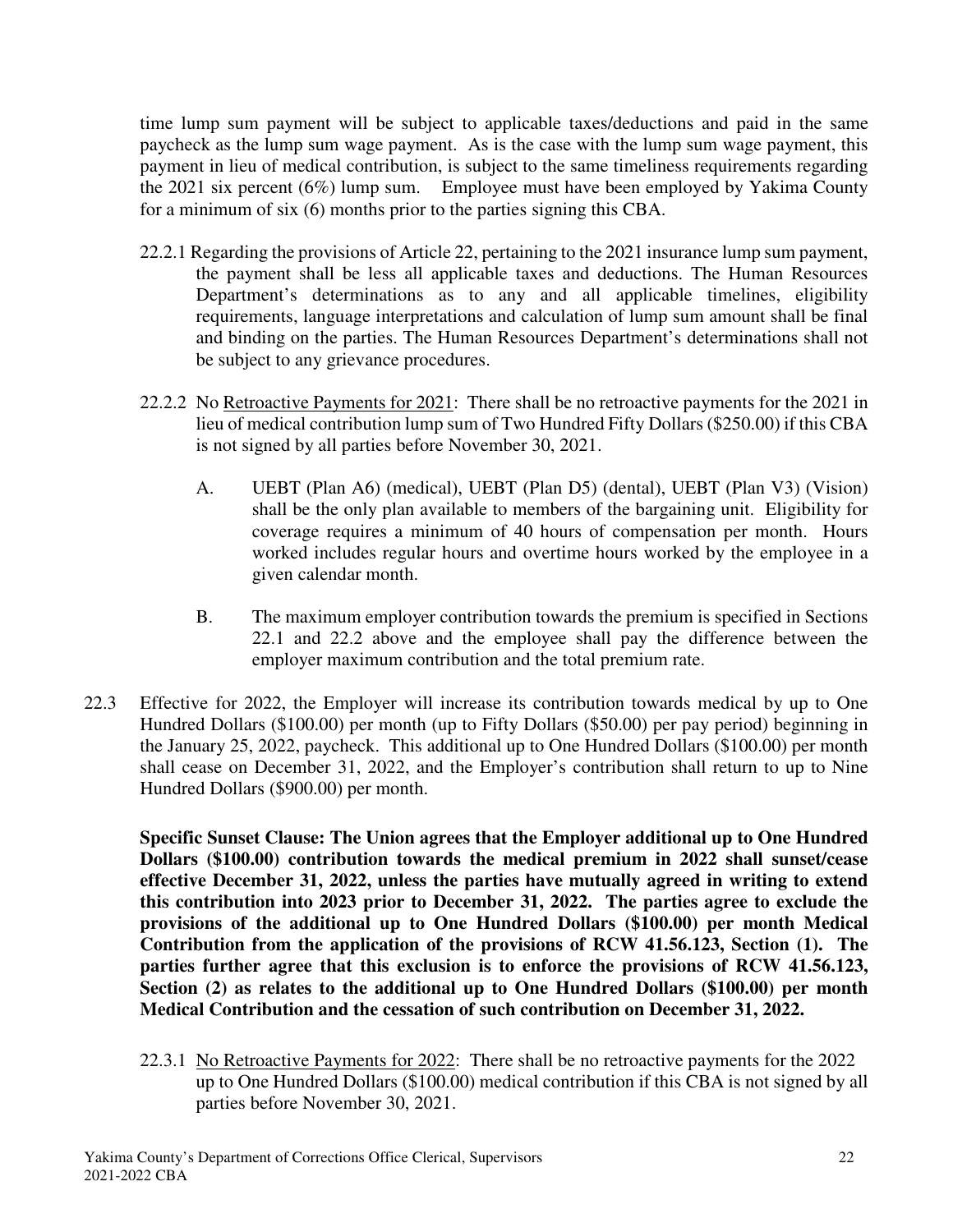- 22.4 Said insurance shall be for employee and dependent medical, dental, vision and life insurance.
- 22.5 Any disputes, disagreements and/or claims regarding insurance coverage and/or policies between an employee and an insurance carrier and/or administrator are not grievable by the Union and/or the employee.

### **ARTICLE 23 - PAY ARRANGEMENTS**

- 23.1 Pay Period: Based on the 2020 implementation of Workday , employees shall be paid on a semi-monthly (twice per month) basis. This provision is subject to revision based on Board approval. The language outlined in this Pay Period section was effective July 1, 2020.
- a. The first pay period will be the  $1<sup>st</sup>$  through the  $15<sup>th</sup>$  of the month.
- b. The second pay period will be the  $16<sup>th</sup>$  through the last day of the month.
- c. Pay for work performed during the first pay period will be issued on the  $25<sup>th</sup>$  of the month.
- d. Pay for work performed during the second pay period will be issued on the  $10<sup>th</sup>$  of the month following the pay period end.
- e. There shall be no deductions other than required by law or authorized by this Agreement or authorized in writing by the employee. Required and authorized deductions will be applied to each paycheck.
- f. All employees are required to provide information for direct deposit of all employee pay.
- g. Upon request by an employee, opening a payroll debit card with the County's financial institution is available.
- 23.2 Each employee shall receive an itemized statement of earnings and deductions, specifying the employee's wage rate, hours paid, and other compensation payable to the employee as well as any and all deductions from the employee's gross wages for the pay period.
- 23.3 Upon termination, an employee shall receive compensation due in accordance with the terms and conditions of this Agreement no later than the pay period following the termination.
- 23.4 Workday implementation:

Workday was implemented July 1, 2020, thus any employee who is specifically assigned in writing to work in a higher wage rated classification than that in which he is employed, for eight (8) consecutive hours, will receive a standard flat rate of seven and one-half percent (7.5%). If reasonably available, persons assigned to work at such positions should be from a list of eligible employees for promotion to that classification at the time of service.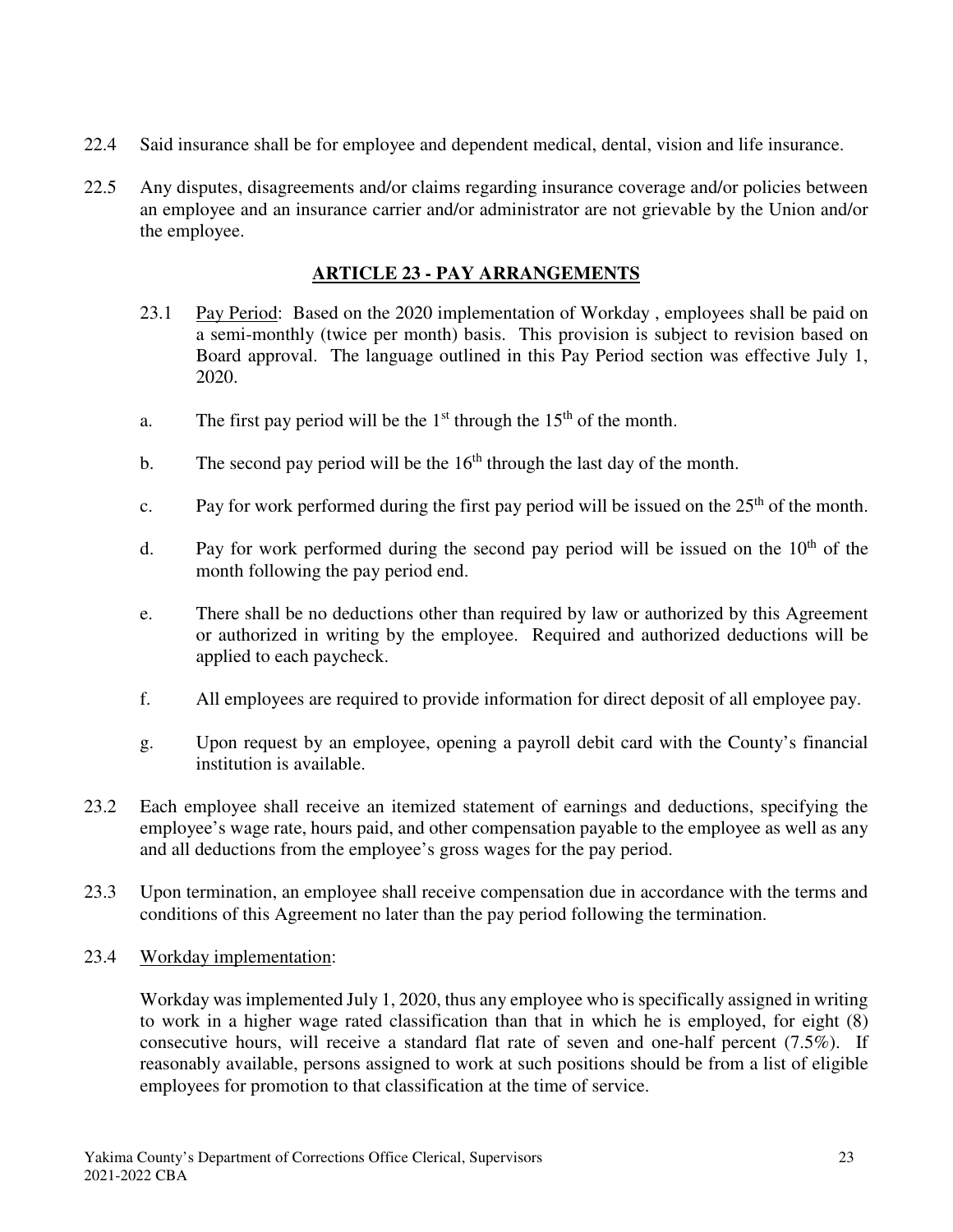- 23.4.1 When an employee is assigned to work in a job classification that is two (2) classifications higher than their own for eight (8) consecutive hours or more, the employee shall be paid at a standard fifteen percent (15.0%) flat rate.
- 23.4.2 When an employee is assigned to work in a job classification that is three (3) classifications higher than their own for eight (8) consecutive hours or more, the employee shall be paid at a standard twenty percent (20.0%) flat rate cap.
- 23.4.3 No employee can be paid more than the twenty percent (20.0%) flat rate cap for any reason.

### **ARTICLE 24 - EDUCATIONAL INCENTIVE - CONTINUED EDUCATION**

- 24.1 All employees within the bargaining unit attending school may receive tuition expense reimbursement provided that:
	- A. They receive prior approval of the Director;
	- B. Course work is completed in a field of study approved by the Director;
	- C. A final passing or better grade for the course (e.g., 2.0 on a 4.0 scale, or seventy percent  $(70\%)$  on a one hundred percent  $(100\%)$  scale, etc.);
	- D. The employee is not eligible to receive monies under other education subsidy programs such as the G.I. Bill, Veteran's Administration, the Safe Street Act or other similar programs utilizing state, federal and/or private funds. Such reimbursement, however, will be limited to the amount of the tuition fee and books for any given credit load at the nearest state supported college or university. A report of this schooling shall be placed in each employee's personnel file.
- 24.2 Any employee who is granted an educational leave shall be required to repay the non-salary costs paid by the Employer in the event of the employee's voluntary termination of employment within one (1) year of completing such leave. If any employee voluntarily terminates his employment during the second (2nd) full year following compensation of the educational leave, one-half (1/2) of the non-salary costs expended by the Employer shall be reimbursed.
- 24.3 Any employee attending a school under the provisions above shall be required prior to leaving for the school to sign a statement containing the repay terms. The repay provisions shall not apply to the Basic Law Enforcement Training course or to other short term training courses which the employee is required by the Director to attend.
- 24.4 Time spent in classes or other study shall not be considered to be time worked for overtime or other pay purposes except for time spent in classes for County assigned training.
- 24.5 When employees are required by the Employer to attend continued education or departmental training, the Employer shall make every reasonable good faith effort to schedule such training during the employee's regularly scheduled shift or adjust said employee's shift to provide said training during the adjusted shift.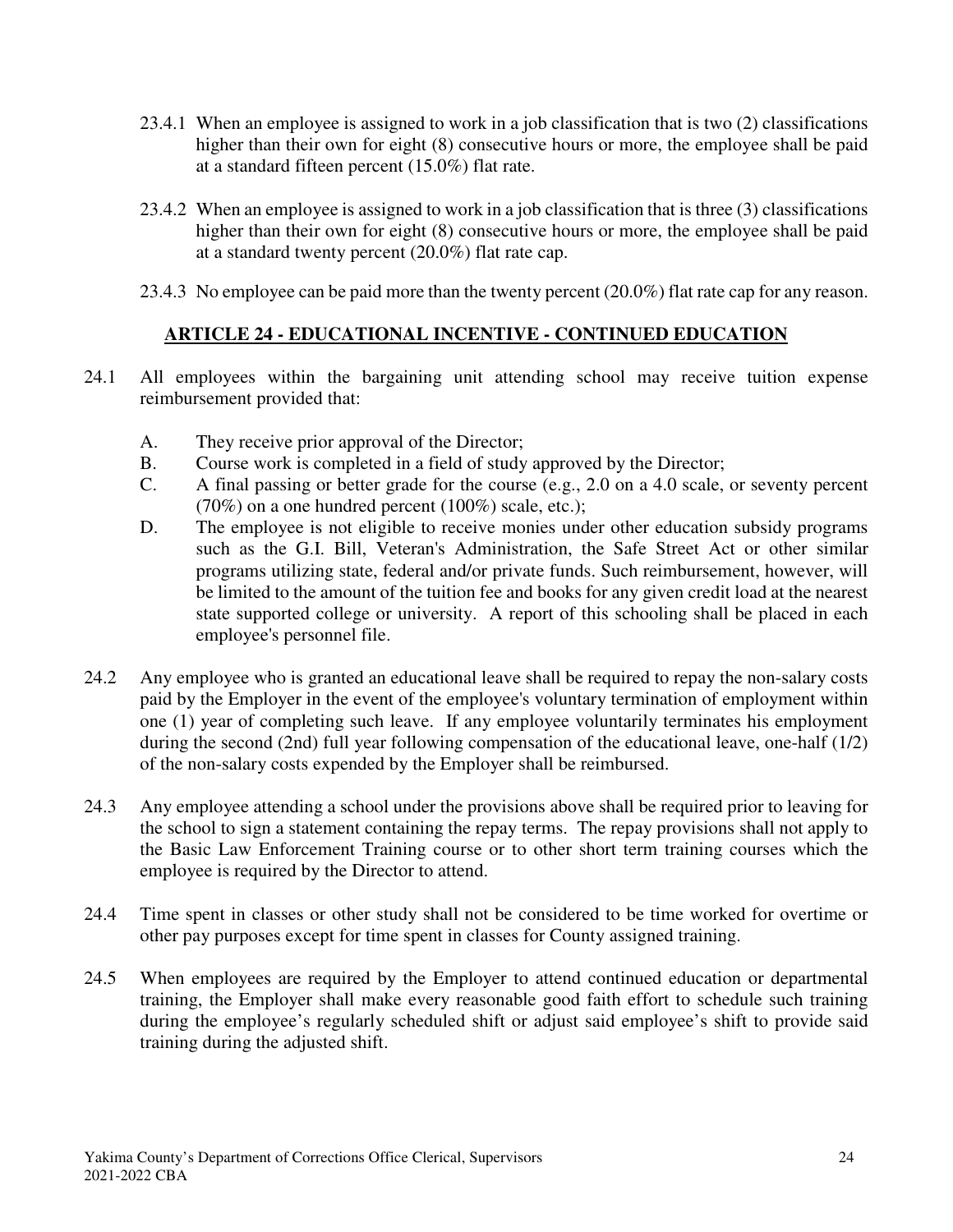#### **ARTICLE 25 - GENERAL PROVISIONS**

- 25.1 No employee shall be unlawfully discriminated against for upholding Union principles and activities provided such activities do not interfere with the employee's duties.
- 25.2 Union Investigation and Visitation Privileges: The Business Representative of the Union will notify the Director or his designee of on-site visitations with the Director. The representative shall limit his activities to matters relating to this Agreement; provided, however, he will not interfere with the operation of the normal routine of the Department.
- 25.3 Teamsters Local Union #760 shall be entitled to the use of the employee bulletin board, at the Employer work locations.
- 25.4 Safety: Safe and healthful working conditions are recognized as mutually beneficial to the employees and Employer. Employees may report what they believe to be an unsafe and unhealthy working condition to Management. Management shall investigate the report.
- 25.5 Medical Exams: Any medical examination required by the Employer may be taken on Employer time and shall be paid by the Employer. The examination shall be administered by a physician or institution specified by the Employer.
- 25.6 Gender: Where masculine gender has been used in any provision of this Agreement, it is used solely for the purpose of illustration and shall not in any way be used to designate the sex of the employee eligible for any position, classification, or the benefits provided in this Agreement.
- 25.7 The Employer agrees not to enter into any agreement with employees within the bargaining unit on an individual or collective basis, which conflicts with the terms and provisions of this Agreement.
- 25.8 When any classification not listed on the wage schedule is established, the Employer shall designate a job classification and pay rate for the classification. Notice of establishment of the new classification shall be provided to the Union. In the event the Union does not agree that the rate of pay is correct, notice shall be given the Employer within fourteen (14) calendar days of receipt of the notice, requesting to negotiate the pay rate for the new classification. The negotiated pay rate shall be effective as of the date the new classification went into effect.
- 25.9 The Union recognizes the right of the Employer to establish reasonable Employer rules as he may deem necessary, provided that such rules are lawful. Employees shall be made aware of such rules established by the Employer.
- 25.10 The Employer may transfer, contract or subcontract the work performed by members of the bargaining unit covered by this Agreement for reasons of economy, efficiency of operation and/or reorganization. Before transferring, contracting or subcontracting any work as referred to above, the Employer shall first give the Union thirty (30) calendar days written notice and offer to meet and discuss the change. The notice and offer to discuss shall not impede or alter the Employer's right to transfer, contract or subcontract work. In the event that the Employer subcontracts work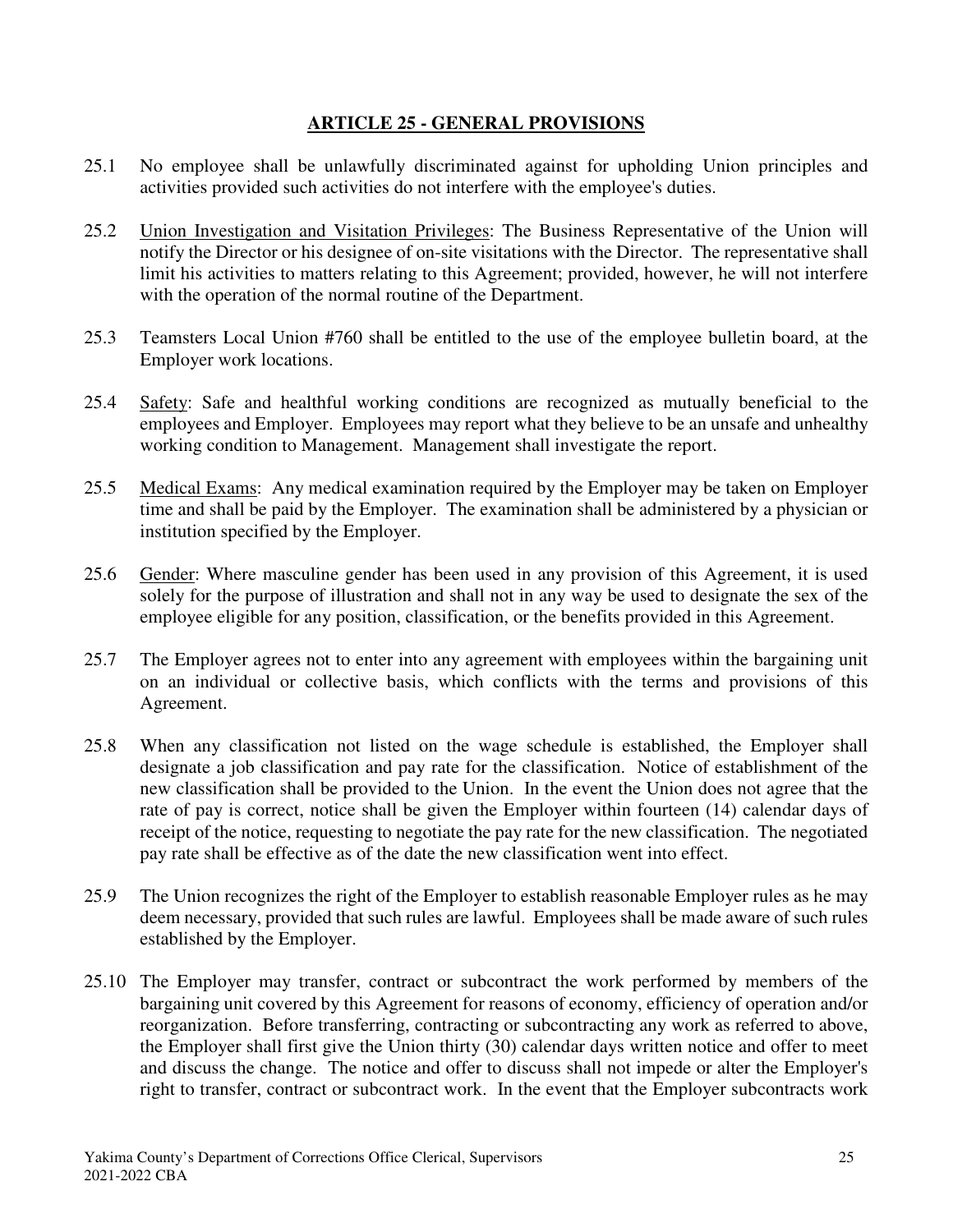presently being performed by the bargaining unit, if possible, employees will be placed in similar employment in the County or with the subcontractor. In the event the County chooses to transfer, contract or subcontract the work performed by members of the bargaining unit covered by this Agreement for economic reasons, the Union will be given the opportunity to submit in writing a financial resolution. If the Union is able to submit a resolution that is cost neutral or saves the County money, the County will not subcontract the bargaining unit work in question.

- 25.11 Mileage Reimbursement: Mileage reimbursement at the time of implementation of this Agreement shall be at the current IRS rate. Provided, however, if the Internal Revenue Service should approve a higher amount effective during the term of this Agreement, escalation in the rate shall be implemented by the resolution of the Board of County Commissioners. Maximum use shall be made by the County of County-owned vehicles in order to avoid use of the employee's vehicle whenever practical.
- 25.12 Union Meetings: Recognizing the parties are mutually served by effective communications, the Director may allow employees time off without pay or to reschedule their working day; provided adequate staff is available to assure continuation of essential public services as determined by the Director.
- 25.13 Training: The Employer shall make every reasonable effort to afford all employees of the Department equal access to training related to that employee's position. When the employee successfully completes any job-related school, a record of such shall be kept in the employee's personnel file.
- 25.14 Collective Bargaining: Recognizing the parties are mutually served by effective collective bargaining, the Director will allow three (3) bargaining unit employees to attend scheduled collective bargaining sessions on work time. The Director may approve additional staff to attend if necessary.
- 25.15 D.R.I.V.E. The Employer agrees to deduct from the paycheck of all employees covered by this Agreement voluntary contributions to DRIVE. DRIVE shall notify the Employer of the amounts designated by each contributing employee that are to be deducted from his/her paycheck on a monthly basis for all months worked. The phrase "months worked" excludes any month other than a month in which the employee earned a wage. The Employer shall transmit to DRIVE National Headquarters on a monthly basis, in one (1) check, the total amount deducted along with the name of each employee on whose behalf a deduction is made, the employee's Social Security number and the amount deducted from that employee's paycheck. The International Brotherhood of Teamsters shall reimburse the Employer annually for the Employer's actual cost for the expenses incurred in administering the weekly payroll deduction plan.

### **ARTICLE 26 - EQUAL EMPLOYMENT OPPORTUNITY**

26.1 The Employer or the Union shall not discriminate against any individual with respect to terms, conditions or privileges of employment because of race, color, religion, national origin, age, sex, sexual orientation, mental, physical, or sensory handicap, except as allowed or provided by law.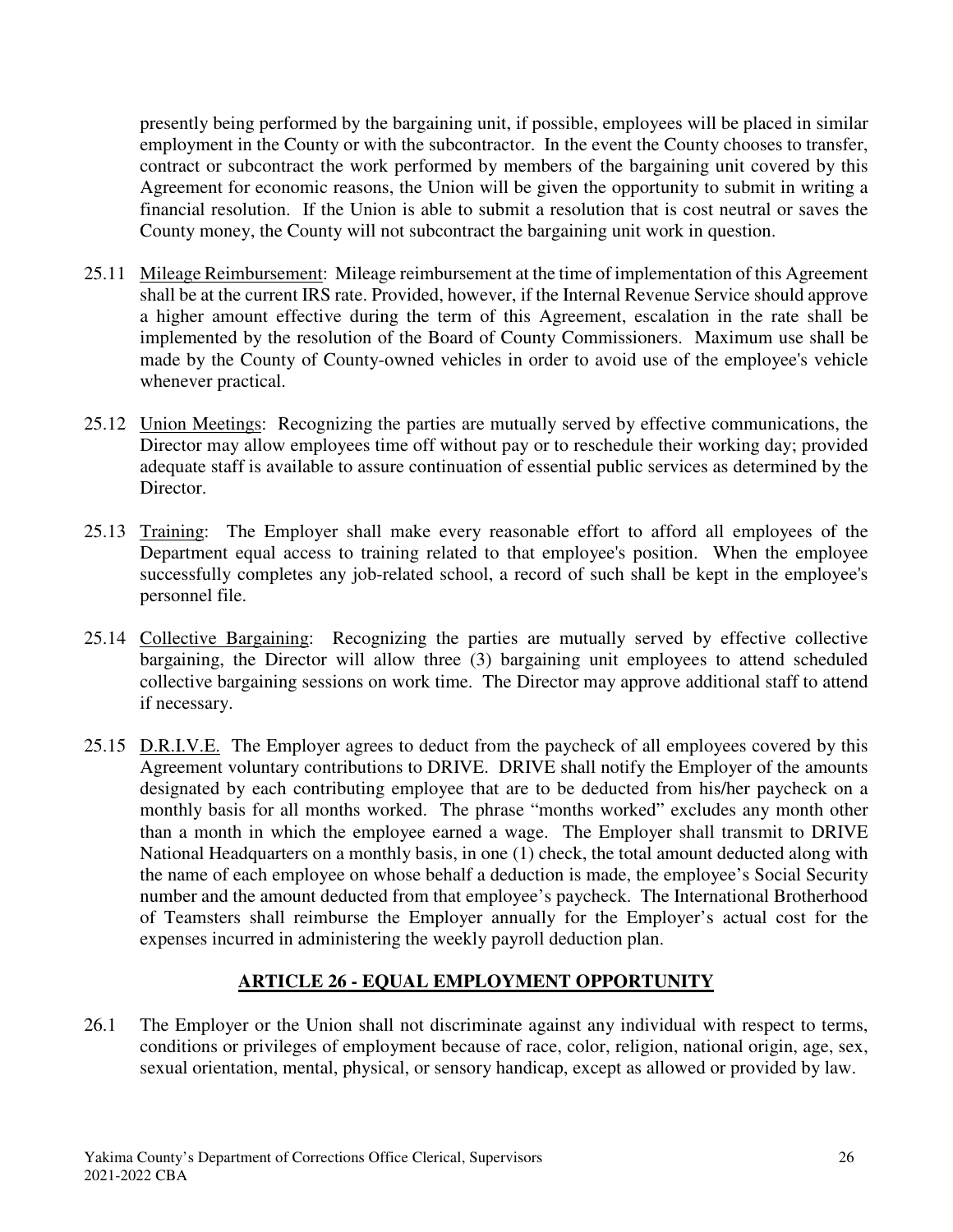#### **ARTICLE 27 - PERSONNEL FILES**

- 27.1 Personnel files are the property of the Employer. The Employer agrees that the contents of the personnel files, including personal photographs, shall be confidential and shall restrict the use of information in the files to internal use by the Yakima County Human Resources Department and the Department of Corrections. It is further agreed that the information in employee personnel files shall not be released to outside groups without the approval of the Director except under proper Court order or as otherwise required by law.
- 27.2 An employee shall be notified and receive a copy of material placed in his personnel file relating to job performance or personal character within ten (10) calendar days of such action.
- 27.3 An employee may request that material other than yearly evaluations be expunged from his file. Decisions on such requests shall be made by the Director.
- 27.4 Upon appropriate request, an employee may inspect his personnel file subject to the following provisions:
	- A. Inspection shall occur during non-working hours, including lunch and break periods, or at a time and in a manner mutually acceptable to the employee and the County.
	- B. Upon request, an employee who has a written grievance on file who is inspecting his personnel file with respect to such grievance, may have a representative present during such inspection.
	- C. Copies of materials in the employee's personnel file shall be provided to the employee upon written request.

## **ARTICLE 28 - SAVINGS CLAUSE**

28.1 If any article or section of this Agreement or any addendum thereto should be held invalid by operation of law or by any tribunal of competent jurisdiction, or if compliance with or enforcement of any article or section should be restrained by such tribunal, the remainder of this Agreement and addendums shall not be affected thereby, and the parties shall enter into immediate negotiations for the purpose of arriving at a mutually satisfactory replacement for such article or section.

### **ARTICLE 29 - NO STRIKE - NO LOCKOUT**

- 29.1 Strikes, slowdowns, work stoppages, or any other interference with the work by the employees are prohibited.
- 29.2 The Employer may discharge and/or discipline any employee who violates Section 29.1. No employee shall be entitled to any pay and/or benefits for the period in which he/she engaged in any strikes, slowdowns, work stoppages or other interference with work.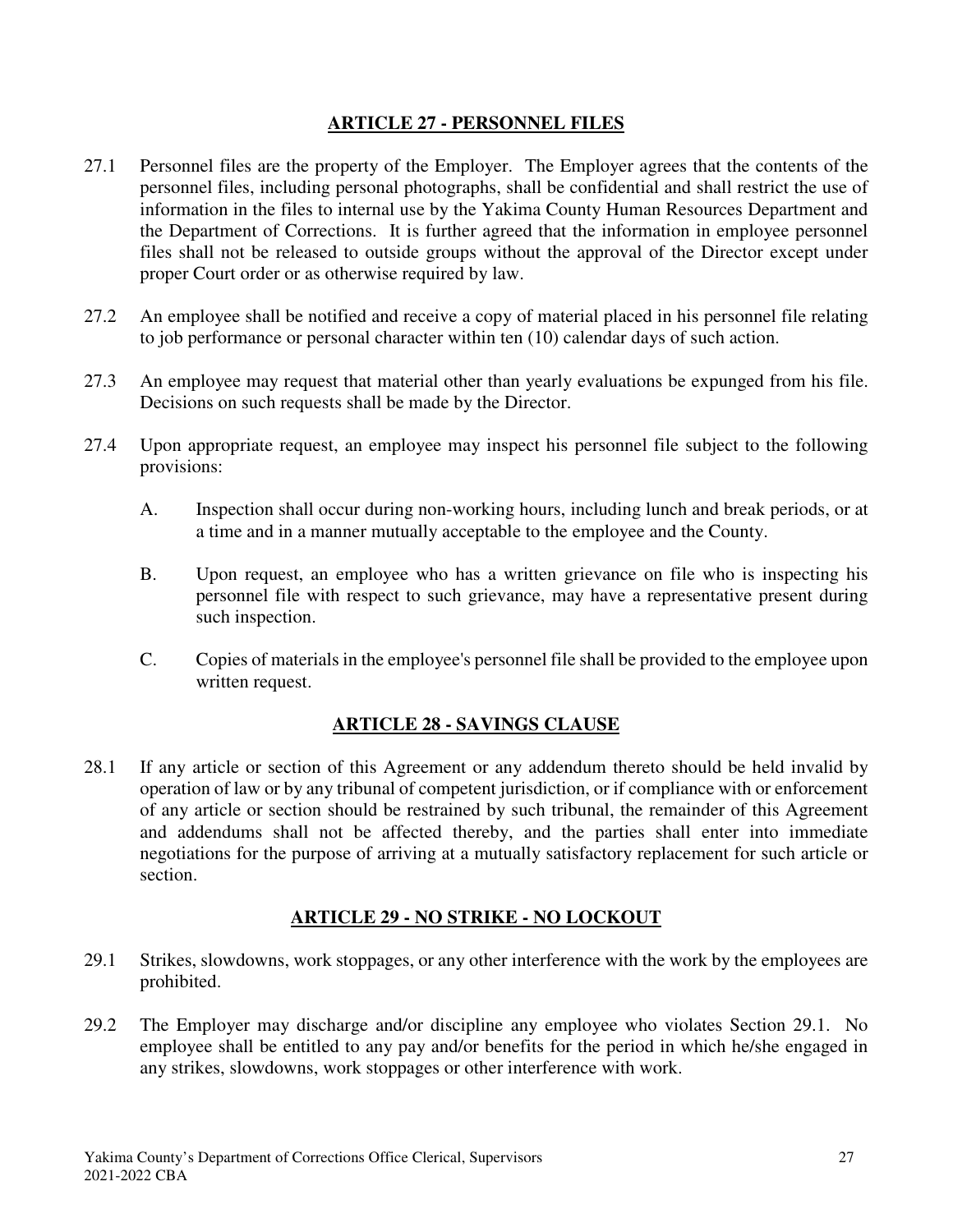- 29.3 Nothing contained herein shall preclude the Employer from obtaining judicial restraint and damages in the event of a violation of this Article.
- 29.4 No lockout of employees shall be instituted by the Employer.

### **ARTICLE 30 - UNIFORM AND EQUIPMENT SUPPLY AND UNIFORM CLEANING**

- 30.1 The County shall provide an initial compliment of uniform clothing and equipment to employees. The basic initial compliment of uniform clothing and equipment for employees shall be as follows:
	- A. One (1) Blazer/Sweater
	- B. Two (2) Vests
	- C. Three (3) Long Sleeve Shirts and Three (3) Short Sleeve Shirts; or any combination of six (6) shirts
	- D. One (1) Badge
	- E. Two (2) Name Pins
	- F. A shoe allowance per year not to exceed \$150.00
	- G. Three (3) pair of pants

The County shall provide any change in items of uniform clothing and equipment mandated by the Director. Uniforms shall initially be altered as needed without cost to the employee.

- 30.2 Probationary employees will be given the complement of uniform clothing and equipment the Director determines is necessary to perform their duties and responsibilities.
- 30.3 The County agrees to repair or replace defective and/or unserviceable uniform clothing or equipment. The determination as to defects or unserviceability shall be made by the Director or administrative staff.
- 30.4 Uniform Cleaning. The County agrees to provide for a contract cleaning arrangement whereby pickup service will be available. Cleaning shall be authorized for all uniforms worn in the course of employment. The County shall determine which cleaner will do cleaning and make disbursements directly to the contract cleaner(s). Pre-trial employees will have access to the County's paid dry cleaning.

### **ARTICLE 31 – SALARIES**

- 31.1 The Pay Plan Structure for 2021 and 2022 is described in Exhibit "A," which is attached hereto and incorporated herein by reference. The 2021 and 2022 Pay Plan Structure is the same as the Pay Plan Structure was for 2020.
- 31.2 The Plans for 2021-2022 are set forth in Exhibit "B," which is attached hereto and incorporated herein by reference. These 2021 and 2022 Pay Plans are the same as the Pay Plans were for 2020.
	- 31.2.1For 2021, Yakima County shall pay a one-time lump sum payment of six percent (6%) based on only the annual base wage reflected in Exhibit A or B of the 2020 Collective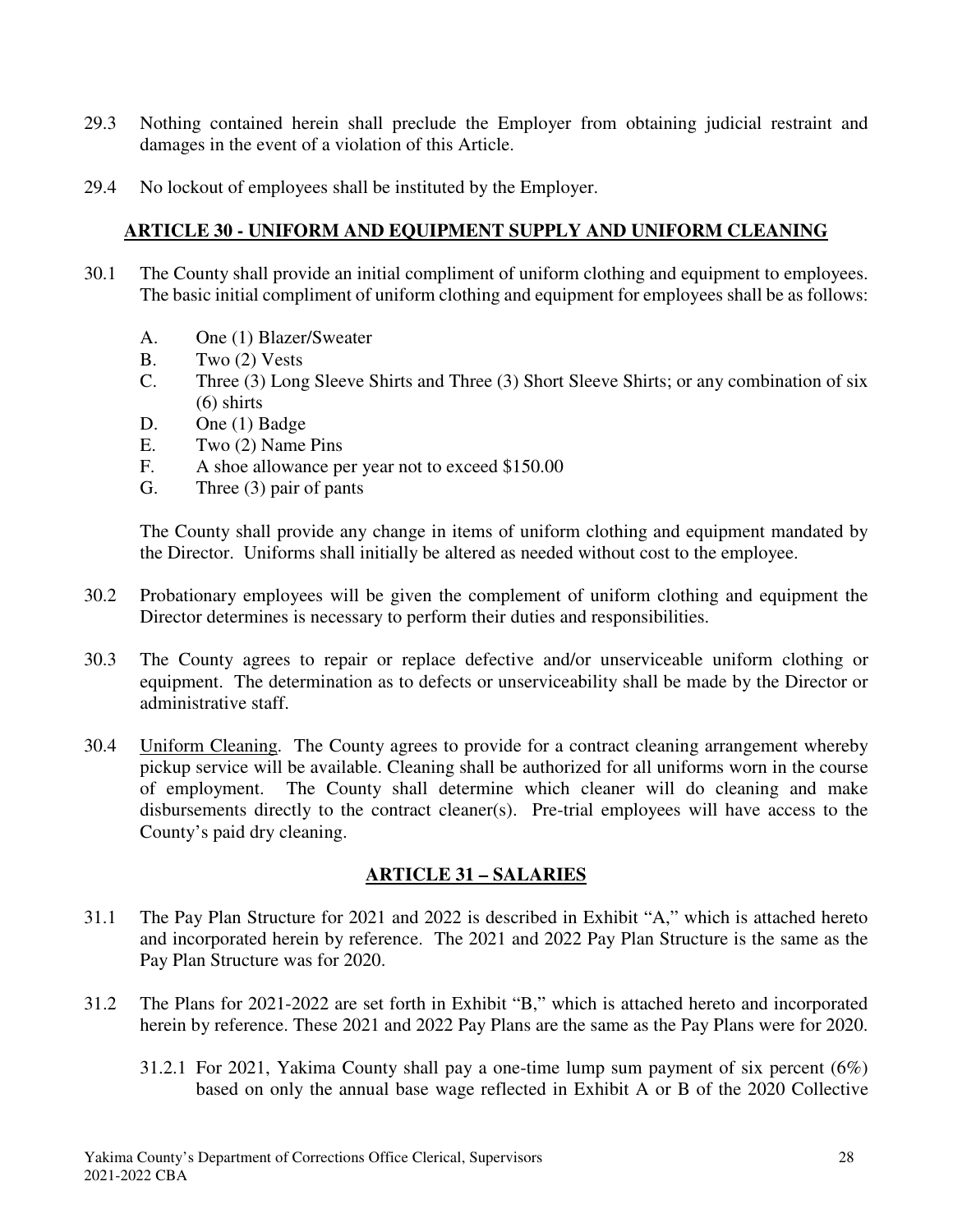Bargaining Agreement. The lump sum payment applies only for each regular or temporary budgeted eligible employee within the Teamsters Bargaining Unit. The following provisions set forth the pay and criteria regarding the lump sum payment. To be eligible for the lump sum:

- (1) Employee must have been employed by Yakima County for a minimum of six (6) months prior to the parties signing the applicable CBA; and,
- (2) Employees must be in paid status during the pay cycle for which the pay check is issued. Paycheck received from any leave bank balances is considered being in paid status; and,
- (3) Employees on leave without pay (LWOP) status for the entire pay cycle in which the paycheck is issued are not eligible for the lump sum payment; and,
- (4) The calculated lump sum payment shall be less applicable taxes/deductions. Receiving the lump sum less taxes and deductions is subject to the timely ratification and the signing of the final CBA by each of the parties, with the Board being the last party; and,
- (5) Any payouts for overtime, out of classification pay, compensatory time, paid time off (PTO), any other payout category and any miscellaneous earnings shall not be used for the purposes of calculating the six percent  $(6\%)$  lump sum amount. Only the annual base pay set forth in Exhibit A or B of the 2020 Collective Bargaining Agreement shall be used for these calculations; and.
- (6) Employees who are actively receiving workers compensation indemnity payments starting six (6) months prior to the final signing of this CBA by the parties will be eligible for the lump sum payment; and,
- (7) Employees who receive the lump sum payment less applicable taxes/deductions who end employment **after** receiving said payment shall not be required to repay any portion of the lump sum payment.
- 31.2.2 No Retroactive Payments for 2021: There shall be no retroactive payments for the 2021 lump sum if the CBA is not signed by all parties before November 30, 2021
- 31.2.3 For January 1, 2022, Yakima County shall pay a one-time lump sum payment of three percent (3%) based on only the annual base wage reflected in Exhibit A or B of the 2020 Collective Bargaining Agreement. The lump sum payment applies only for each regular or temporary budgeted eligible employee within the Teamsters Bargaining Unit. To be eligible for the lump sum:
	- (1) Employees must have been hired on or before December 31, 2021; and
	- (2) Employee must be in paid status between July 1 July 15, 2022. Paycheck received from any leave bank balances is considered being in pay status; and,
	- (3) Employees in Leave without pay (LWOP) status for the entire pay cycle in which the paycheck is issued are not eligible for the lump sum payment; and,
	- (4) The calculated lump sum payment will appear on the July 25, 2022, paycheck less applicable taxes/deductions; and,
	- (5) Any payouts for overtime, out of classification pay, compensatory time, paid time off (PTO), any other payout category and any miscellaneous earnings shall not be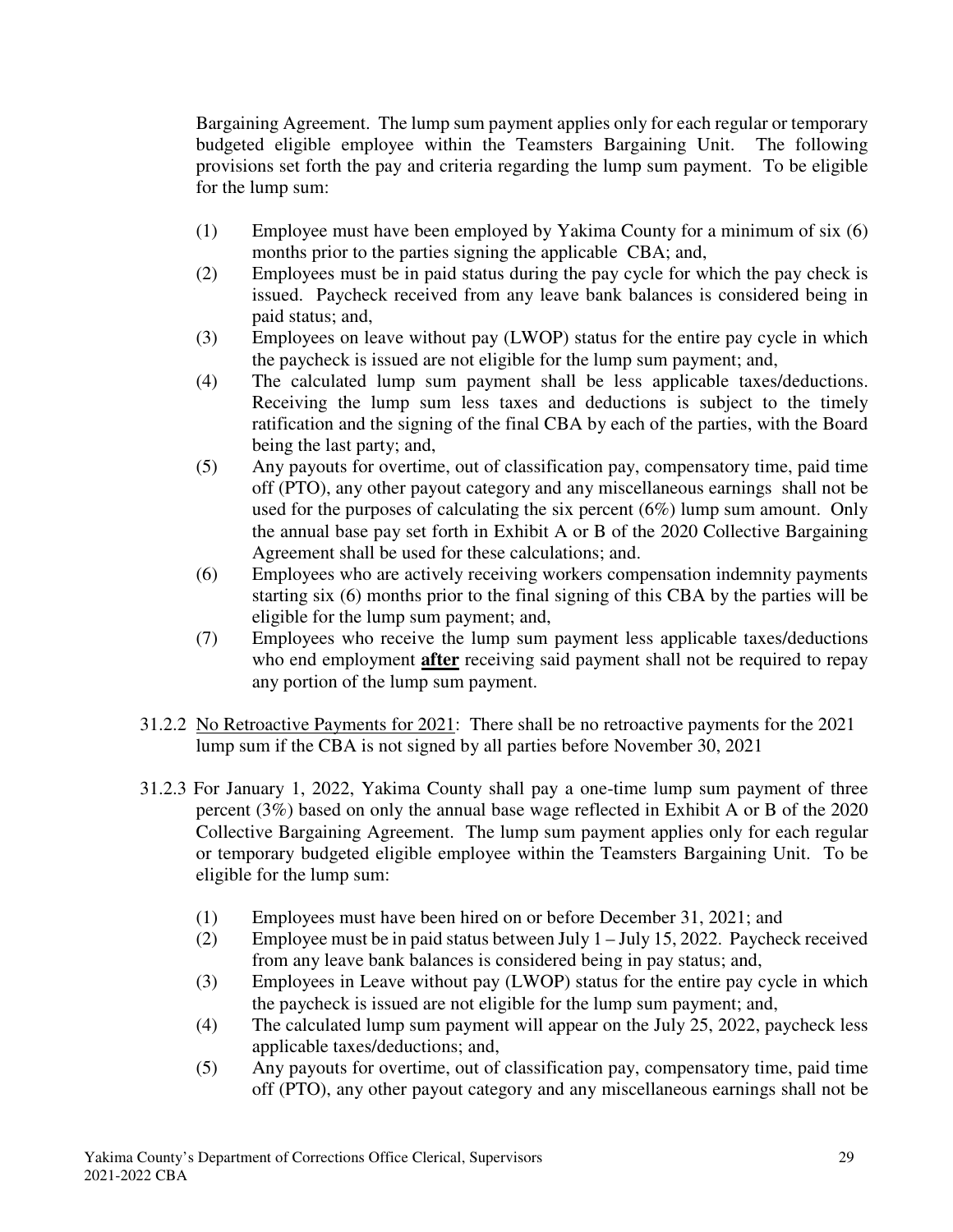used for the purposes of calculating the three percent (3%) lump sum amount. Only the annual base pay set forth in Exhibit A or B of the 2020 Collective Bargaining Agreement shall be used for these calculations; and,

- (6) Employees who are actively receiving workers compensation indemnity payments starting on or after February 1, 2022, will be eligible for the agreed upon lump sum payment on July 25, 2022; and,
- (7) Employees who receive the lump sum payment less applicable taxes/deductions in the July 25, 2022, paycheck who end employment **after** receiving said payment shall not be required to repay any portion of the lump sum payment.
- 31.2.4 Regarding all the provisions of Article 31, all calculations of the above lump sum payments shall be less all applicable taxes and deductions. The Human Resources Department's determinations as to any and all applicable timelines, eligibility requirements, language interpretations and calculations of lump sum amounts shall be final and binding on the parties. The Human Resources Department's determinations shall not be subject to any grievance procedures.
- 31.4 Historically, effective in 2018, the task force of bargaining unit representatives and management established in 2017 (established as the 2017 Task Force on Benefits and Salary), as well as the Salary Committee, will be maintained to engage in informational only discussions about the outcome of survey conducted by the Human Resources Department, as addressed in Exhibit "A." These informational discussions are not to be interpreted nor construed to mean that the Employer is agreeing to negotiate about the market survey, comparables, and the survey's provisions and procedures. Each CBA already states that the market survey is for only informational purposes, and there is no obligation on the part of the Employer to negotiate about and implement the results of any survey.
	- 31.4.1 Beginning in 2018, with a frequency of every four (4) years, a full/in-depth survey will be conducted by the Human Resources Department using the six (6) comparable counties discussed. The six (6) comparable counties are: Benton, Spokane, Kitsap, Thurston, Whatcom, and Grant. For the in-between years (2019, 2020, 2021), a basic touchpoint will be conducted with the sole purpose of gauging the trend in the market. There were 37 jobs identified by the salary committee and task force to be included in the survey. See Exhibit "A" for the list of classifications. The methodology used for analysis will remain the same as outlined in HR 001 Class and Compensation Policy.
	- 31.4.2 In regards to the reference above in section 31.4.1 to the conducting of a full/in-depth survey by the Human Resources Department during 2020, in light of the provisions of section 31.6 below, the parties have mutually agreed that Human Resources Department shall not conduct a full/in-depth survey and instead will dedicate resources to the comprehensive study and analysis of the current job classification (DBM) and pay plan system to reasonably achieve a better job classification and pay plan system.
	- 31.4.3 The Human Resources Department will determine the frequency of meetings with the respective committee and task force members. Notice of meetings will be provided in advance of meetings.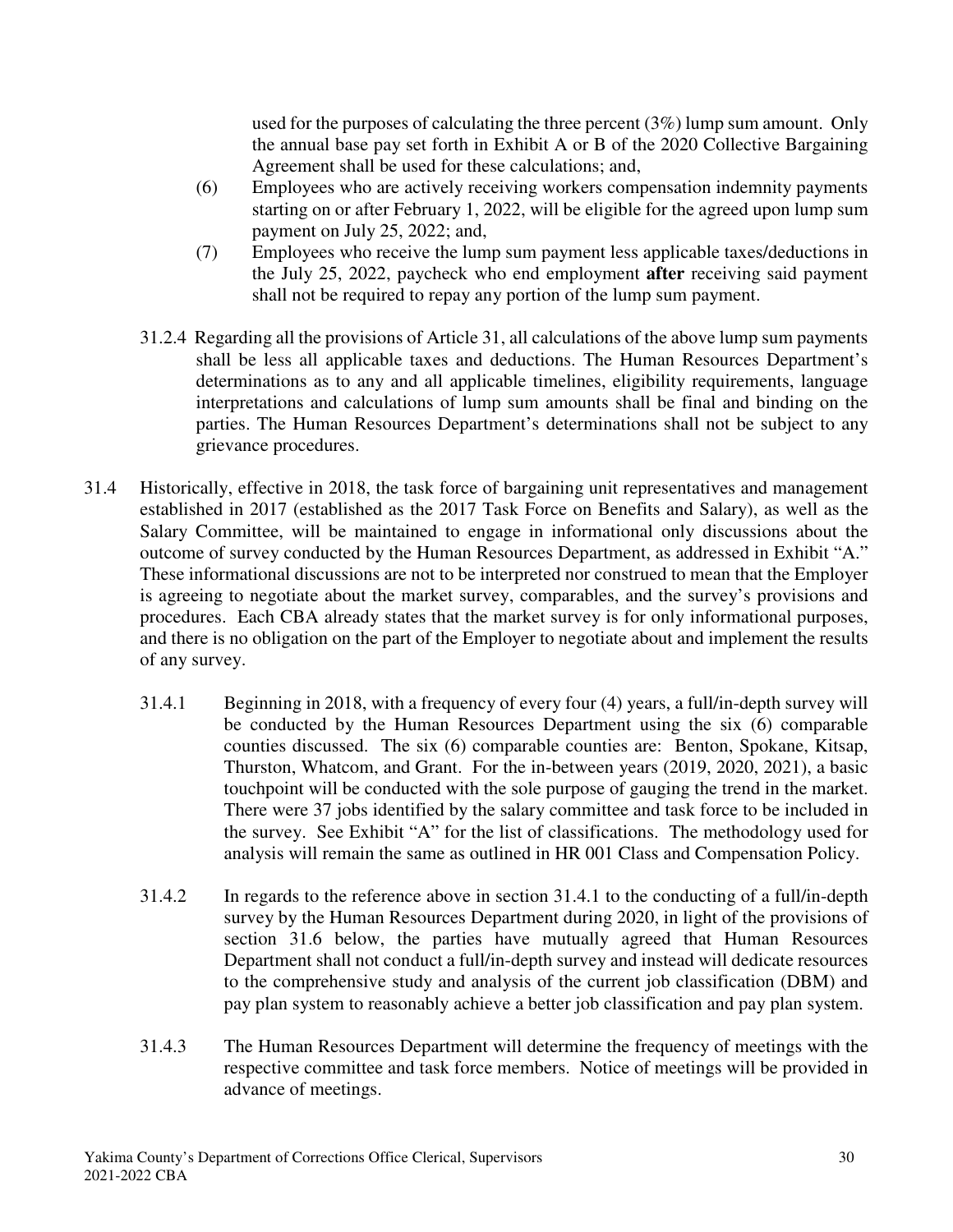- 31.5 In January 2020, the change in minimum wage was addressed by removing the hourly rate of pay that falls below the State minimum. Increment 1 and increment 2 of the A11 pay plan was discontinued for hiring purposes. The updated pay plan schedule is available on the County's website.
- 31.6 Starting in 2021 and ending in 2022, the Employer will be conducting, through the Human Resources Department, a comprehensive study of the current job classification (DBM) and pay system. The Elected Officials, Department Heads, Bargaining Representatives and bargaining unit representatives as well as the members of the Executive Committee will serve on a task force similar to the Task Force on Benefits and Salary as well as the Salary Committee mentioned above in Section 31.4. This task force will engage in informational discussions which shall not be interpreted nor construed to mean that the Employer is agreeing to negotiate about the methodologies used to conduct the comprehensive study but rather the task force will engage in information discussions about the outcomes of the study and analysis. The purpose of the comprehensive study is to determine whether the current job classification (DBM) and pay plan system can be improved or whether a new job classification and pay plan system will be in the best interests of the Employer and the Employees. The comprehensive study and analysis may also result in significant changes to the methodology used for analysis as outlined in HR 001 Class and Compensation Policy. It is also possible that if a new job classification and pay plan system is one of the recommendations of the study then the provisions pertaining to Section 31.4 and Section 31.4.1 may be significantly modified and no longer in effect as currently written. The results of this comprehensive study and analysis will be shared with all the affected bargaining units and their representatives. Further, the results of the study will become the subject of bargaining during the relevant successor labor contract term. The parties understand and agree that the ability to pay continues as an important factor with regards to addressing the results of the study and analysis as well as addressing the implementation of aspects of the study and analysis. The parties recognize that the Board of County Commissioners, based on their authority over the budgets, have the final decision making authority relating to implementation of the results of the comprehensive study and analysis.

## **ARTICLE 32 - TERM OF AGREEMENT**

- 32.1 This Agreement shall become effective as of the first (1st) day of January, 2021, and shall remain in full force and effect through the thirty-first (31st) day of December, 2022. Written notice of intent to modify this Agreement as related to extension of the Agreement or changes to the Agreement must be served by the requesting party upon the other party at least ninety (90) calendar days prior to the date of expiration.
- 32.2 If the parties have not reached agreement, then either party may request a mediator from the Public Employment Relations Commission (PERC). The determination of the mediator shall be advisory only and not binding on either party.
- 32.3 In the event that negotiations for a new agreement extend beyond the 31st day of December, 2020, the terms of this Agreement shall remain in full force and effect during the negotiation and mediation process.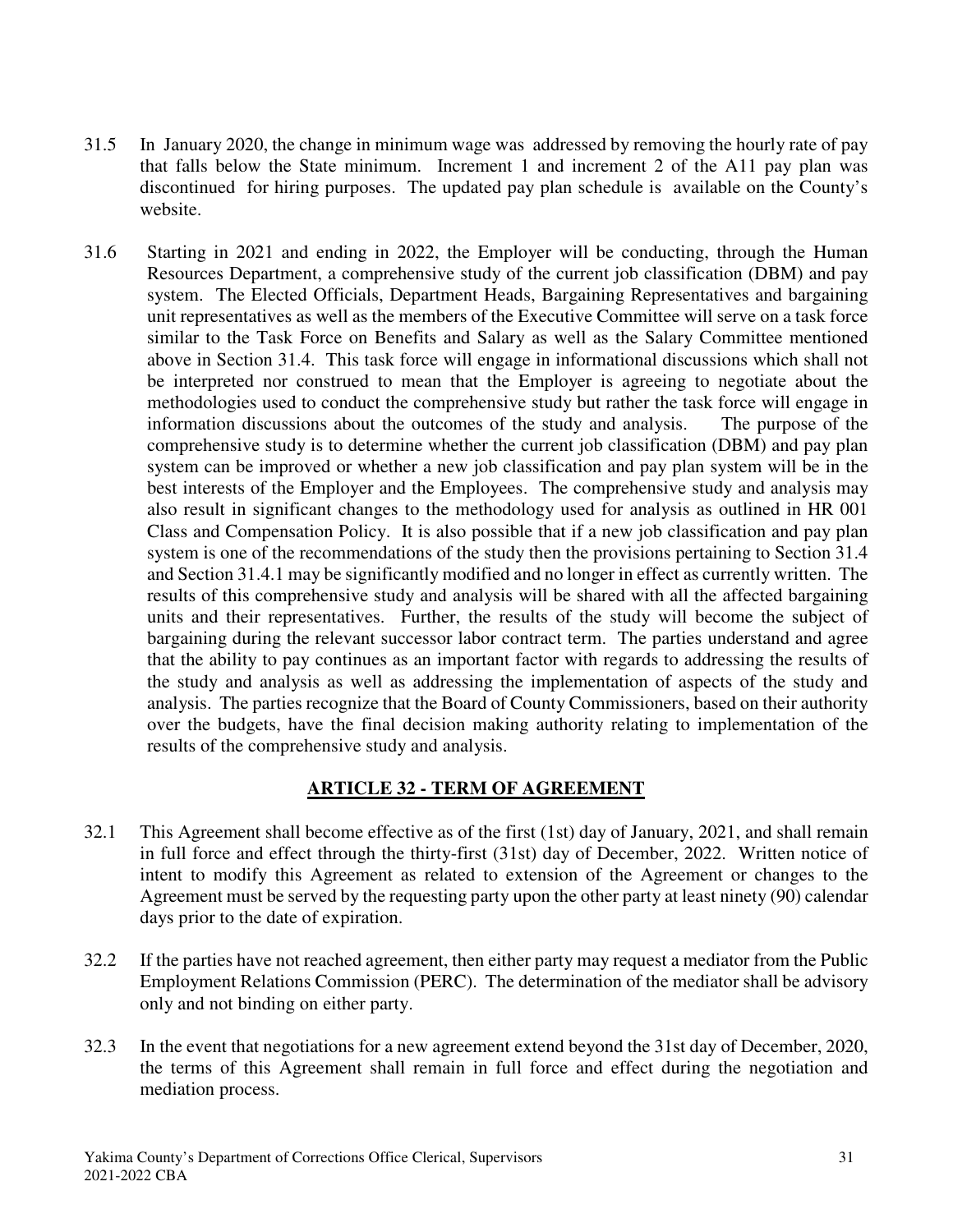32.4 The parties shall start negotiations in the fall of 2022, for the successor 2023 and perhaps beyond. CBA negotiations shall be conducted on mutually agreeable dates.

*[Signature page follows.]*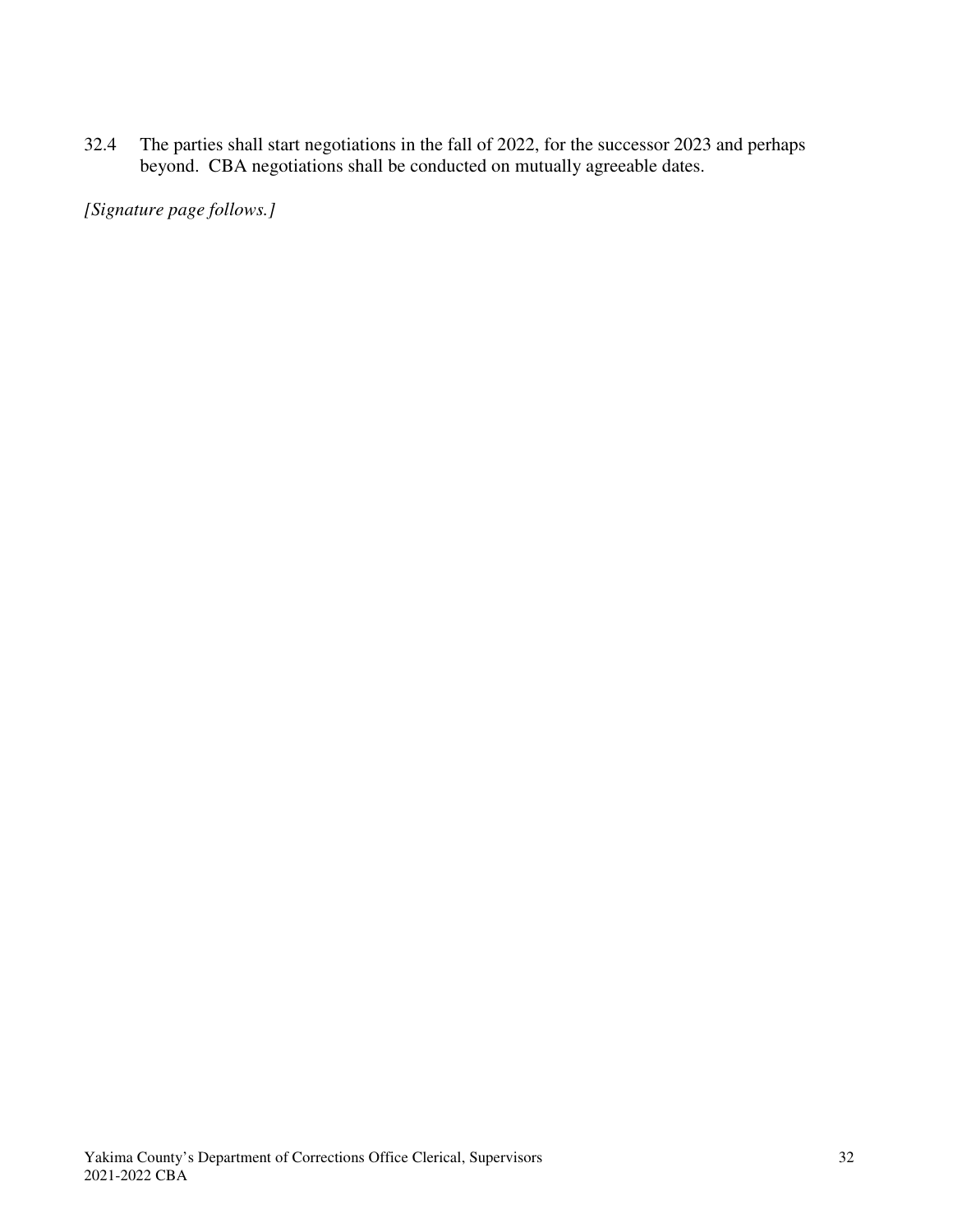IN WITNESS WHEREOF, the parties have executed this Agreement as evidenced herein below.

\_\_\_\_\_\_\_\_\_\_\_\_\_\_\_\_\_\_\_\_\_\_\_\_\_\_\_\_\_\_\_\_\_\_\_\_\_\_ \_\_\_\_\_\_\_\_\_\_\_\_\_\_\_\_\_\_\_\_\_\_\_\_\_\_\_\_\_\_\_\_\_\_\_\_\_\_\_\_

:  $\overline{\phantom{a}}$  ,  $\overline{\phantom{a}}$  ,  $\overline{\phantom{a}}$  ,  $\overline{\phantom{a}}$  ,  $\overline{\phantom{a}}$  ,  $\overline{\phantom{a}}$  ,  $\overline{\phantom{a}}$  ,  $\overline{\phantom{a}}$  ,  $\overline{\phantom{a}}$  ,  $\overline{\phantom{a}}$  ,  $\overline{\phantom{a}}$  ,  $\overline{\phantom{a}}$  ,  $\overline{\phantom{a}}$  ,  $\overline{\phantom{a}}$  ,  $\overline{\phantom{a}}$  ,  $\overline{\phantom{a$ 

Dated this \_\_\_\_\_\_\_\_\_ day of \_\_\_\_\_\_\_\_\_\_\_\_\_\_\_\_\_\_\_\_\_\_\_\_\_\_\_, 2021.

FOR THE UNION: **FOR THE EMPLOYER:** 

TEAMSTERS, LOCAL NO. 760 BOARD OF YAKIMA COUNTY COMMISSIONERS

\_\_\_\_\_\_\_\_\_\_\_\_\_\_\_\_\_\_\_\_\_\_\_\_\_\_\_\_\_\_\_\_\_\_\_\_\_\_\_\_

\_\_\_\_\_\_\_\_\_\_\_\_\_\_\_\_\_\_\_\_\_\_\_\_\_\_\_\_\_\_\_\_\_\_\_\_\_\_\_\_

Leonard J. Crouch, Secretary Treasurer Ron Anderson, Chairman

Adopted Copy Available at Yakima County Human Resources 128 N. 2<sup>nd</sup> Street, Room B27 Yakima, WA 98901

Amanda McKinney, Commissioner

LaDon Linde, Commissioner

Jeremy Welch Interim Director, Department of Corrections

\_\_\_\_\_\_\_\_\_\_\_\_\_\_\_\_\_\_\_\_\_\_\_\_\_\_\_\_\_\_\_\_\_\_\_\_\_\_\_

Jacqui Lindsay Director of Human Resources

Represented by:

Anthony F. Menke, Management Labor Attorney and Chief Negotiator

\_\_\_\_\_\_\_\_\_\_\_\_\_\_\_\_\_\_\_\_\_\_\_\_\_\_\_\_\_\_\_\_\_\_\_\_\_\_\_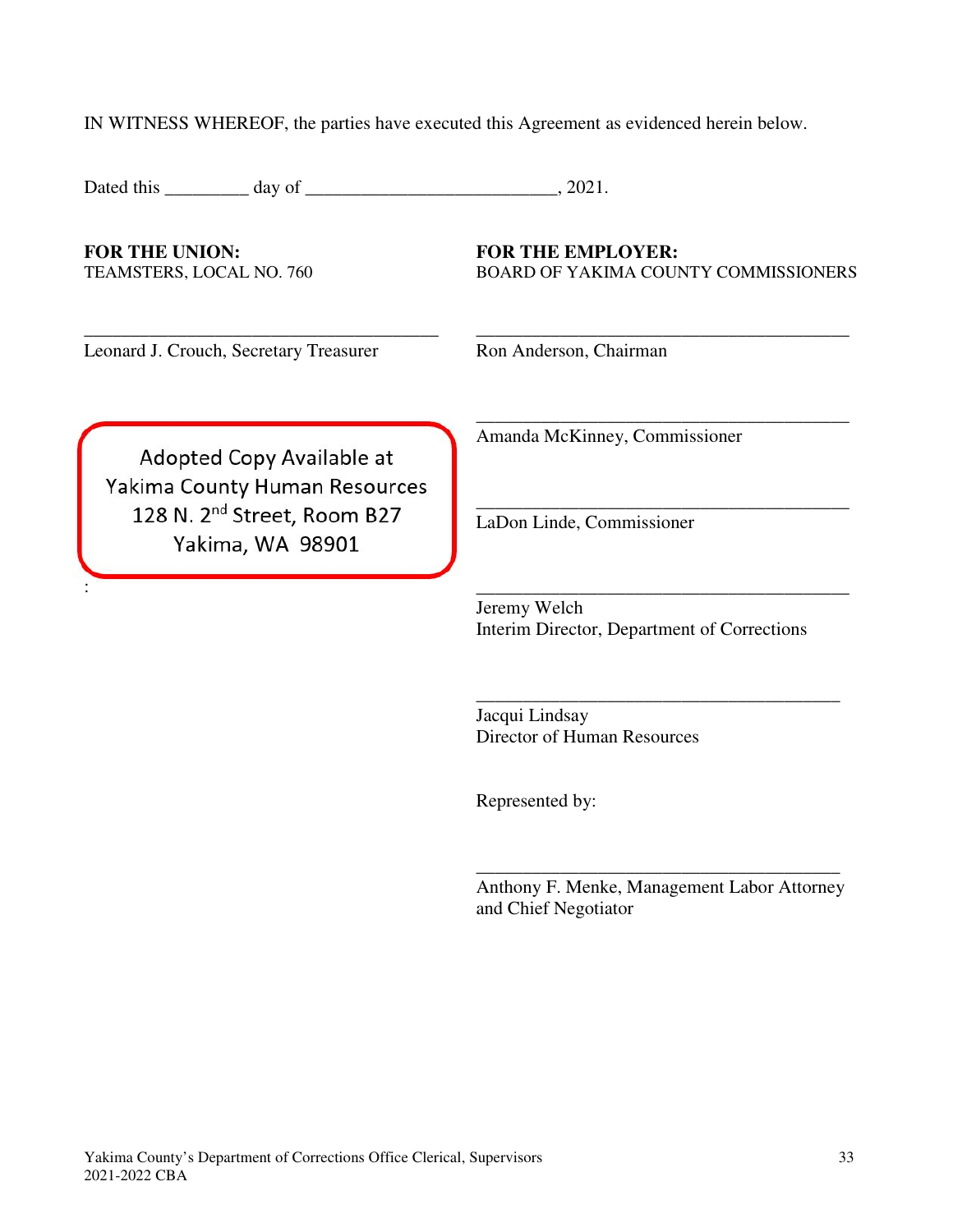#### **EXHIBIT "A" YAKIMA COUNTY TEAMSTERS LOCAL 760 DEPARTMENT OF CORRECTIONS 2021 PAY PLAN STRUCTURE**

- 1. Effective in 2021, the restrictions on employees hired after December 31, 2012, shall cease and all employees shall be eligible for all 14 steps; Provided, however, currently the parties must bargain each individual step before the step will be implemented from year to year. Without an agreement, there are no step increases. This may also be impacted by the provisions of Article 31 regarding the Human Resources Department comprehensive study of the current job classification (DBM) and pay plan system during 2021 and 2022. The pay plan structure shall be as follows:
- 2. Article 31 addresses 2021 and 2022 lump sum payment and pay provisions.
- 3. No employee shall receive an increment advancement during 2021 and 2022.
- 4. All calculations shall be determined by the Human Resources Department.
- 5. Article 31 addresses the comprehensive study and analysis of the job classification and pay system to be conducted by the Human Resources Department in lieu of an in-depth comparability study. The parties understand and agree that the terms of Article 31 are controlling with regard to the study and analysis.

**Salary Surveys:** Historically, pay ranges in the Yakima County compensation structure are determined by a comparison of Yakima County benchmark positions to the comparable labor market. The comparable labor market has been changed effective beginning in 2018 to only the following counties: Benton, Grant, Kitsap, Spokane, Thurston and Whatcom. Beginning in 2018, the Yakima County Benchmark positions have been reduced from seventy-seven (77) to thirty-seven (37) positions. Determination of the market for each pay range is established by salary survey the comparable counties and use of regression analysis methodology to establish a trend line for the Yakima County Benchmark classifications in the Decision Band Method classification structure. The market survey includes benchmark classifications for each occupational group as well as classifications with an existing market premium. Detailed market surveys will be conducted at least every two years for only informational purposes. Abbreviated market surveys of limited benchmarks, as determined by the HR Department, will be conducted every year for only informational purposes. Salary Survey information is intended to be used prospectively and shall not be used in establishing pay plans for the same year during which the salary survey is conducted. The Union will receive a copy of the completed survey for their review within one (1) week of completion. This Salary Survey subject matter is subject to the provisions of Section 31.3.

The above salary survey provisions are subject to changes based on the provisions of Article 31.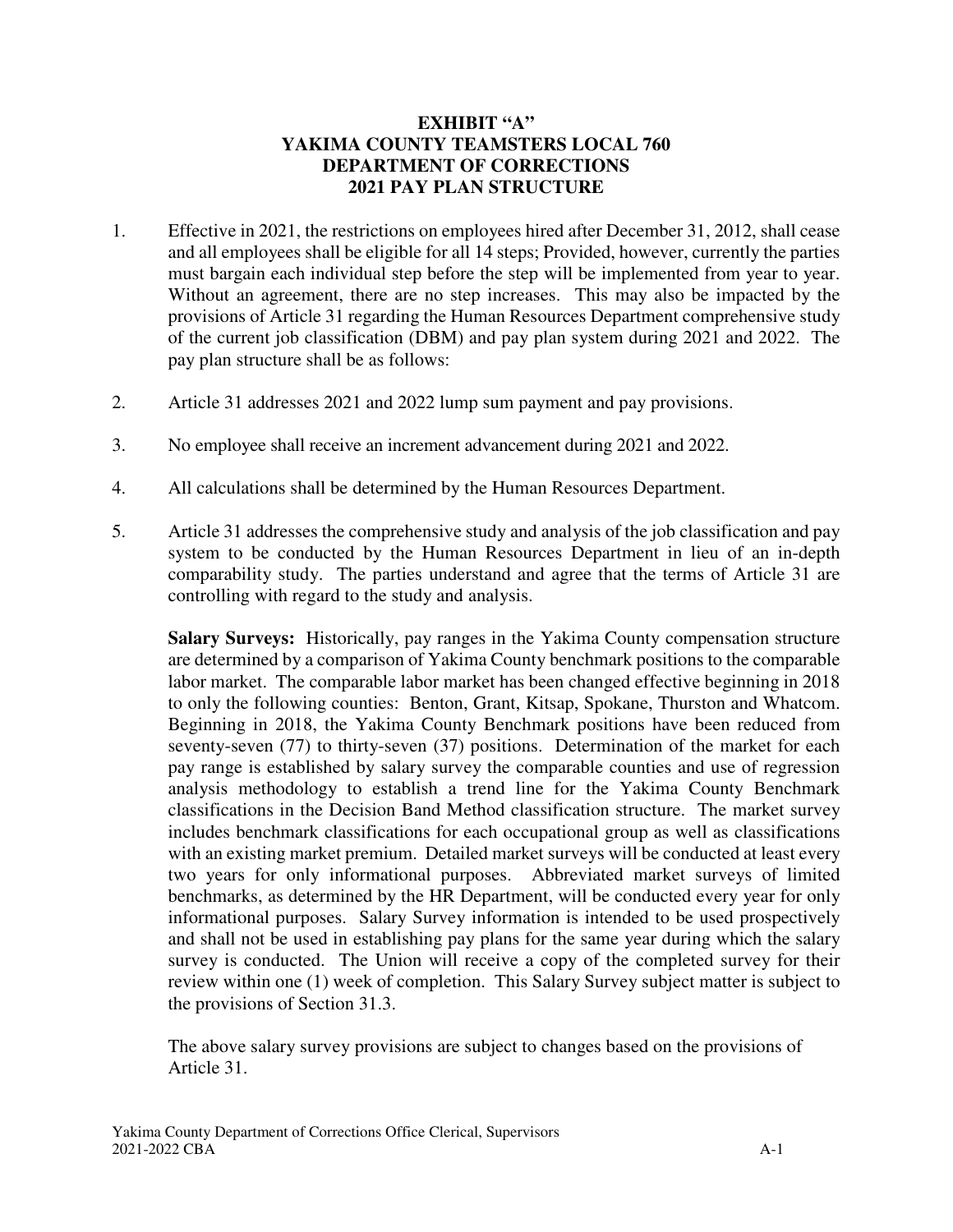| <b>Job Family</b>                 | <b>Classification</b>                           | <b>DBM</b>      | <b>Selected</b> |
|-----------------------------------|-------------------------------------------------|-----------------|-----------------|
| Administration - Clerical         | Office Technician                               | A12             |                 |
| Administration - Clerical         | <b>Office Support Technician</b>                | A13             |                 |
| Administration - Clerical         | Office Specialist                               | <b>B21</b>      |                 |
| Administration - Clerical         | Office Coordinator                              | <b>B22</b>      |                 |
| Administration - Clerical         | Office Supervisor                               | <b>B25</b>      | 1               |
| Administration - Financial        | <b>Financial Technician</b>                     | A13             | $\mathbf{1}$    |
| <b>Administration - Financial</b> | <b>Financial Specialist</b>                     | <b>B21</b>      |                 |
| <b>Administration - Financial</b> | Accountant                                      | C <sub>41</sub> |                 |
| Administration-Financial          | Senior Accountant                               | C43             | 1               |
| <b>Administration - Programs</b>  | Program Specialist                              | <b>B22</b>      | 1               |
| Administration - Programs         | Program Analyst                                 | C42             | 1               |
| <b>Administration - Programs</b>  | Senior Program Analyst                          | C43             |                 |
| <b>Appraisal Services</b>         | Appraiser                                       | <b>B23</b>      |                 |
| Appraisal Services                | <b>Commercial Appraiser</b>                     | <b>B24</b>      |                 |
| <b>Community Development</b>      | <b>Building Inspector</b>                       | <b>B25</b>      |                 |
| <b>Community Development</b>      | Plans Examiner                                  | C42             | $\mathbf{1}$    |
| <b>Community Development</b>      | Senior Project Planner                          | C44             |                 |
| <b>Computer Services</b>          | <b>Computer Support Technician</b>              | <b>B24</b>      | $\mathbf{1}$    |
| <b>Computer Services</b>          | <b>Technology Administrator</b>                 | C <sub>43</sub> | $\mathbf{1}$    |
| <b>Computer Services</b>          | Senior Technology Administrator                 | C <sub>45</sub> | $\mathbf{1}$    |
| Engineering                       | Senior Engineering Technician                   | <b>B25</b>      | $\mathbf{1}$    |
| Engineering                       | Engineer I                                      | C <sub>41</sub> | $\mathbf{1}$    |
| Engineering                       | Engineer II                                     | C42             | $\mathbf{1}$    |
| Engineering                       | Project Engineer                                | C44             | $\mathbf{1}$    |
| Engineering                       | Senior Engineer                                 | C <sub>45</sub> |                 |
| Engineering                       | Senior Natural Resource Specialist              | C <sub>45</sub> |                 |
| Legal - Administration            | Paralegal                                       | <b>B25</b>      | 1               |
| Legal - Law Enforcement           | Juvenile Correction Officer (Detention Officer) | <b>B22</b>      |                 |
| Legal - Law Enforcement           | Law Enforcement Dispatcher                      | <b>B23</b>      |                 |
| Legal - Law Enforcement           | Probation Officer                               | C <sub>41</sub> |                 |
| Trades - Construction             | Road Maintenance Technician                     | <b>B23</b>      | $\mathbf{I}$    |
| Trades – Construction             | Mechanic                                        | <b>B24</b>      | 1               |
| Trades – Construction             | Lead Road Maintenance Technician                | <b>B25</b>      | $\mathbf{1}$    |
| Trades – Maintenance              | Maintenance Technician                          | A13             |                 |
| Trades - Maintenance              | Maintenance Specialist                          | <b>B21</b>      | $\mathbf{1}$    |
| Trades - Maintenance              | <b>Facilities Maintenance Technician</b>        | <b>B23</b>      | $\mathbf{1}$    |
| Trades - Maintenance              | <b>Facilities Maintenance Specialist</b>        | <b>B24</b>      | $\mathbf{1}$    |
|                                   |                                                 | <b>TOTAL</b>    | 37              |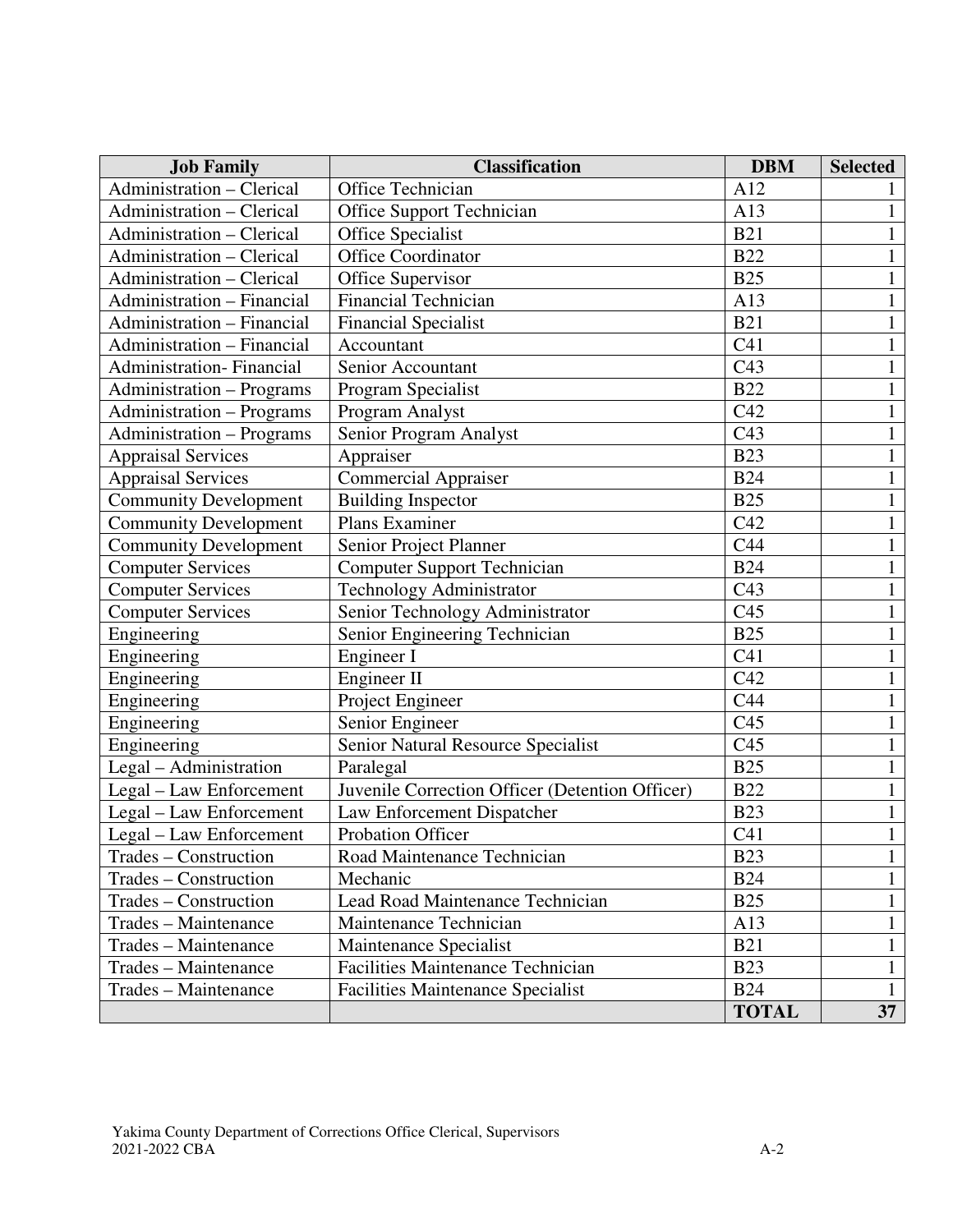#### **Market Premium**

If the market compensation study indicates that the trend line base salary range for a classification is ten percent (10%) or more below the market target position's median at both entry and maximum, then the Union and the Employer shall meet to negotiate the appropriate method and economic adjustment (market premium or reclassification) for the classification. The results of the negotiation shall be applied in the following fiscal year. If the Union and Employer agree that reclassification is appropriate, the reclassification shall occur in accordance with the County Classification and Compensation Policy (HR 001). If the Union and Employer agree that a Market Premium is appropriate, the negotiated market premium amount will be applied to the entire salary range for the classification. The base salary range for the classification will remain unchanged. This Market Premium subject matter is subject to the provisions of Section 31.3.

Job classifications with market premiums added to the base salary range will continue to be included in all comprehensive surveys of Decision Band Method classifications within the occupational group until such time as the base salary range for the classification is within ten percent (10%) of the target market level for the classification. The market premium amounts for a classification may change up or down each time the market is studied depending upon the data received from the market compensation study for the classification. Should the market premium amount fall to less than ten percent (10%) below the target market position of the County, then the market premium will be eliminated and the salary for individual positions will be the individual's current increment in the base salary for the job classification. This paragraph is subject to the outcome of the provisions of Section 31.3. The above Job Family, Classification and DBM categories as well as the Market Premium provisions are subject to the outcome of the Article 31 provisions relating to the comprehensive study and analysis of the job classification and pay system to be conducted by the Human Resources Department. The parties understand and agree that the terms of Article 31 are controlling with regard to these provisions.